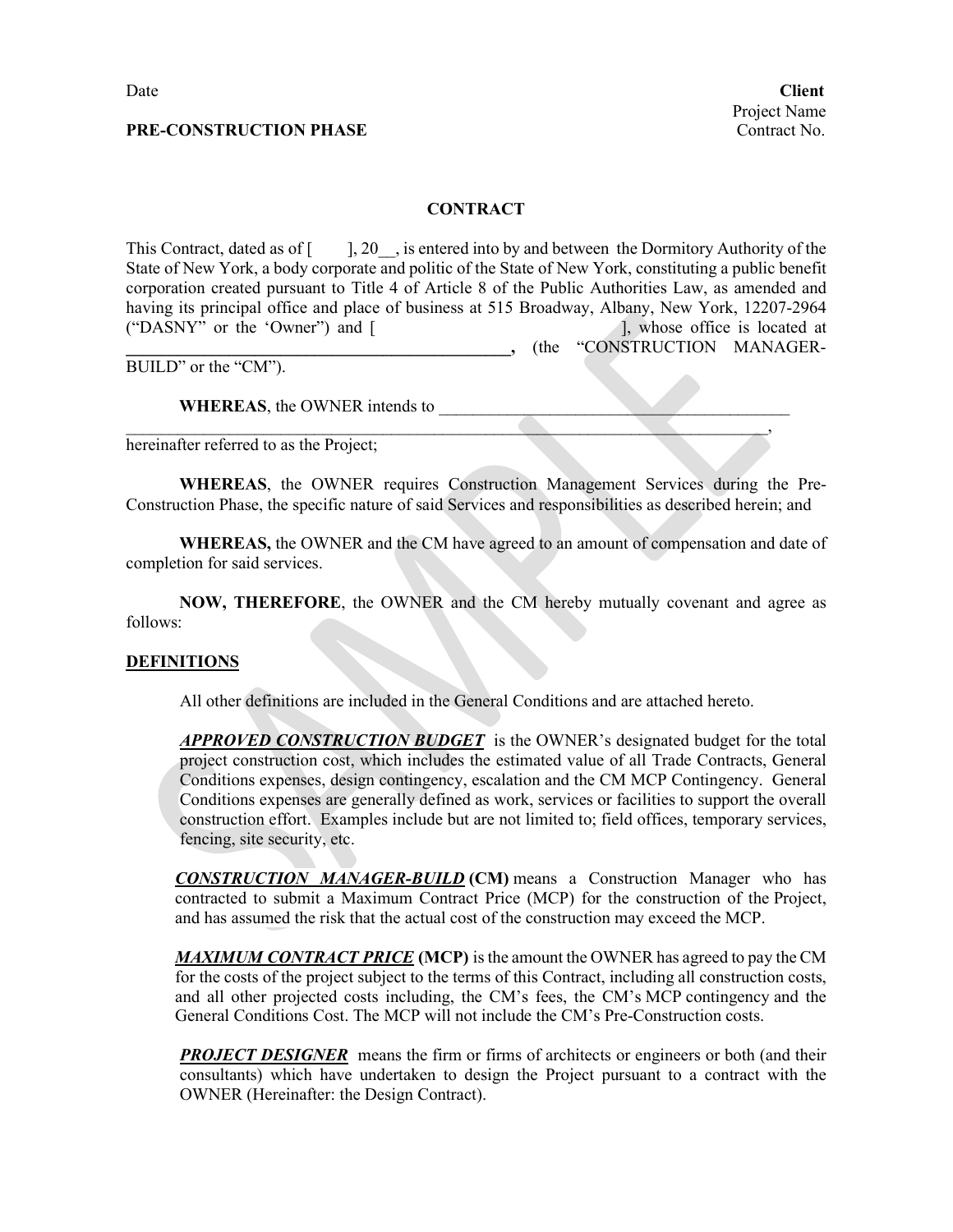*TRADE CONTRACTOR* means a firm employed directly by the CM to complete portions of the construction of the project.

#### **ARTICLE I: SCOPE OF SERVICES**

The CM's Services shall include, but not be limited to, all Articles of this Contract and all Services enumerated in Appendix "A", entitled SCOPE OF SERVICES, (hereinafter the Work), which is attached to and made a part hereof.

> 1. The OWNER has the right to authorize early bid packages, which shall be issued and awarded as per the terms and conditions of the CONSTRUCTION PHASE CONTRACT agreement.

## **ARTICLE II: ADDITIONAL SERVICES**

The OWNER reserves the right to direct the CM to provide Additional Services and the CM shall provide said Additional Services when so directed.

#### **ARTICLE III: EXTRA WORK**

See General Conditions, Article 7.

## **ARTICLE IV: M/WBE AND SDVOB CONTRACT GOALS**

The N.Y.S. certified Minority and Women-owned Business Enterprise (M/WBE) and Service-Disabled Veteran-Owned Businesses (SDVOB) goals for this contract are % MBE, % WBE, and % SDVOB. The goals refer to the utilization of M/WBE and SDVOB sub-consultants on DASNY Professional Services Contracts.

## **ARTICLE V: CONSULTANTS**

The OWNER may retain a Consultant or Consultants to furnish Services throughout the term of this Contract, and the CM shall cooperate with said Consultant or Consultants.

#### **ARTICLE VI: PROVISION FOR PAYMENT**

A. Pre-Construction Phase Services

For satisfactory performance of all Pre-Construction Phase Services pursuant to Appendix "A", the OWNER shall pay, and the CM agrees to accept, as full compensation, the following:

1. Actual Direct Salary of all technical employees of the CM assigned to the Project. Actual Direct Salary, as used herein, shall not include allowances for insurance, payroll taxes, or other benefits listed in item A.2., Fringe Benefits.

For the purpose of this Article, Technical Employees shall mean employees trained in areas of technical competence, such as architecture, engineering, drafting, survey, and related specialties, but shall not include clerical, typing or stenographic assistance, or principals. Pay rates for technical employees and their appropriate titles are listed in Appendix "B", entitled **SCHEDULE OF APPROVED PERSONNEL CLASSIFICATIONS AND MAXIMUM DIRECT SALARY RATES**, which is attached to and made a part hereof.

Certified payroll records for all employees for which reimbursement is sought under Article VI.A. shall be supplied to the OWNER upon request and made available to the OWNER for inspection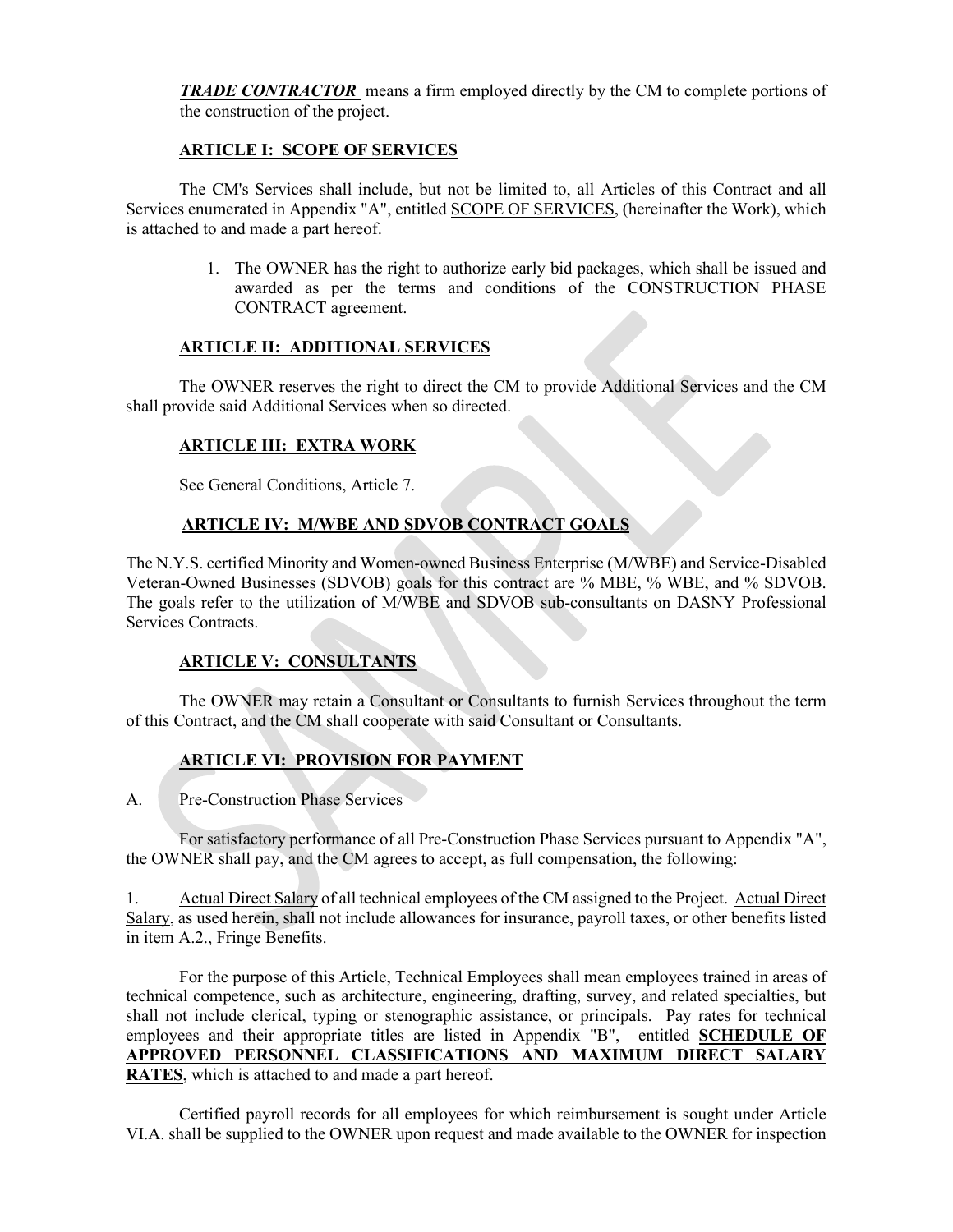or audit at the OWNER's option at any time during the life of this Contract and for a period of six (6) years after final payment.

Reimbursement to the CM for Actual Direct Salary costs for Pre-Construction Phase Services shall Not Exceed and 00/100 Dollars (\$\_\_\_\_\_\_\_\_\_\_\_\_).

2. Fringe Benefits are the cost to the CM of Fringe Benefits applicable to Actual Direct Salary costs pursuant to Article VI.A.1. above. Allowable Fringe Benefit items as provided for herein shall be limited to the following specific items:

- a. F.I.C.A.;
- b. Federal Unemployment Insurance;
- c. State Unemployment Insurance;
- d. NYS Workers Compensation;
- e. Life Insurance;
- f. Accidental Death and Dismemberment;
- g. NYS Disability Insurance;
- h. Group Hospitalization;
- i. Pension Plan; and
- j. Group Travel Accident Insurance
- k. Vacation, holiday and sick leave in accordance with CM's leave policy

Reimbursement to the CM for Fringe Benefit costs for Pre-Construction Phase Services shall be paid at % of the Actual Direct Salary costs and shall Not Exceed and  $00/100$  Dollars (\$, .00).

Total Actual Direct Salaries and Fringe Benefits \$, , NTE

3. Pre-Construction Phase Fee is currently estimated in the amount of and  $00/100$  Dollars (\$ .00).

The Pre-Construction Phase Fee, pursuant to Article VI.A.3., is not a fixed fee and is payable as a percentage of the total monthly cost for Actual Direct Salaries.

The fee shall be  $\%$  of the total cost for Actual Direct Salary expended during the month.

4. Miscellaneous Reimbursable Costs as approved by the OWNER. An allowance for Miscellaneous Reimbursable Costs is hereby established in the Not to Exceed amount of and  $00/100$  Dollars (\$, .00).

5. Consultant's Costs as approved by the OWNER. An allowance for Consultant Costs is hereby established in the Not to Exceed amount of [insert written dollar amount] and 00/100 Dollars (\$0.00).

6. The MAXIMUM AMOUNT PAYABLE to the CM for all Services required pursuant to this Pre-Construction Phase shall be the sum of paragraphs 1., 2., 3.,4., and 5. of Article VI.A. and shall Not Exceed \_\_\_\_\_\_\_\_\_\_\_\_\_\_\_\_\_\_\_\_\_\_\_\_\_\_\_\_\_\_\_\_\_\_\_\_\_\_\_\_\_\_\_\_\_\_\_\_\_\_\_\_\_\_\_\_\_\_\_

and  $00/100$  Dollars  $(\$ , , .00)$ .

The MAXIMUM AMOUNT PAYABLE is summarized in Appendix "C", entitled SUMMARY OF PAYMENTS, which is attached to and made a part hereof.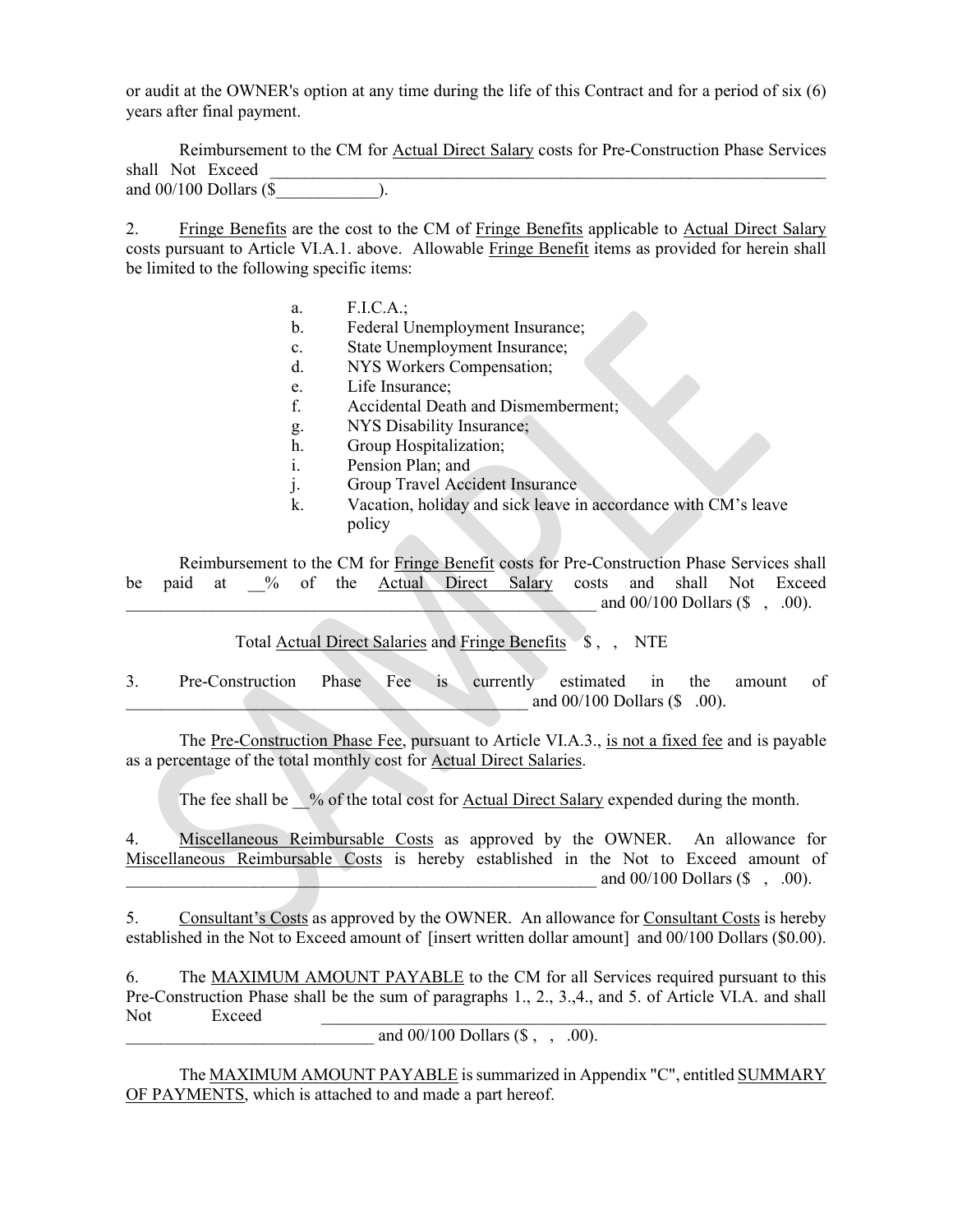Payments for Services shall be made monthly based on actual services performed by the CM as approved by the OWNER. Payments shall be requisitioned on the OWNER's form, **PROFESSIONAL SERVICES CONTRACT PAYMENT REQUISITION** with accompanying certified payroll copy, Compliance Report, and other appropriate backup. Certified payroll shall show the names and rates of pay of all personnel performing services during the payment period, and their position classification. Only said form shall be used for reimbursement of Services.

The CM is required to submit payment requests to the OWNER, on behalf of subconsultants, within thirty (30) days of receiving approvable subconsultant invoices.

The OWNER may, at its sole discretion deny payment to the Professional for: 1) failure to invoice for services within 90 days of the services being rendered, 2) invoices provided without proper back-up documentation as defined in the contract.

#### **ARTICLE VII: WITHHOLDING OF PAYMENTS**

The OWNER may withhold from the CM any part of any payment as may, in the judgment of the OWNER, be necessary:

- 1. to assure payment of just claims of any persons supplying labor or materials for the Work;
- 2. to protect the OWNER from loss due to defective Work not remedied;
- 3. to protect the OWNER, Client, CM, if applicable, or other such entities as identified by the OWNER as Additional Insureds from loss due to failure to defend, loss due to injury to persons or damage to the Work or property of others caused by the act or neglect of the CM or Subconsultant;
- 4. to assure payment of fines, liquidated damages and penalties which may be imposed on the CM pursuant to the provisions of this Contract; or
- 5. to assure payment of fines and penalties which may be imposed on the CM pursuant to Article 17 - Affirmative Action in Appendix D, Section 17.1 paragraph D., subdivisions 6.g and 6.h. The estimated amount of said fines and penalties shall be the difference between the planned dollar amount of MBE/WBE sub-contract awards and the actual dollar amount of such awards.

#### **ARTICLE VIII: FINAL PAYMENT AND RELEASE**

Final payment shall be made to the CM upon satisfactory completion and acceptance by the OWNER of all services required, by the CM pursuant to this Contract, or all services performed prior to the termination of said Contract if so terminated and upon submission of a certification that all subconsultants/trade contractors have been paid their full and agreed compensation.

Acceptance by the CM of final payment hereunder shall operate as, and shall be, a release to the OWNER from all claims and liability to the CM and its successors, legal Representatives, and assigns for anything done or furnished under or arising out of the provisions of this Contract. No payment, final or otherwise, shall release the CM from any obligations under this Contract.

#### **ARTICLE IX: OWNER'S PROCEDURE**

The CM agrees to comply with all procedural requirements of the OWNER as they apply to reports or other aspects of the Project. In addition, during the Pre-Construction Phase of this Contract, the CM shall comply with all procedural requirements of the Client. Client is herein defined as the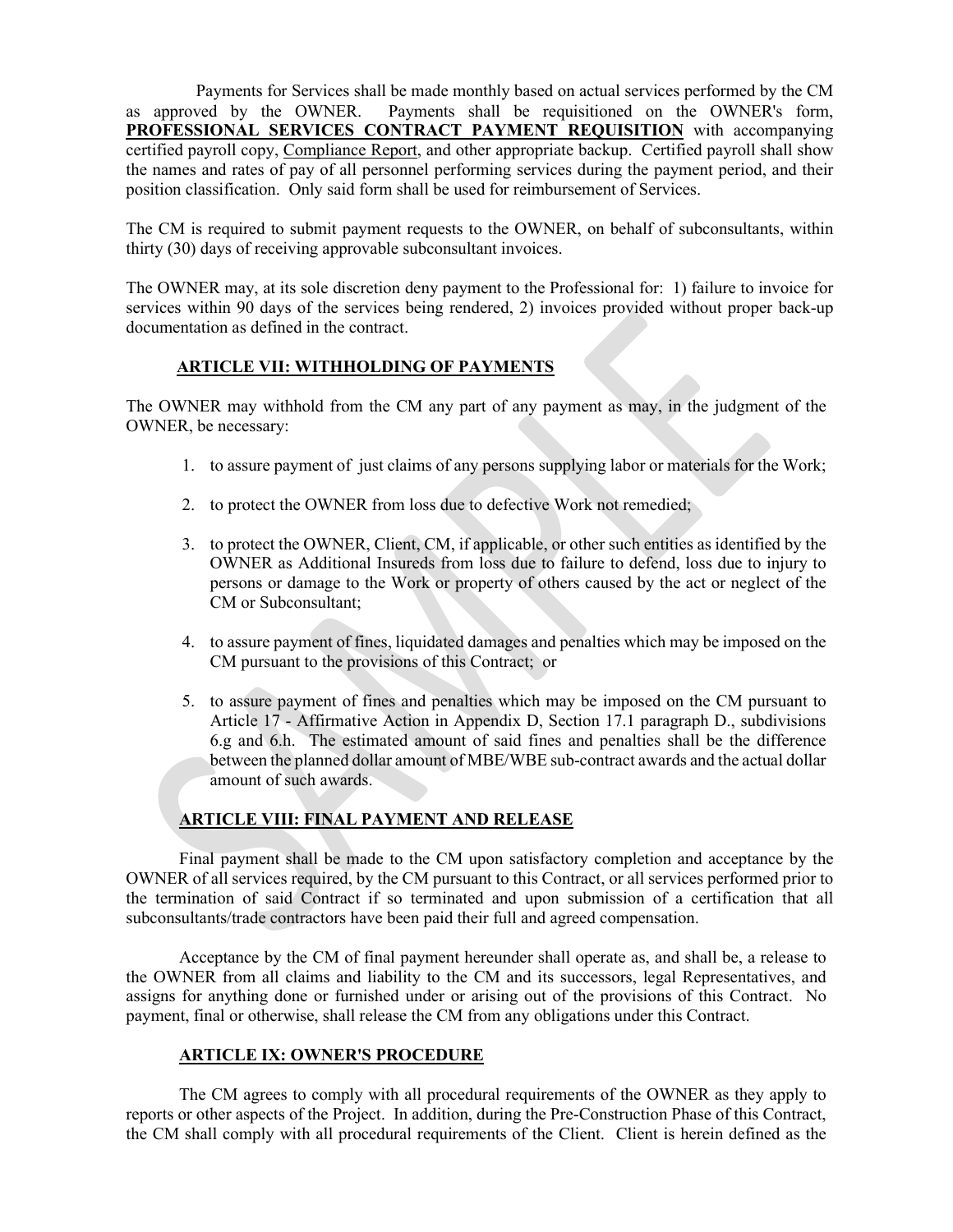entity for whom the OWNER is performing services, including subsidiaries, agents, related corporations, or fiduciaries.

#### **ARTICLE X: INSURANCE PROVIDED BY THE CM**

See General Conditions, Article 15.

#### **ARTICLE XI: INSURANCE PROVIDED BY THE OWNER**

A. The OWNER shall, except as otherwise specified, at all times during the period of construction and until physical completion and acceptance, procure and maintain, at the cost and expense of the OWNER, "All Risk" Builders Risk Insurance. The CM and its trade contractors shall be covered for their work. Losses up to and including five thousand dollars (\$5,000) shall be borne by the CM. Reimbursement for loss, if any, is to be made payable to the OWNER on behalf of and for the Named Insureds as their interests may appear. The OWNER shall, at the OWNER'S sole discretion, have power to adjust and to settle with the insurer any loss or claim under said insurance.

B. Coverage shall include sublimits for property in transit and for property in storage on and off the job site. Specific higher limits for transit/storage are available as circumstances may require upon request by any Named Insured to the OWNER'S Risk Management Unit.

## **ARTICLE XII: PROTECTION OF RIGHTS, PERSONS AND PROPERTY**

See General Conditions, Article 14.

## **ARTICLE XIII: HOLD HARMLESS**

See General Conditions, Article 14.

## **ARTICLE XIV: OWNER'S RIGHT TO AUDIT AND INSPECT RECORDS**

See General Conditions, Article 17.

## **ARTICLE XV: APPENDIX "D" ADDITIONAL ITEMS**

Attached to and made a part hereof is Appendix "D", entitled ADDITIONAL ITEMS.

## **ARTICLE XVI: ASSIGNMENT**

The CM shall not assign the Contract in whole or in part without prior written consent of the OWNER, however, the OWNER may assign the Contract in whole or in part without prior written consent of the CM.

## **ARTICLE XVII: THE CONTRACT DOCUMENTS**

The Contract for Construction Management Services between the OWNER and the CM sets forth the CM's scope of services and is comprised of the following documents:

- this **Pre-Construction Phase Contract**, and all attached documents and appendices;
- the **OWNER's "Request for Proposal"**, and all attached documents and appendices, incorporated herein by reference; and
- the **CM's Response to the OWNER's Request for Proposal,** and all attached documents and appendices as approved by the OWNER, incorporated herein by reference.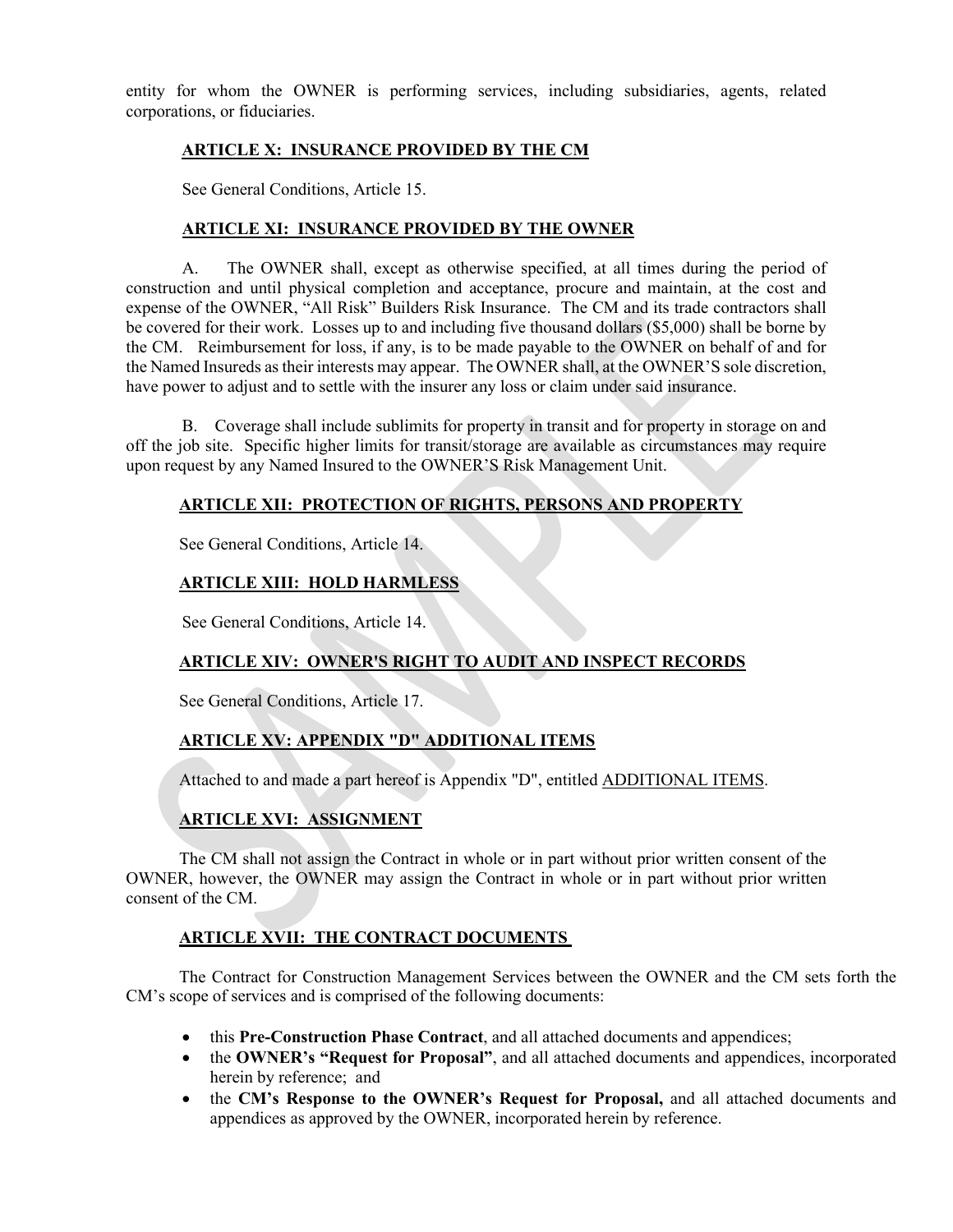## **ARTICLE XVIII: INTERPRETATION**

In the event of any discrepancy, disagreement or ambiguity among the following documents, they shall be given preference in the following order to interpret and to resolve such discrepancy, disagreement or ambiguity:

- 1. Pre-Construction Phase Contract
- 2. OWNER's Request for Proposal
- 3. CM's Response to the OWNER's Request for Proposal.

## **ARTICLE XIX: TIME OF COMPLETION**

For the purposes of this Contract, the planned Start Date is

20 , and the planned Completion Date for the Pre-Construction Phase shall be  $, 20$ .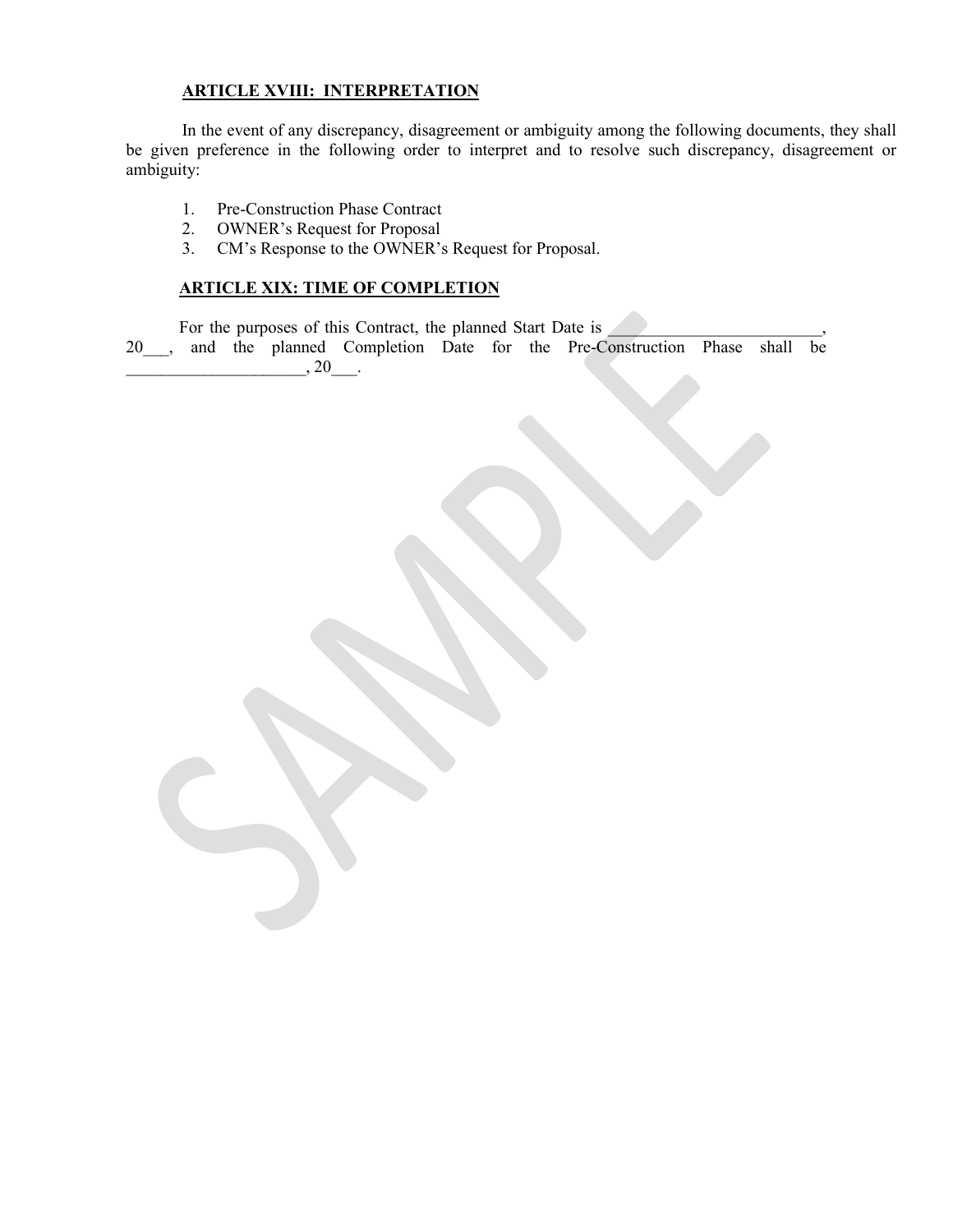#### **SIGNATURES**

**IN WITNESS WHEREOF**, the parties hereto have set their hands as of the date first written above.

**Dormitory Authority of the State of New York 515 Broadway Albany, NY 12207-2964**

By extension of the state of the state of the state of the state of the state of the state of the state of the state of the state of the state of the state of the state of the state of the state of the state of the state o Title: Authorized Officer Date:\_\_\_\_\_\_\_\_\_\_\_\_\_\_\_\_\_\_\_\_\_\_\_\_\_\_\_\_\_ **Firm Name Firm Address Firm Address** By the contract of the contract of the contract of the contract of the contract of the contract of the contract of the contract of the contract of the contract of the contract of the contract of the contract of the contrac Authorized Officer/Signatory Title **The Community** Title Date: \_\_\_\_\_\_\_\_\_\_\_\_\_\_\_\_\_\_\_\_\_\_\_\_\_\_\_\_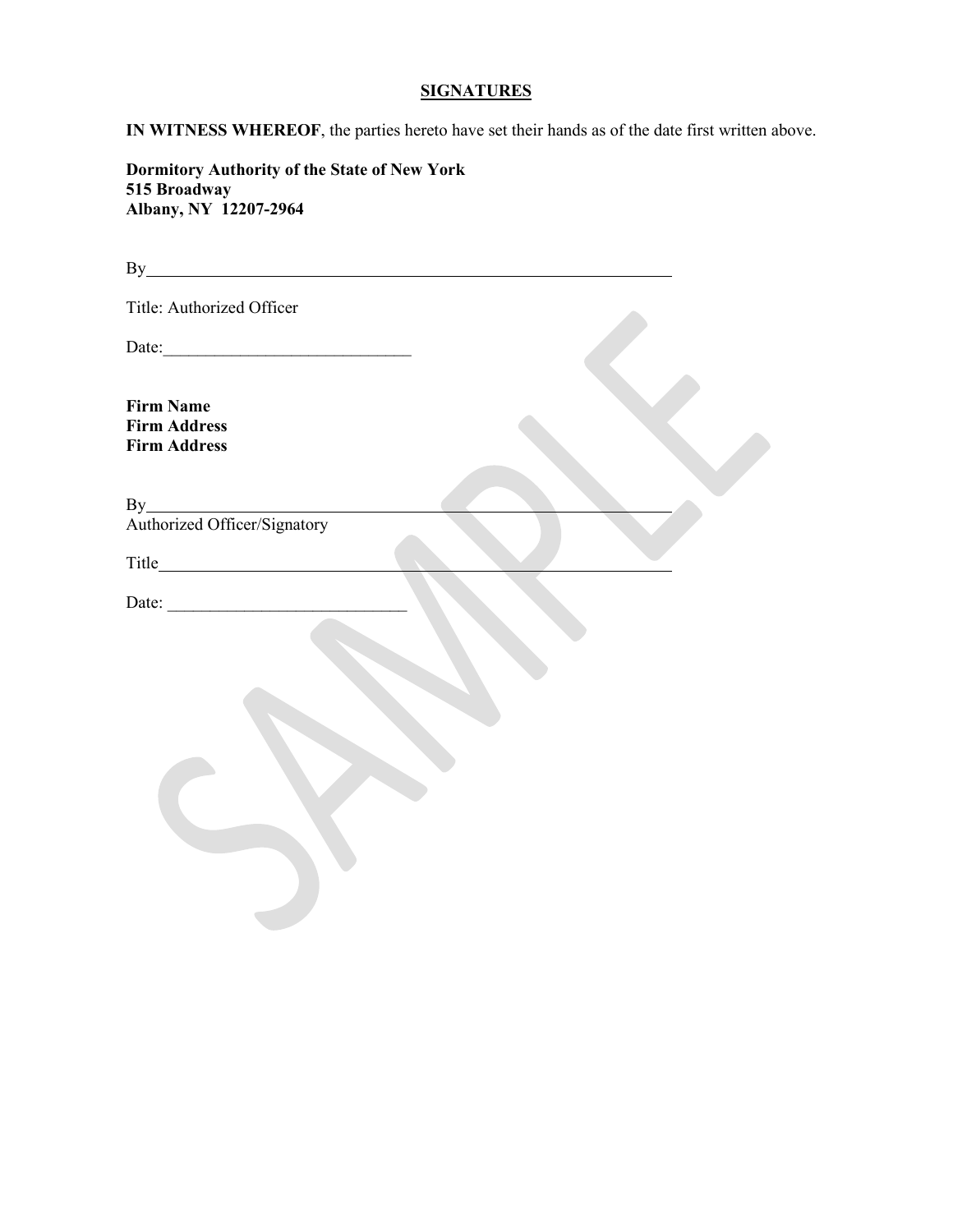#### **NEW YORK STATE ACKNOWLEDGEMENT – DASNY**

| <b>State of New York</b>                                                      |                                                                                                                                                                                                                                                                                                                                                     |  |
|-------------------------------------------------------------------------------|-----------------------------------------------------------------------------------------------------------------------------------------------------------------------------------------------------------------------------------------------------------------------------------------------------------------------------------------------------|--|
| County of $\qquad$<br>SS:                                                     |                                                                                                                                                                                                                                                                                                                                                     |  |
| appeared:                                                                     | On the ______day of _______________, in the year _________, before me, the undersigned, personally<br>(NAME)                                                                                                                                                                                                                                        |  |
| person upon behalf of which the individual(s) acted, executed the instrument. | personally known to me or proved to me on the basis of satisfactory evidence to be the individual(s) whose<br>name(s) is (are) subscribed to the within instrument and acknowledged to me that he/she/they executed the same<br>in his/her/their capacity(ies), and that by his/her/their signature(s) on the instrument, the individual(s), or the |  |
| <b>Signature of Notary</b>                                                    |                                                                                                                                                                                                                                                                                                                                                     |  |
|                                                                               | Stamp or seal containing printed name, county of qualification of notary public and expiration date of notary                                                                                                                                                                                                                                       |  |

## **NEW YORK STATE ACKNOWLEDGEMENT – Contractor/Consultant**

| State of New York |             |                                        |
|-------------------|-------------|----------------------------------------|
| County of<br>SS:  |             |                                        |
|                   |             |                                        |
| On the<br>day of  | in the year | before me, the undersigned, personally |
| appeared:         |             |                                        |
|                   |             | (NAME)                                 |

personally known to me or proved to me on the basis of satisfactory evidence to be the individual(s) whose name(s) is (are) subscribed to the within instrument and acknowledged to me that he/she/they executed the same in his/her/their capacity(ies), and that by his/her/their signature(s) on the instrument, the individual(s), or the person upon behalf of which the individual(s) acted, executed the instrument.

#### **Signature of Notary**

 $\overline{\phantom{a}}$  , where  $\overline{\phantom{a}}$  , where  $\overline{\phantom{a}}$  , where  $\overline{\phantom{a}}$ 

*commission*

*Stamp or seal containing printed name, county of qualification of notary public and expiration date of notary commission*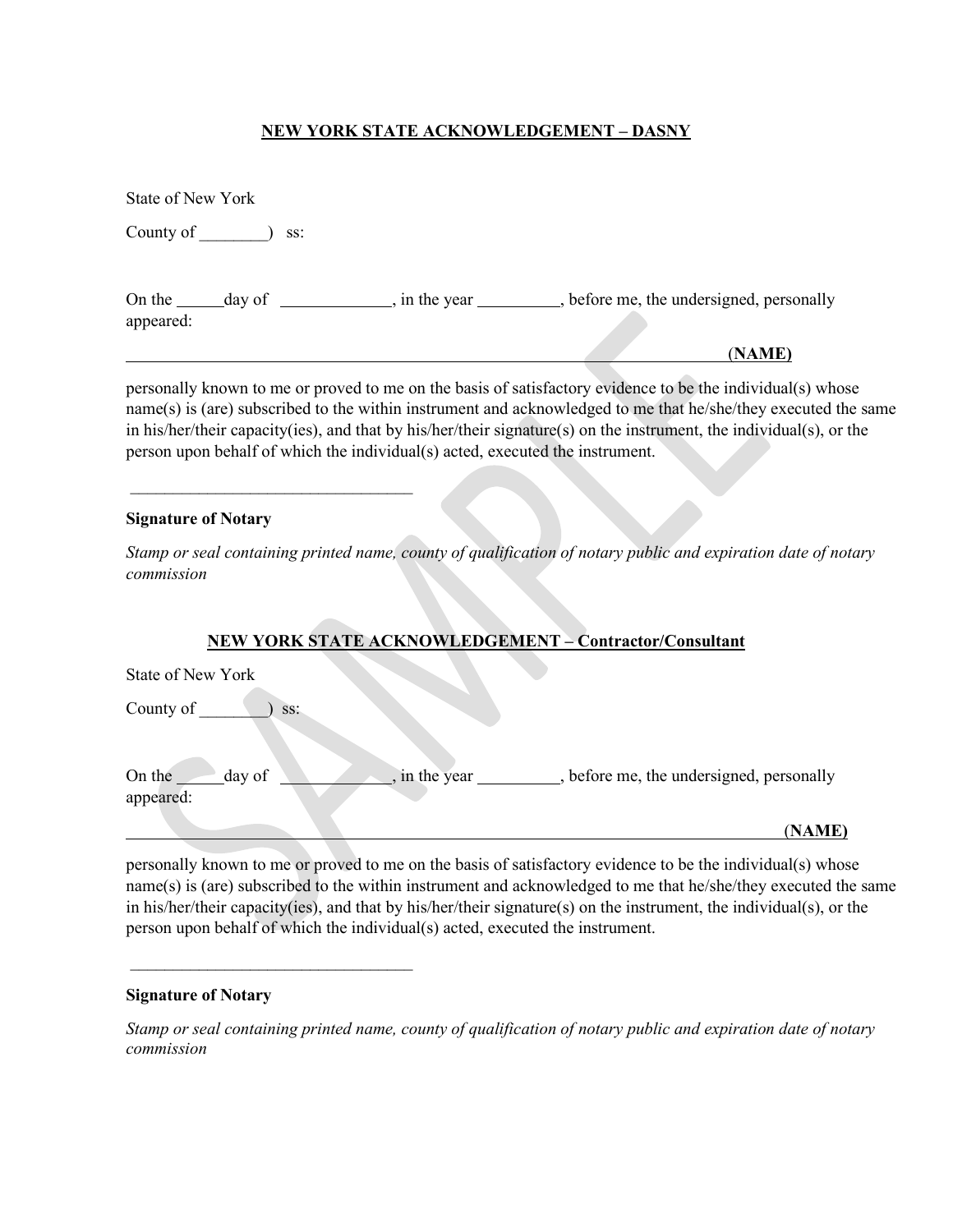## **APPENDIX "A"**

## **SCOPE OF SERVICES**

## **PRE-CONSTRUCTION PHASE SERVICES**

The Construction Manager-Build (CM) services shall consist of providing Pre-Construction Phase services as required, including the submission of a Maximum Contract Price (MCP) as defined herein, acceptable to the OWNER.

## 1. Project Review

- 1.1 The CM shall meet with the OWNER, the Project Designers and any other design team members to fully understand the Program, the design documents, the Project scope and all other pertinent aspects of the Project.
- 1.2 The CM shall become an integral part of the Project Team that will coordinate the development and progress of the design and construction processes. During the design phase of the project the CM shall work closely with the Owner, the Project Designers and any other design team members to produce a design that meets the Owner's program, budget and schedule requirements and minimizes changes during construction.
- 1.3 The CM shall develop a Construction Management Plan for the Project. In preparing the Construction Management Plan, the CM shall consider the Owner's schedule, budget, and design requirements. The CM shall then develop various alternatives for the sequencing and management of the Project and shall make recommendations to the Owner. The plan shall address how the CM will implement procedural and administrative aspects of the project during the design, bidding, construction and close-out phases. The Plan shall be presented to the Owner for review at the conclusion of the Pre-Schematic phase. Items to be addressed in the Plan shall include but are not limited to: processes for design review, value engineering, constructability review, cost estimating, approach to General Condtions work, trade contractor prequalification, receipt and opening of trade contractor bids, schedule preparation, schedule and budget management, shop drawings, submittals, RFIs, QA/QC during design and construction phases, turnover documentation, LEED requirements, building commissioning and training on building systems.
- 1.4 The CM shall conduct a Construction Market Survey to provide current information regarding the availability of local trade contractors, labor, materials and equipment, bidding climate, M/WBE and SDVOB availibility and other economic factors related to the Project. A report of the Construction Market Survey shall be provided to the Owner at the conclusion of the Pre-Schematic phase. Periodic updates to the survey shall be provided if requested by the Owner.

#### 2. Consultation During Project Development

The CM work together with the Project Designer to leverage the CM's knowledge and expertise from the beginning of the design process. Meetings shall occur at the earliest stage of design to review the proposed design concept(s) with the goal of producing a design that maximizes the building efficiencies, meets the program requirements and is cost effective.

The CM shall attend regularly scheduled meetings with the Project Designers and consultants during the Design Phases established by the contract between the OWNER and the Project Designer, to advise them on matters relating to site use, value engineering, selection of materials, building methods, construction details, building systems and equipment, phasing, coordination, sequencing, scheduling, cost and constructability.

3. Value Analysis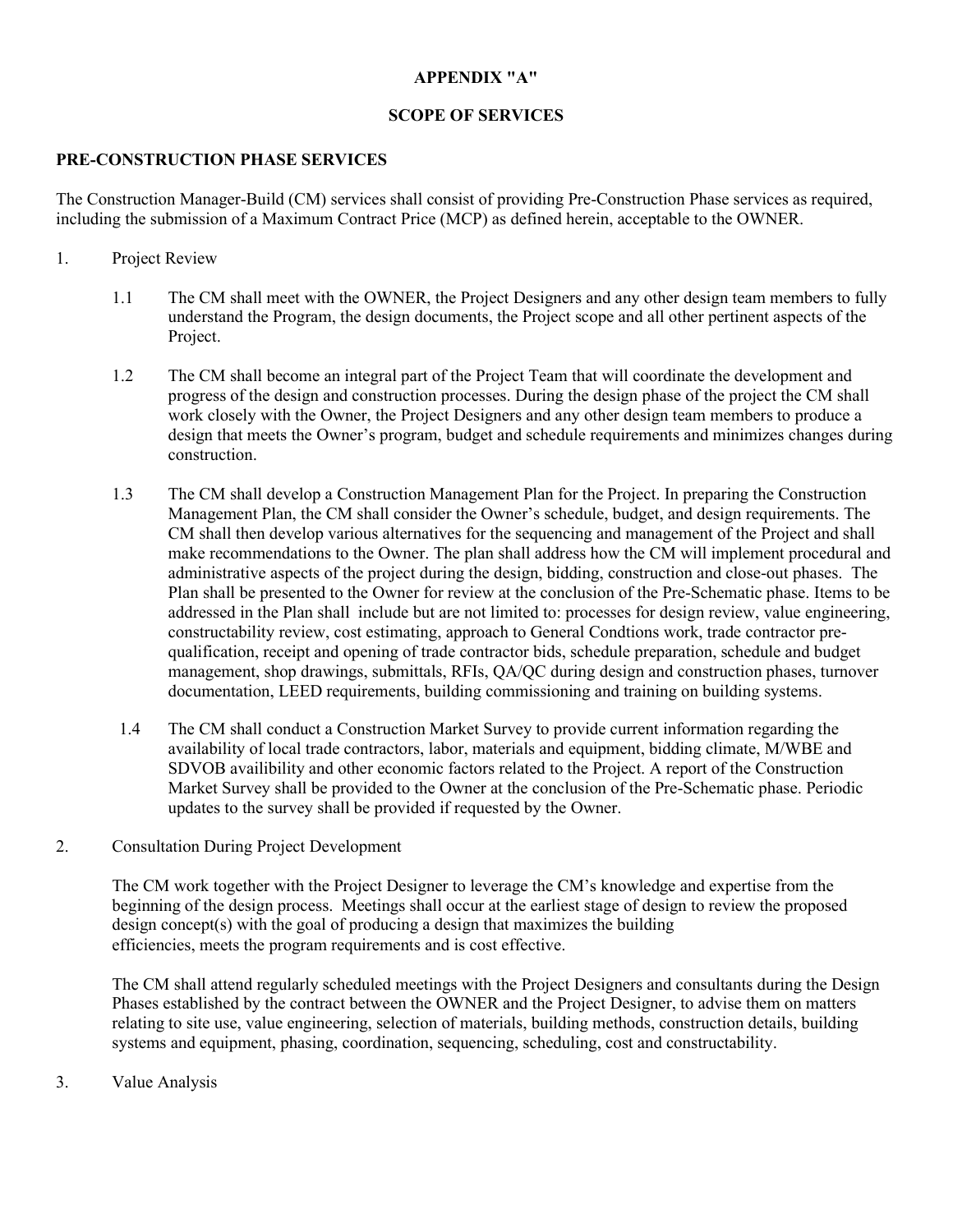- 3.1 The CM shall, after a complete review of the Project Program, evaluate the designs available at the time of the CM's commencement of Pre-Construction services, and obtain an understanding of the intent of the OWNER and the Project Designer, provide value analysis services and offer cost savings suggestions and best value recommendations to the OWNER. All recommendations shall be in writing and must be fully reviewed with the Project Designer and OWNER, and approved by the OWNER prior to implementation. It is anticipated that the value analysis will occur at the Pre-Schematic, Schematic and 60% design development, and 100% Construction Documents submission phases.
- 3.2 Value analysis efforts shall result in a design that is most effective in first costs as well as long term operational costs relative to issues of energy use and facility maintainability. The value analysis deliverable from the CM shall include life cycle cost analyses as may be required to assist the Project Designer to achieve an appropriate balance between costs, aesthetics and function for the building systems and materials being contemplated in the design.
- 3.3 Value analysis efforts shall also take into consideration applicable constructability issues.
- 3.4 The CM shall promptly notify the OWNER and Project Designers in writing upon observing any features in the design that appear to be ambiguous, confusing, conflicting or erroneous.
- 3.5 All value analysis studies must be provided on a timely basis within the design schedule.

## 4. Project Scheduling

- 4.1 The CM shall be responsible for the preparation, monitoring and managing of the schedule during the Pre-Construction, bidding, construction and close-out phases of the project. It is understood that the Project Designer will be managing all aspects of the design schedule, and will and will provide schedule input related to design phase activities to the CM throughout the design phase. For the purposes of the Pre-Construction contract, the CM shall prepare an overall project schedule, including, but not limited to, the following elements: various design phases of the project (and associated design submission dates), constructability reviews, estimates and reconciliation for the various phases, trade bid scoping, trade bidding and award, any proposed early bid packages, development and approval of MCP and a preliminary construction schedule (showing major milestones, such as: Notice to Proceed, major construction milestones, date of substantial completion and associated punch list work).
- 4.2 See General Requirements Section 013200 for project scheduling requirements.
- 5. Constructability Reviews
	- 5.1 The CM shall review the design throughout the Pre-Construction phase as to constructability, including without limitation all issues identified in the CM's Proposal. With respect to each such issue, the CM shall submit a written report to both the OWNER and the Project Designers. At a minimum, each such written report shall contain: (1) A description of the constructability issue with background information; (2) a summary of the CM's in-depth study/research; and, (3) written recommendations for addressing the issue. These reviews shall ensure that good building practices are incorporated into the design documents and identify whether the project sequencing is viable and design elements can be built in a manner that is safe, expeditious and cost effective. These reviews shall be conducted at Pre-Schematic, Schematic, 60% Design Development and 100% Construction Document phases.
	- 5.2 The Project Designer will undertake a geo-technical analysis to determine the basis for the foundation design for the building. The CM shall review the geo-technical report and provide constructability comments regarding the proposed foundation design. The CM shall advise if it deems additional investigation necessary. If the Owner agrees, the Owner will make arrangements for additional investigation.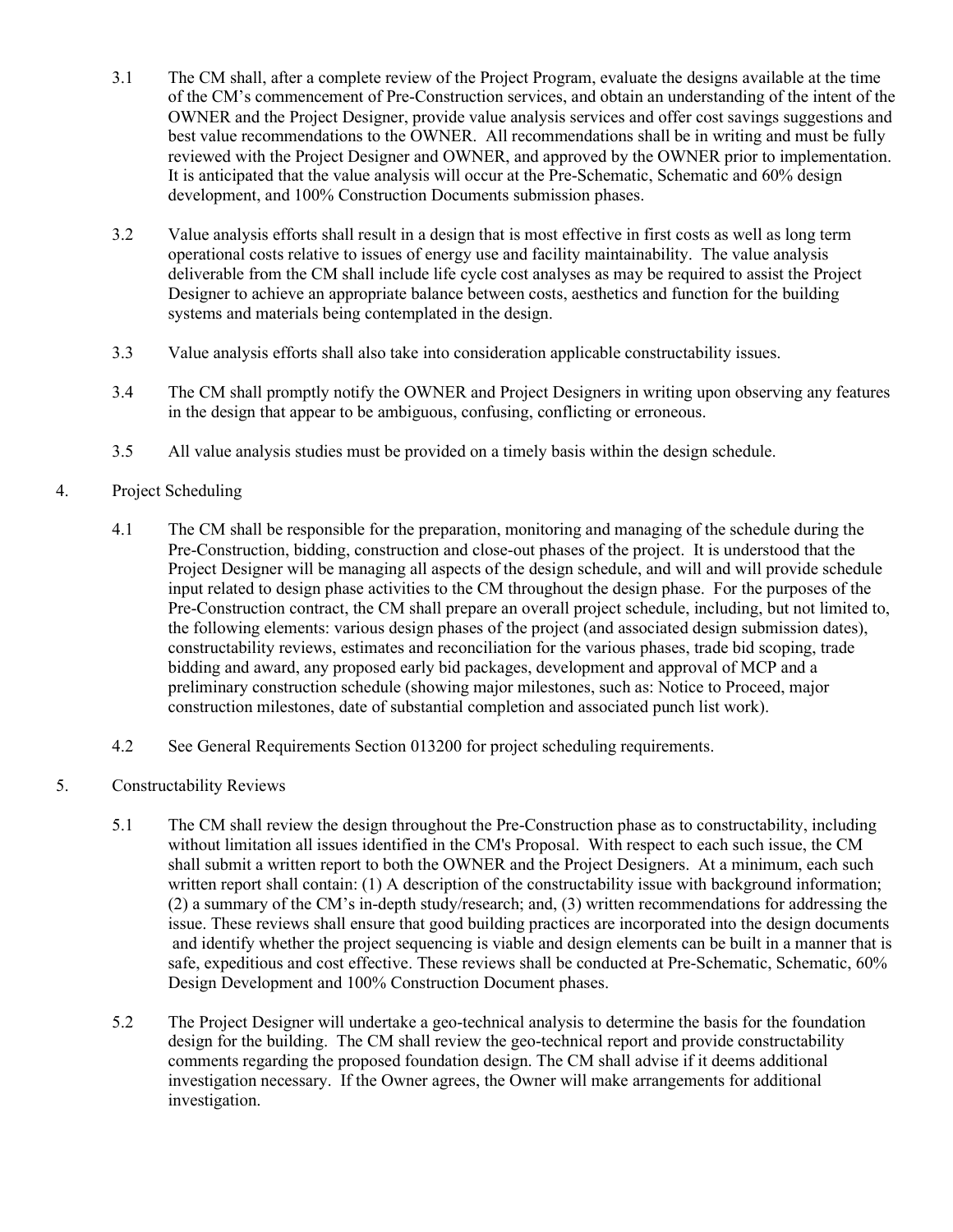## 6. Construction Cost Model / Estimates

- 6.1 The CM shall develop a project cost estimate (independent from any similar cost estimate required of the Project Designers) that shall be updated as needed, but at a minimum at the time of each submission within the design phase during which the CM is performing Pre-Construction Services. Cost estimates to be done by the CM at Pre-Schematic, Schematic Design, 60% Design Development and 100% Construction Documents submissions. The CM shall coordinate its format with that of the Project Designers to facilitate ease of comparison of the two estimates. Cost estimates from the CM shall be submitted to the OWNER no later than ten (10) working days after receipt of the design submission from the Project Designers.
- 6.2 Each CM cost estimate shall include the total estimated cost of the trade contracts as well as the CM's General Conditions. The General Conditions shall be kept separate from the Trade Contracts. As part of the completion of the 100% Cost Estimate the CM shall establish a preliminary Trade Contract Breakdown that will ultimately become the MCP Trade Contract Breakdown when finalized. The CM shall assign estimated costs to each line item in the Trade Contract Breakdown.
- 6.3 Each CM cost estimate, along with each Designer's cost estimate, will be reviewed by the OWNER for reasonableness and compatibility with the Approved Construction Budget. Meetings and negotiations between OWNER, Project Designers and the CM will be held to resolve questions and differences that may occur between the Designer's and CM's estimates. The CM shall work with the OWNER and Project Designer to reach a mutually acceptable reconciled estimate.
- 6.4 In the event that the reconciled estimate exceeds the Approved Construction Budget, the OWNER may direct the CM, (without additional compensation to the CM), to work in conjunction with the Project Designers to redesign the facility as necessary to maintain the Project Program within the Approved Construction Budget.
- 6.5 The Approved Construction Budget for the Project is to fall within the following range:

(PM to insert Approved Construction Budget)

## 7. Review and Coordination of Contract Documents

- 7.1 The CM shall review the drawings and specifications as they are being prepared, recommending alternative solutions whenever design details affect costs, construction feasibility or schedules. The CM shall notify the Project Designers and the OWNER in writing upon observing any features in the plans or specifications which appear to be ambiguous, confusing, conflicting or erroneous. The reviews shall also identify missing scope items in relation to the trade packages that the CM intends to procure. These reviews shall be conducted at Pre-Schematic, Schematic Design, 60% Design Development, and 100% Construction Document phases.
- 7.2 The CM shall provide a thorough interdisciplinary coordination review of the Construction Drawings and Specifications before the Trade Contracts are put out to bid. The review shall be performed utilizing a structured and industry-accepted process including the use of "clash detection" software. The CM shall review the final documents to see that all comments have been incorporated prior to bidding, including design review comments submitted by the OWNER.
- 7.3 By virtue of the final review by the CM referenced in Section 7.2 above, all ambiguous, confusing, conflicting and/or erroneous features discovered in the plans or specifications by the CM or OWNER during the review process shall be deemed to be corrected, and any associated costs shall be included in the CM's MCP.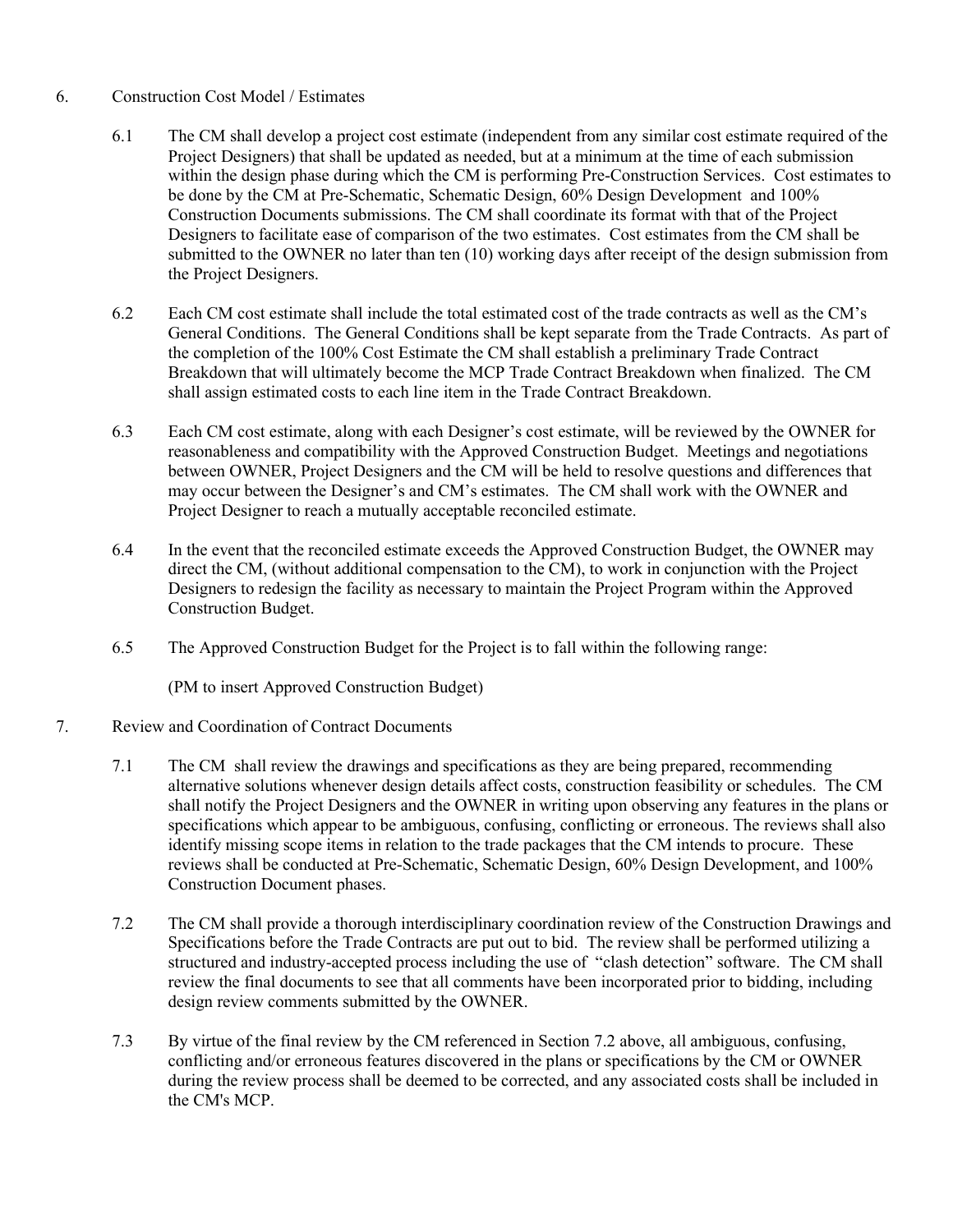7.4 Following approval of the 60% Design Development submission and cost estimate the CM shall provide to the Owner the scoping document that sets forth the scope of work for each trade contract package. This shall be submitted to the Owner for review at least 30 days prior to the 100% Construction Documents submission.

#### 8. Maximum Contract Price (MCP)

- 8.1 Following reconciliation and approval of the 100% Construction Document estimate, (at a time mutually agreed upon between the OWNER and the CM), the CM will provide to the OWNER a proposed MCP submission which will include all trade contract values (based on actual trade bids received by the CM), and all other project costs including without limitation, the CM construction phase fee, the CM-MCP contingency pursuant to Section 11 of this Appendix, and the General Conditions allowance. The MCP submission shall set out each trade contract amount, the CM's fixed fee, the General Conditions reimbursable cost items including on-site field staff, and all project related costs including but not limited to labor and material, performance bonds, personnel payroll benefits, and the CM MCP contingency. The MCP submission will not include the CM's Pre-Construction costs. It is important to note, that unlike a Guaranteed Maximum Price (GMP) associated with a CM at Risk contract, the MCP associated with this CM-Build contract is developed after obtaining actual bids from the trade contractors, as outlined in Section 9 below.
- 8.2 The trade bids included as part of the MCP shall be obtained using the approved 100% Construction Documents. Included with its MCP proposal, if requested by the Owner, the CM shall provide two complete, bound sets of the drawings, specifications, plans, sketches, instructions, requirements, materials, equipment specifications, and other information or documents that fully describe the Project as developed at the time of the MCP and that are relevant to the establishment of the MCP.

In developing the MCP submission package, the CM shall coordinate efforts with the Project Designer and the Owner to identify qualifications, clarifications, assumptions, exclusions, value engineering and any other factors relevant to the establishment of the MCP. The CM shall review the development of the MCP submission with the OWNER on an ongoing basis to address clarifications of scope and pricing, distribution of contingencies, schedule assumptions, exclusions and other matters relevant to the establishment of the MCP. The use of general allowances in subcontracts is prohibited. The use of specific allowances may be permitted. Any specific allowances must be submitted by the CM to the Owner for approval, on a case by case basis.

- 8.3 The MCP shall include the CM's lump sum fee for the management of the trade work and the general conditions. The lump sum fee includes all CM home office costs, including officers as well as home office and local office support staff, together with all CM overhead costs and profit. The fee shall also include all required services of a home office Project Executive, by whatever name called and includes the management of the General Conditions work. No additional overhead or profit on direct labor for the construction phase will be paid beyond the construction phase fee.
- 8.4 In the event that the proposed MCP exceeds the Approved Construction Budget, the CM shall work with the Project Designers (without additional compensation to the CM), to redesign the Facility as necessary to maintain the Project program and meet the Approved Construction Budget as follows:
	- a. After consultation with the OWNER, the CM shall coordinate and cooperate with the Project Team to alter and re-draft Construction Documents as necessary to accomplish the required reduction in cost.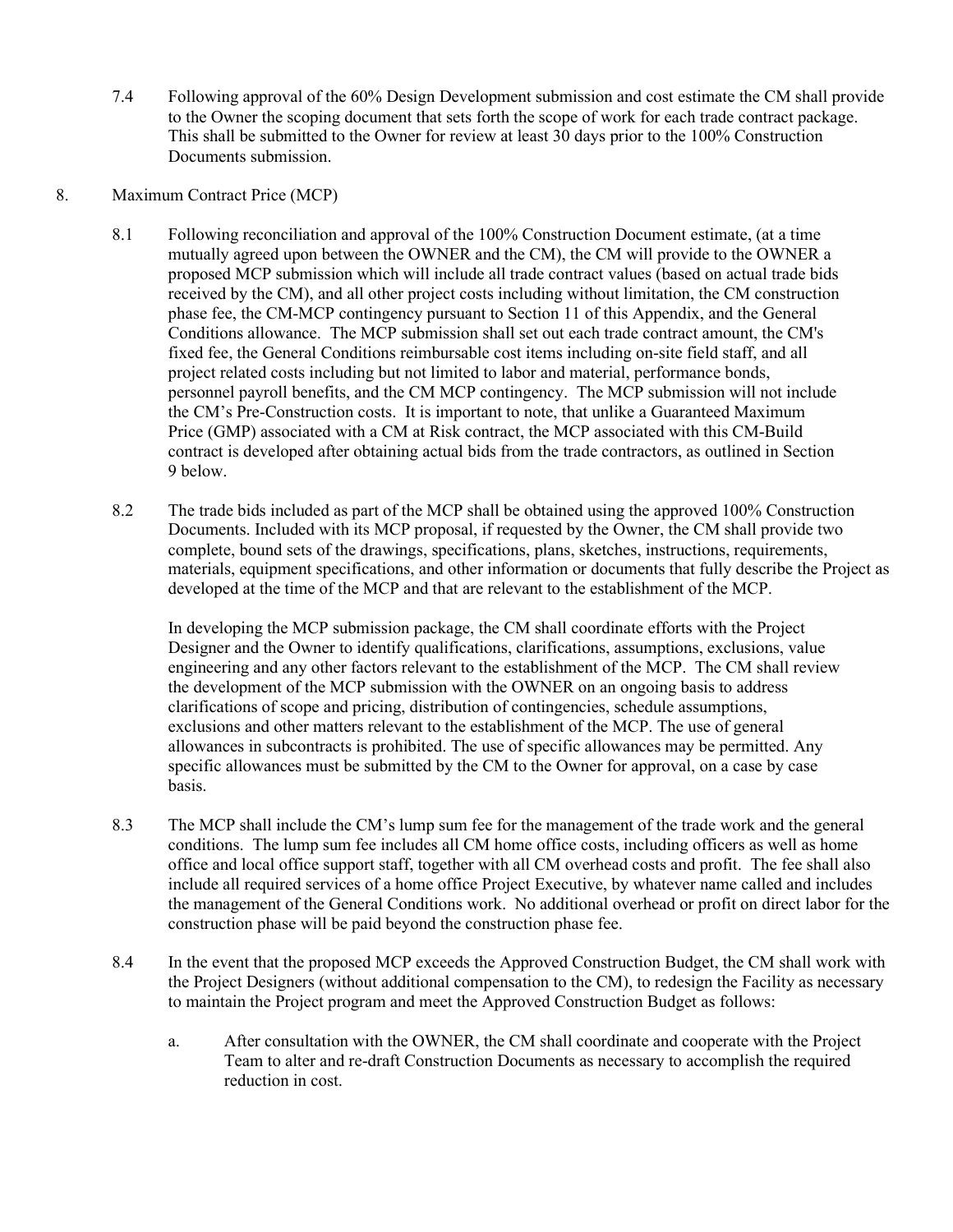- b. The CM shall analyze the Project Designer's modified Construction Documents, and make recommendations to the OWNER as to ways and methods to reduce the costs of constructing the project to a sum which does not exceed the Approved Construction Budget.
- c. The CM shall develop and provide to the OWNER an MCP in connection with the re-drafted and altered Construction Documents to accomplish the necessary reductions in cost.

The OWNER has the right to reject any proposed MCP as originally submitted, or as adjusted. In the event, the Construction Contract will not be executed and the project will be cancelled or put on hold, at the discretion of the Owner, the Contract will be terminated according to its terms.

Notwithstanding anything in the contract to the contrary, the CM shall perform the work set forth in this Section without additional compensation.

- 8.5 The CM's detailed construction cost estimates and MCP will be reviewed by the OWNER for reasonableness and compatibility with the Approved Construction Budget. Meetings and negotiations between OWNER, Project Designers and the CM will be held to resolve questions and differences that may occur between the Approved Construction Budget, the CM's cost estimate and corresponding MCP. If at any time the Approved Construction Budget is exceeded, the CM shall work with the OWNER and Project Designers to reach a mutually acceptable MCP.
- 8.6 Upon acceptance by the OWNER, the CM's MCP, as approved, shall become a part of the OWNER-Construction Manager Construction Phase Contract. Within 10 days after the execution of the construction contract the CM shall provide the OWNER with a Performance Bond and a Labor and Material Payment Bond each for 100% of the MCP per the OWNER's Standard Forms.
- 8.7 Following the OWNER acceptance of the proposed MCP, the CM shall continue to monitor the development of the Construction Documents so that when complete, the Construction Documents adequately incorporate and resolve all qualifications, assumptions, clarifications, exclusions and value engineering issues identified in the MCP proposal.
- 9. Trade Contracts Prequalification, Bid and Award
	- 9.1 The CM shall adhere to the following procedures while obtaining their trade bids that will be included as part of the MCP:
		- a. Formal Advertising For the purpose of obtaining expressions of interest from responsible bidders, formal advertising entails:

(1) Preparation of a listing of specific bid packages on which competitive pricing will be solicited; and

(2) Publicizing the invitation for expressions of interest in bidding through distribution to prospective bidders, posting in public places, publication in newspapers and construction trade journals, and such other means as may be appropriate, including minority trade organizations, in sufficient time to enable prospective bidders to prepare and submit their expressions of interest and qualifications and submit their bids before the time estimated for receipt of bids.

b. Pre-qualification of Bidders - Bidders will be required to meet specified qualifications before being invited to submit a bid on a separate bid package. The OWNER reserves the right to review and approve the qualification criteria prior to advertising by the CM.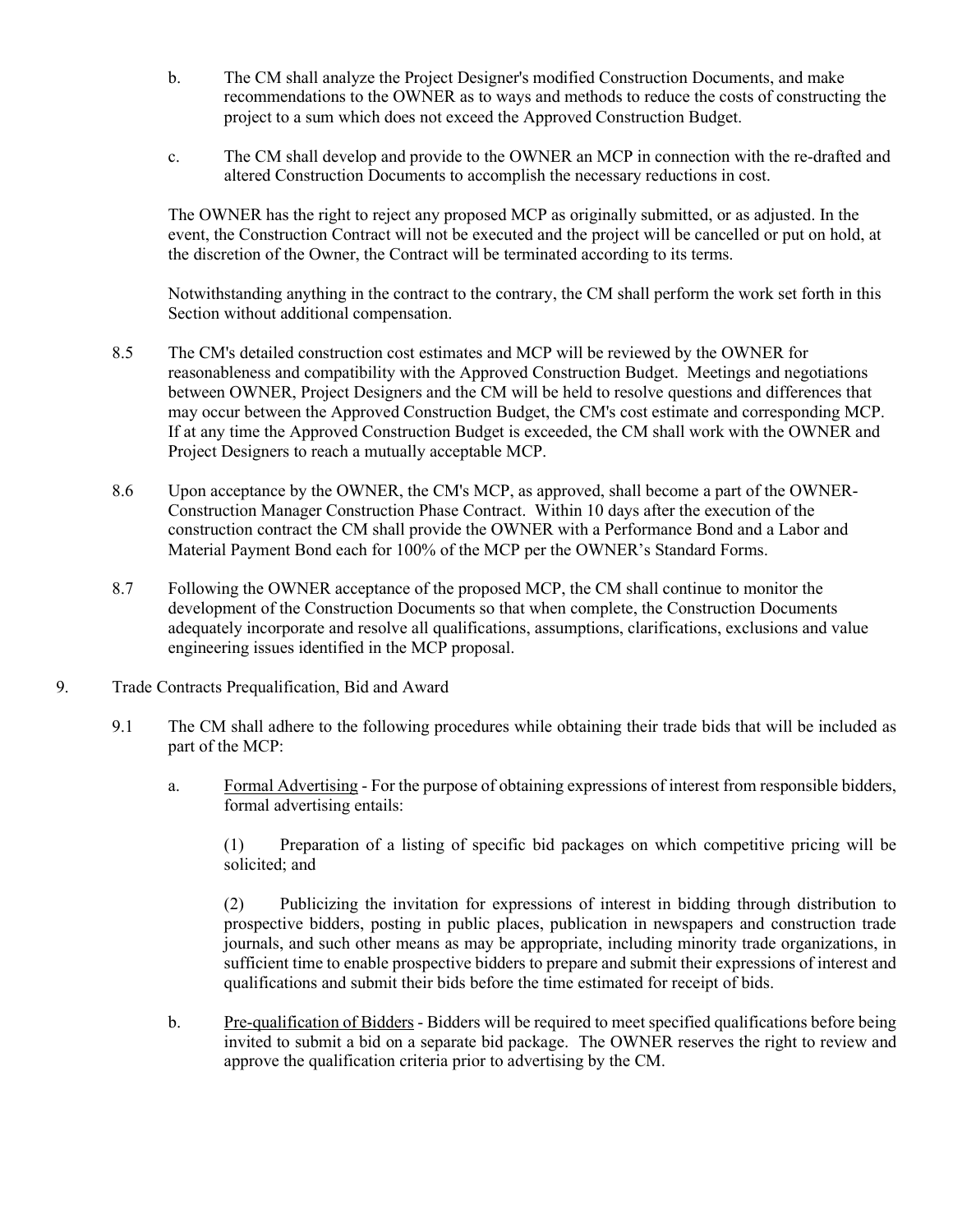The CM shall have the discretion to evaluate and select subcontractors who are invited to bid on the basis of the subcontractor's prior experience and success on similar projects, technical capacity, achievement of MWBE and SDVOB goals, and past record of compliance with Articles 15-A and 17-B of the New York State Executive Law.

To facilitate the pre-qualification of bidders, each bid package included in the consolidated announcement per paragraphs a. 1. and 2. above shall be described in sufficient detail to inform prospective bidders of the nature and scope of the work and shall contain instructions to interested bidders for submitting qualifications. Prospective bidders must identify the bid packages(s) for work they intend to perform. They must also submit their years of experience in performing said work on contracts of similar size and complexity. The CM may establish its own pre-qualification process, but such process must include: (1) determining whether any prospective bidder has been subject within the past five years to a debarment by the New York State Department of Labor or by the New York State Workers Compensation Board; (2) determining the status of the bidder's registration with the New York State Department of State; (3) identifying any serious Occupational Safety and Health Administration (OSHA) violations by the bidder; and (4) requiring each bidder to disclose whether, within the past five years, it has been debarred by, found not responsible by, or lost its prequalification status from, any public agency. (Note: information regarding the first three items is publicly available at no charge through the respective agencies websites.)

The Owner will provide a Pre-Qualification Checklist for use by the CM. (See Appendix D) When the CM through its bid process has identified the first and second apparent low bidders for each bid package, the CM shall require those first and second apparent low bidders whose bids exceed \$2 million to submit to the OWNER a completed NYS Vendor Responsibility Questionnaire and a completed DASNY Vendor Questionnaire (DVQ), including financial statements. The OWNER reserves the right to require that any apparent first or second low bidder, regardless of the amount of their bid, submit a VRQ and DVQ. The owner will review the VRQs and DVQs. In concert with the CM, the OWNER will also review the history and qualifications of the first and second apparent low bidders, and inform the CM of any bidders it disapproves. The CM shall require each bidder to provide a Non-Collusive Bidding Certification form with their bid. The CM shall also provide same form with each bid package. The Owner will provide said form. (See Appendix E)

- c. Following receipt of bids from the trade contractors, the CM shall meet with each bidder to review scope, cost, schedule, MWBE/SDVOB participation, bid exclusions or qualifications and any other pertinent elements related to the submitted bid. This process may result in changes to bid prices. The CM shall provide a report to the Owner that indicates original bid amounts, any changes to said amounts and a narrative describing the reason(s) for any changes. Upon completion of this bid review process, the CM shall select subcontractors based on the lowest bid, except that with the Owner's prior approval, subcontractors may be selected on a "best value" basis if the CM demonstrates to the Owner's satisfaction that the subcontractor it proposes to select would be in the best interests of achieving the Project budget, schedule and/or achievement of MWBE/SDVOB goals.
- d. If after a review of all submitted bids, the CM concludes that the selected bidder for any bid package exceeds the CM's budget line item for such package, or if less than three bids are received in response to the invitation to submit a bid on any bid package, one of the following procedures shall be followed, subject to the owner's review and approval of justification submitted by the CM:

(1) Revise all or any part of the Bid Documents for the Project that the OWNER in conjunction with the CM may deem advisable, at no cost to the OWNER, to bring the lowest responsible bid within the CM's budget line for such package; or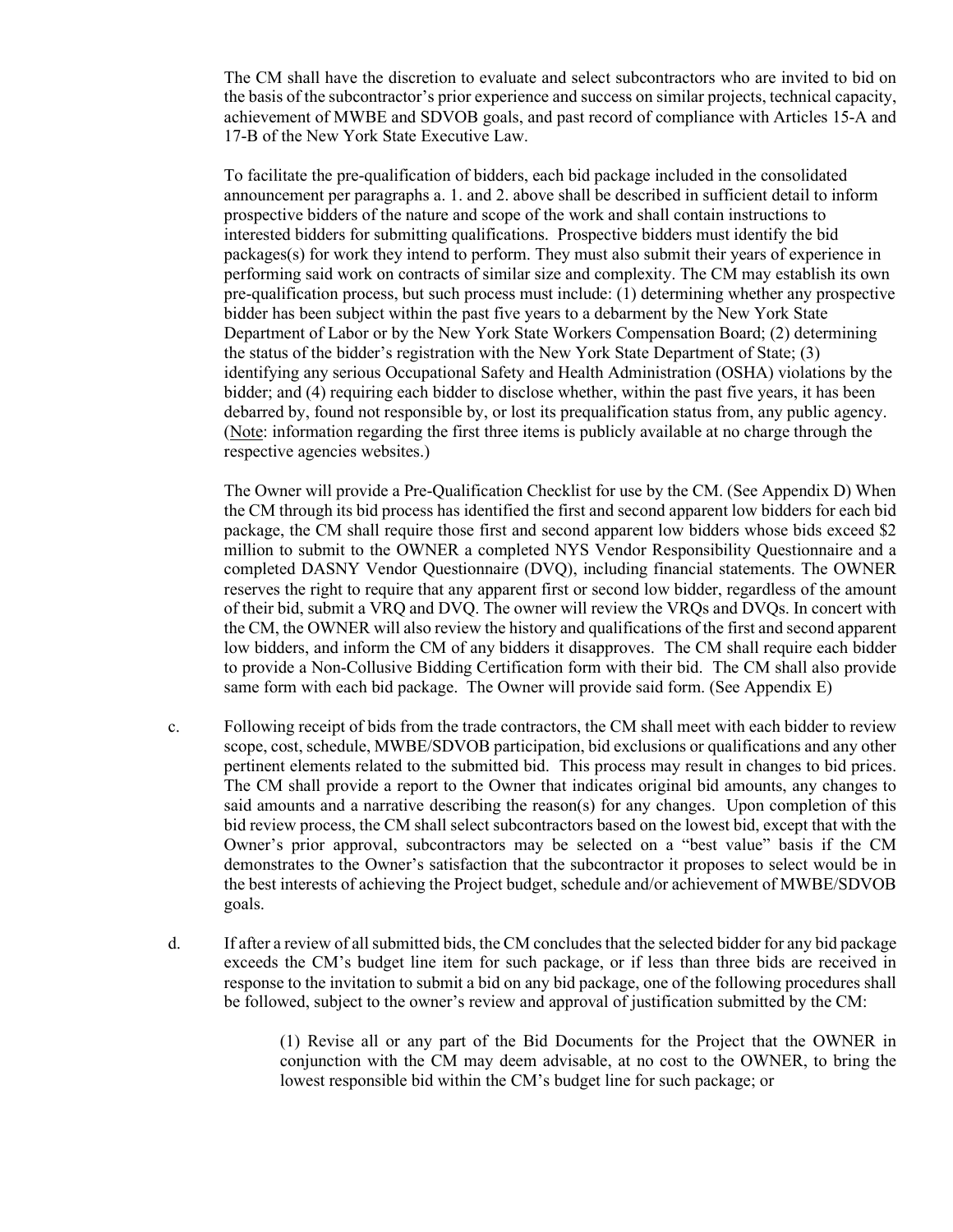(2) The CM shall negotiate with the lowest bidders to reduce the price of the bid package to a cost which will not exceed the budget line item price; or

(3) The CM shall reject all bids and issue a revised invitation to bid approved by the OWNER; or

(4) The CM shall award to the low bidder for a price above the budget line item; or

(5) The CM shall perform the Work itself for the amount of the budget line item price if c. (2) cannot be accomplished, and if the OWNER approves of same.

In addition, the CM and the OWNER may agree to the need for negotiation of bid prices where same are within budget line item cost estimate: this service is included in the foregoing task (2)

If the foregoing tasks (1) and (2) are directed, there shall be no reduction of the scope or quality of the Project for any bid package in order to accomplish the Work of the Project.

- e. If the low bid for any bid package appears to be too low, and it appears that the bidder would be unable to complete the contract at the price bid, the CM shall so notify the OWNER. The OWNER, in concert with the CM, will review the bid price breakdown, and the history of the bidding contractor, in accordance with Executive Order 170.1, Uniform Guidelines for Responsibility Determinations. Assuming the OWNER agrees with the CM that the bid price is too low, or that the history of the bidding contractor raises serious concerns about the contractor's ability to perform the Work in a timely and satisfactory manner, and such agreement shall not be unreasonably withheld, the CM will proceed to review the next low bidder, in like manner if necessary.
- f. Trade Contractor Bids

The CM shall notify the Owner of the date, time and location for receipt of Trade Contractor bids so that the Owner may attend bid openings. The CM shall record the bids and provide a bid tabulation to the Owner.

g. Contract Awards

1. The CM shall be responsible for making all sub-contract awards, after following the process outlined in 4.1a, b, c, d, e and f herein. CM shall supply the OWNER with its bid evaluations, descoping analysis, rationale, recommendation for award in advance of executing any subcontracts. The OWNER reserves the right to reject an intended award, in any instance where the OWNER's review of the prequalified bidder would result in withdrawal of said pre-qualification. Upon owner's approval of the recommendation to award for each subcontract, the CM shall provide copies of the executed subcontracts for each trade package.

2. One or more Principal Trade Contract packages shall be prepared for each of the General Construction, Electrical, Mechanical, Fire Protection, and Plumbing divisions of the work of the Project. The CM may prepare Principal Trade Contract packages for other divisions or subdivisions of the work. Each Principal Trade Contractor may be required by the CM to provide such bonds and insurance as the CM may require in the contract package.

9.2 The CM may at any time prior to the prequalification of bidders, identify and define other Specialty Contract packages which the CM determines may be helpful in the timely, cost-effective construction of the Project.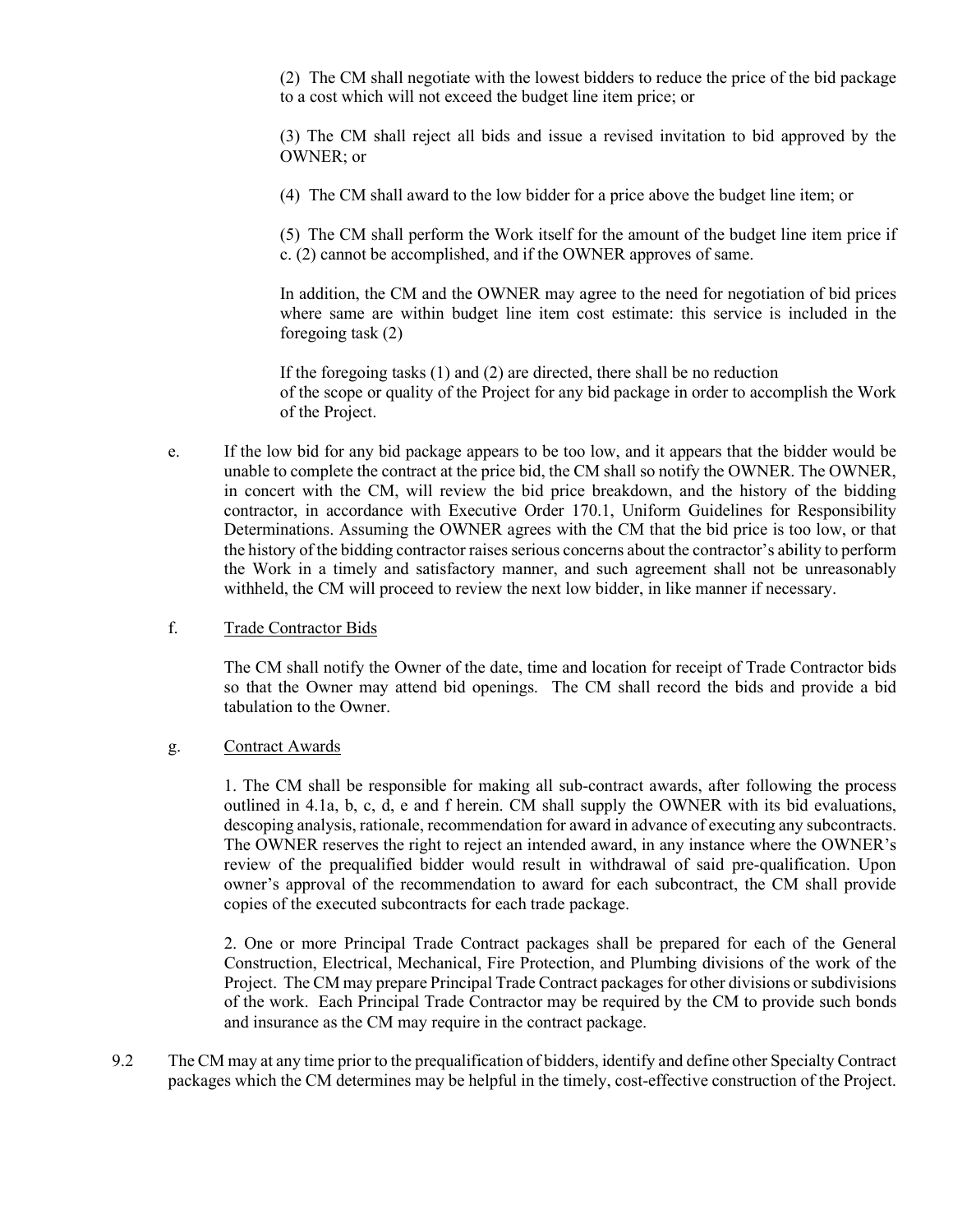- 9.3 The CM shall include the OWNER's General Conditions and General Requirements in each Trade Contract Bid Package. The General Requirements may be edited as appropriate in order to adapt them to the specific Bid Package.
- 9.4 All contract documents between the CM and the Trade Contractors shall be made available for review by the OWNER.
- 9.5 The use of general allowances in subcontracts is prohibited. The use of specific allowances may be permitted. Any specific allowances must be submitted by the CM to the Owner for approval, on a case by case basis.
- 10.0 Early Bid Packages
	- 10.1 The OWNER may elect to authorize the CM to bid and award early packages following the process described in the above section. The CM will initially recommend to the OWNER an award for each trade for these early packages and an estimate of General Condition's costs. The estimated value agreed to with the OWNER for each early package will be the value utilized when establishing the MCP. The CM's cost associated with these early packages will be reimbursed by the OWNER as part of the Construction Phase Contract. The CM shall not incur any subcontractor costs for construction of the Work without the prior written authorization of the OWNER. Should the OWNER accept the early bid packages and reject the final MCP, the provisions of Section 12 of this Pre-Construction contract will be followed.
	- 10.2 All Trade Contracts awarded with the approval of the OWNER prior to the rejection of the Final MCP may be assigned to the OWNER. The OWNER shall pay to the CM, any reasonable costs incurred by the CM as a result of this assignment.
- 11. CM-MCP Contingency:
	- 11.1 The MCP shall include a CM construction contingency (CM-MCP Contingency) in an amount approved by the OWNER, to help reduce the risks assumed by the CM in providing the MCP for the Project. The OWNER and the CM acknowledge that the contingency is included to make adjustment for eventualities which have not been taken into precise account in the establishment of the MCP, including but not limited to: (1) contract default by trade contractors; (2) unanticipated market conditions; (3) those circumstances where the actual cost of an item exceeds the amount allocated to such item in the schedule of values, assuming all remedies pursuant to section 4.1 of the Construction Phase contract have been exhausted; (4) corrections in the work provided the CM has exhausted all reasonable means to obtain correction of same from the responsible Trade Contractor; (5) interfacing, coordination or scope omissions between and from the various work categories and (6) claims from sub-contractors.
	- 11.2 The CM-MCP Contingency is not allocated to any particular item of the Cost of the Work, and is established for the CM's use as may be required for increases in costs as noted above. It is understood that the amount of the CM-MCP contingency is the maximum sum available to the CM to cover costs incurred as a result of such unanticipated causes or details, and that cost overruns in excess of the amount of the CM-MCP contingency will be borne by the CM.
	- 11.3 The CM will notify the OWNER and Project Designer in writing of the CM's intent to apply any part of the CM-MCP contingency to any item within the Cost of the Work prior to any such application. The CM shall not implement the use of this contingency without the written approval of the OWNER. The CM shall fully document the change on its copy of the construction documents.
	- 11.4 The amount of the CM-MCP contingency is to be reviewed by the OWNER as part of its review of the MCP. No set amount or percentage for the CM-MCP contingency will be agreed to prior to the submittal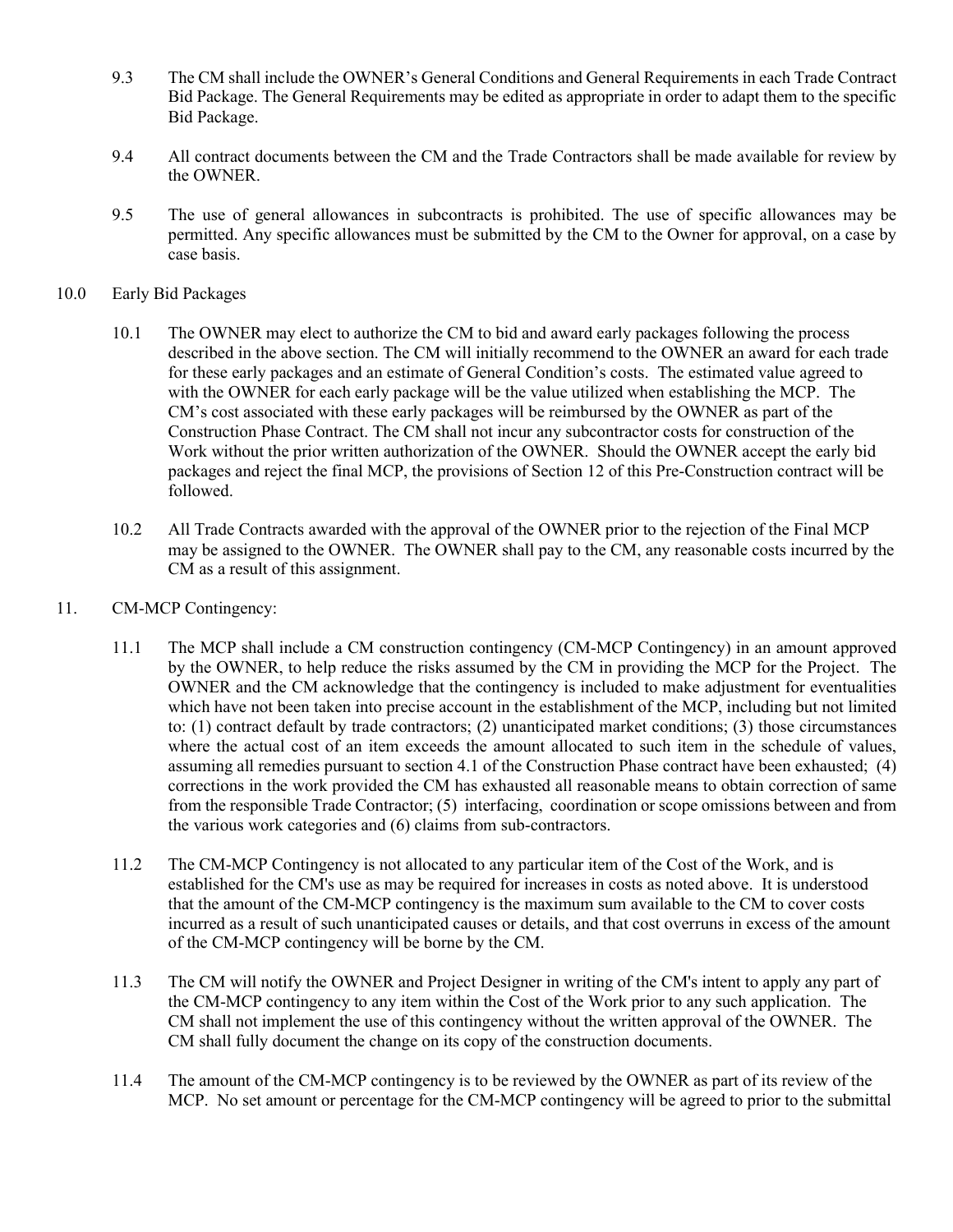of the MCP. The OWNER retains the right to specifically request revisions to the amount of the CM-MCP contingency prior to the OWNER's acceptance and approval of the MCP.

#### 12. Non-Acceptance of the MCP and Termination of OWNER/Construction Manager Contract.

- 12.1 The OWNER, at its sole discretion, may decline to accept the CM's MCP for the project and thereupon without penalty, the Contract shall be terminated according to its terms.
- 12.2 In any event, such termination shall likewise terminate all further services and obligations of the CM under this Pre-Construction contract. The CM shall accept the amount negotiated for Pre-Construction services as full and complete reimbursement of all costs and services performed by the CM for Pre-Construction Services and shall not be entitled to any further amount for services set forth under or related to this contract. Thereafter, the OWNER shall have the right to continue its activities to place the project under construction with no obligation or restriction regarding the CM and with full Ownership and use of any data and information developed during Pre-Construction activities. Should the OWNER continue to place the project under construction, the CM is precluded from bidding on any part of the work as a Trade Contractor.
- 12.3 Termination under this Section is in addition to the termination provisions set forth elsewhere in the Contract including, but not limited to, the General Conditions.
- 13. Ownership of Documents

All data, information, material and matter of any nature and all copies thereof in any and all forms whatsoever developed by the CM or in the CM's possession or control relating to the Project are the property of the OWNER and shall be turned over to the OWNER within ten (10) days after the OWNER's request.

14. Pre-Construction Deliverables

The following table A1 includes, but is not limited to the written deliverables required as part of the Pre-Construction Services (see Scope of Services text for complete details):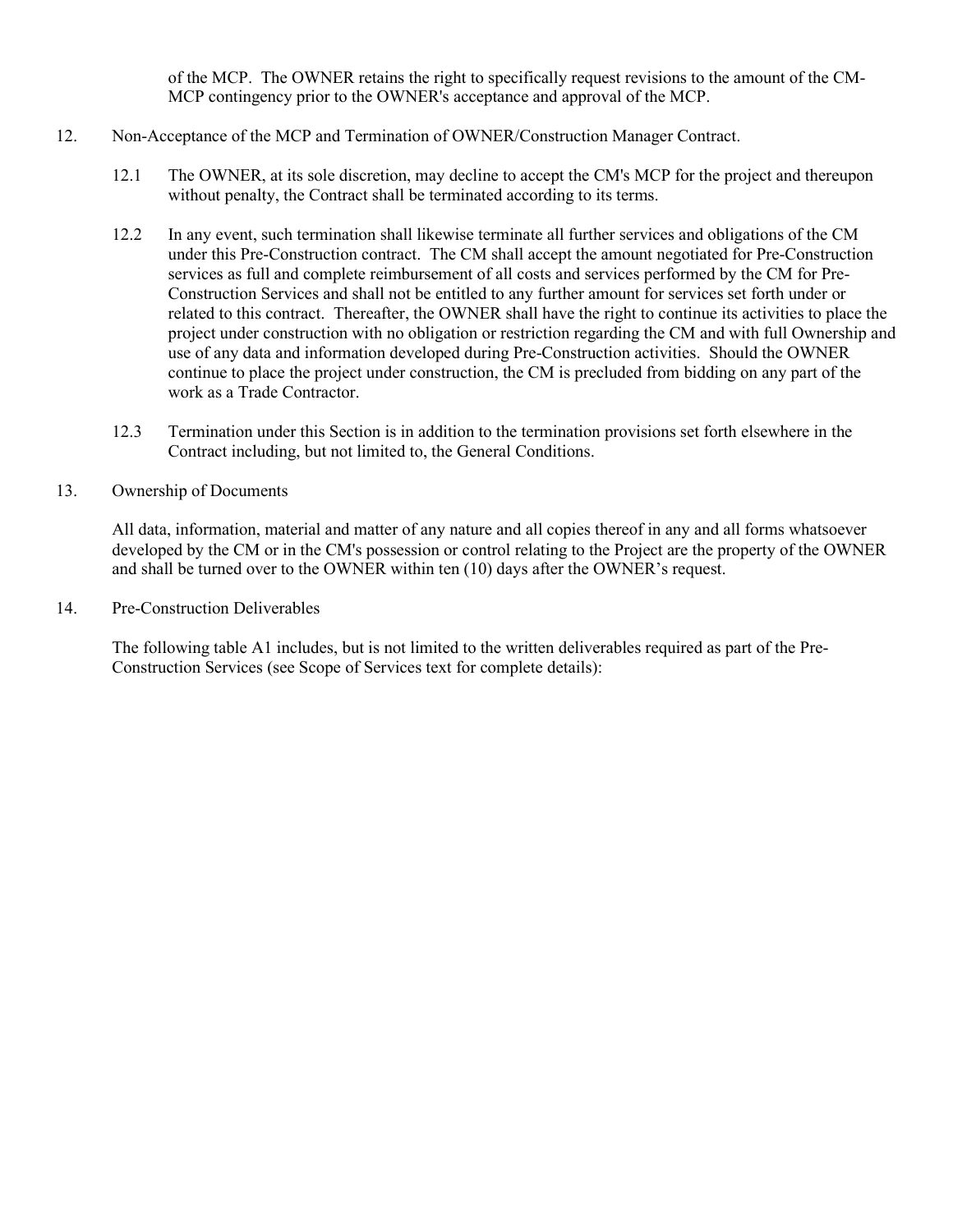**TABLE A1** 

| Deliverables     |                                        |
|------------------|----------------------------------------|
|                  |                                        |
|                  | Pre-Schematic Phase;                   |
| 1.               | Value Analysis<br><b>Cost Estimate</b> |
| 2.               |                                        |
| 3.               | Design Review and<br>Coordination      |
|                  |                                        |
| 4.               | Comments                               |
|                  | Constructability<br>Comments           |
| 5.               | Construction                           |
|                  | Management Plan                        |
| 6.               | Market Study                           |
|                  |                                        |
|                  | Schematic Phase;                       |
| 1.               | Value Analysis                         |
| 2.               | Cost Estimate                          |
| 3.               | Design Review and                      |
|                  | Coordination                           |
|                  | Comments                               |
| 4.               | Constructability                       |
|                  | Comments                               |
| 5.               | Comments on Geo-                       |
|                  | <b>Technical Report</b>                |
|                  |                                        |
| 1.               | $60\%$ DD Phase                        |
| 2.               | Value Analysis<br>Cost Estimate        |
| 3.               | Design Review and                      |
|                  | Coordination                           |
|                  | Comments                               |
| 4.               | Constructability                       |
|                  | Comments                               |
| 5.               | <b>Trade Contract</b>                  |
|                  | Breakdwon                              |
| 6.               | <b>Scoping Document</b>                |
|                  |                                        |
|                  |                                        |
|                  | 100% CD Phase                          |
| 1.               | Value Analysis                         |
| 2.               | <b>Cost Estimate</b>                   |
| $\overline{3}$ . | Design Review and                      |
|                  | Coordination                           |
|                  | Comments                               |
| 4.               | Constructability                       |
|                  | Comments                               |
| 5.               | <b>MCP</b> Document                    |
|                  |                                        |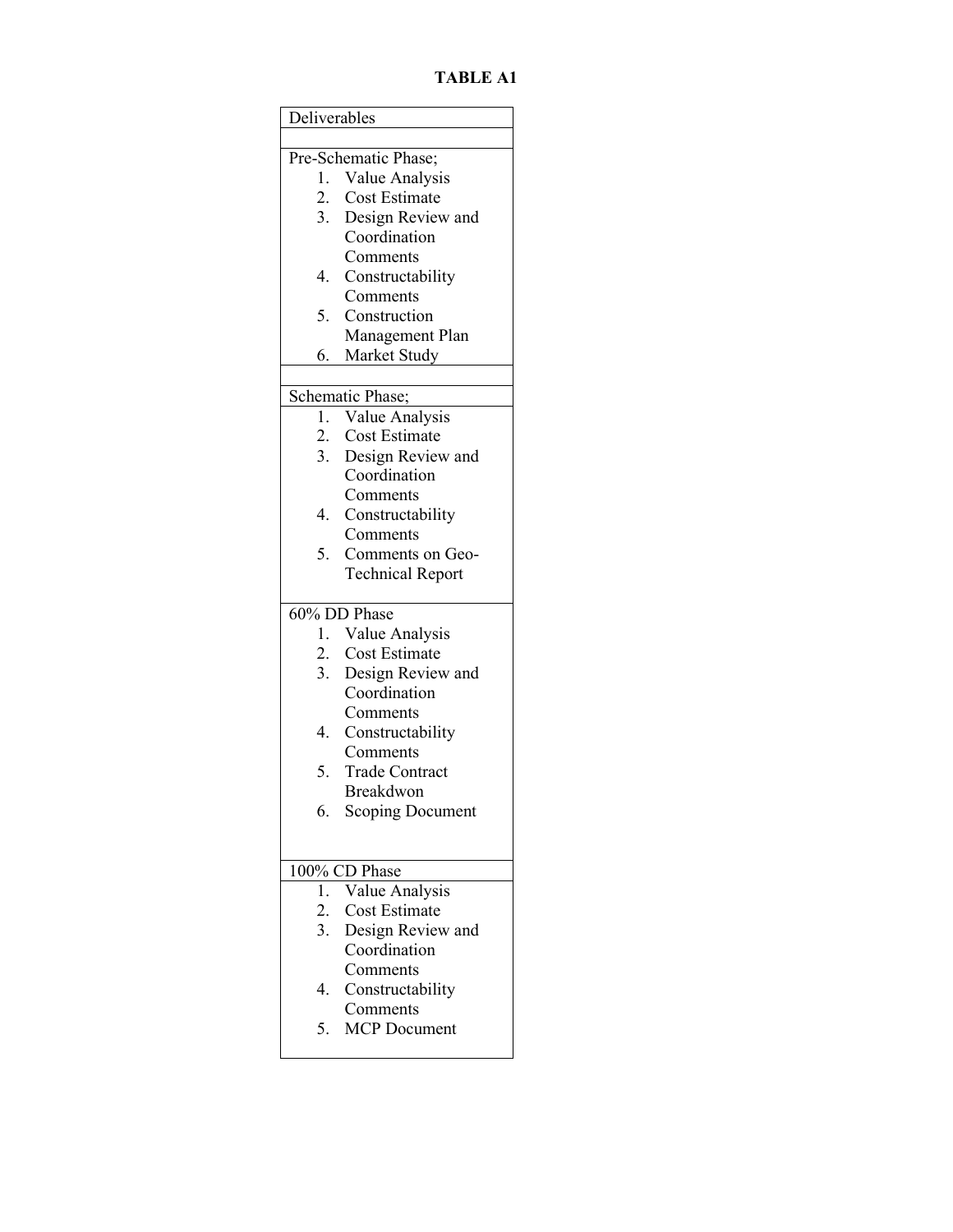#### **APPENDIX "B"**

## **SCHEDULE OF APPROVED PERSONNEL CLASSIFICATIONS AND MAXIMUM DIRECT SALARY RATES**

#### CLASSIFICATIONS APPROVED MAXIMUM DIRECT HOURLY RATES (1)

#### (1) Salaries

Approved Maximum Daily Rates are those maximum rates in effect through  $\sim$ , 20 . Maximum Hourly Rates may be adjusted at the beginning of each salary year. Any adjustment is subject to review and pre-approval of the Director, Procurement and will not require a formal Amendment to this Contract.

#### (2) Assignment of Personnel

Assignment and time durations of all Construction Management Personnel assigned to the Project by the CM shall be subject to the approval of the OWNER. The OWNER may request the CM to remove from the Project any employee the OWNER deems incompetent, careless, or otherwise objectionable and replace said employee with more suitable personnel. The OWNER may also approve additional personnel classifications if deemed necessary.

#### (3) Monthly Requisitions

All payment requisitions must account for the time of all personnel by name, title, and approved daily

rates.

(4) The Consumer Price Index for New York - Northeastern New Jersey area shall be used as a guide for any rate adjustment negotiation.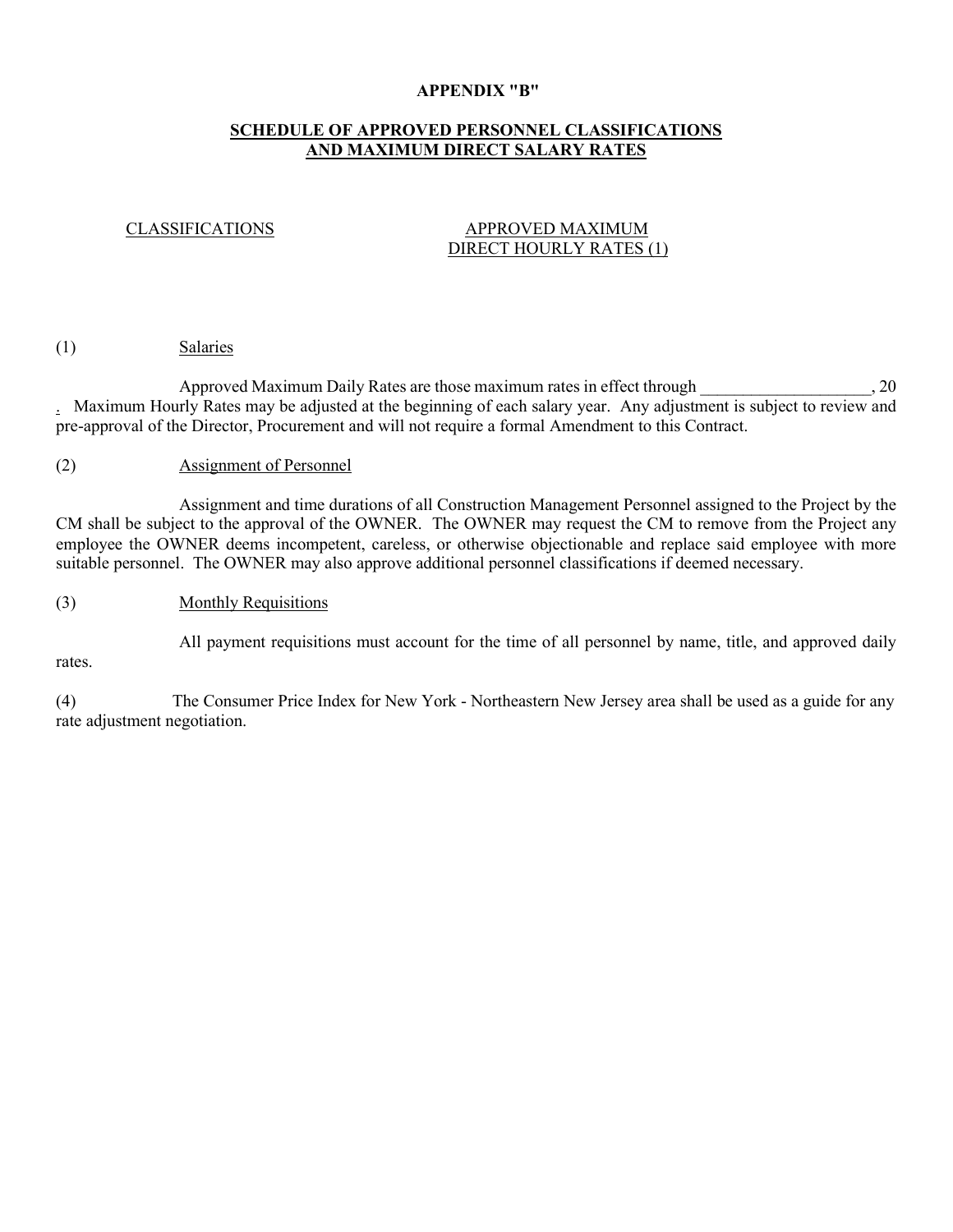#### **APPENDIX "C"**

## **SUMMARY OF PAYMENTS**

#### A. PRE-CONSTRUCTION PHASE

1.Actual Direct Salaries

2.Fringe Benefits

3.Pre-Construction Phase Fee

4.Miscellaneous Reimbursable Costs

5. Consultant's Costs

## 6.MAXIMUM AMOUNT PAYABLE

Payment for services shall be made monthly based on actual services performed by the CM as approved by the OWNER. Payments shall be requisitioned on the OWNER's form, PROFESSIONAL SERVICES CONTRACT PAYMENT REQUISITION, with a completed M/WBE Compliance Report, individual timesheets or a summary report thereof as may be required by the OWNER, and other appropriate supporting documentation. Timesheets and/or payroll registers shall show the names, actual rates of pay, position classifications and hours worked for all personnel performing services during the payment period. Payment requisitions in any other format will not be accepted.

 $NTE = Not to exceed$ LS= Lump Sum AE= Actual Expense (supporting documentation required)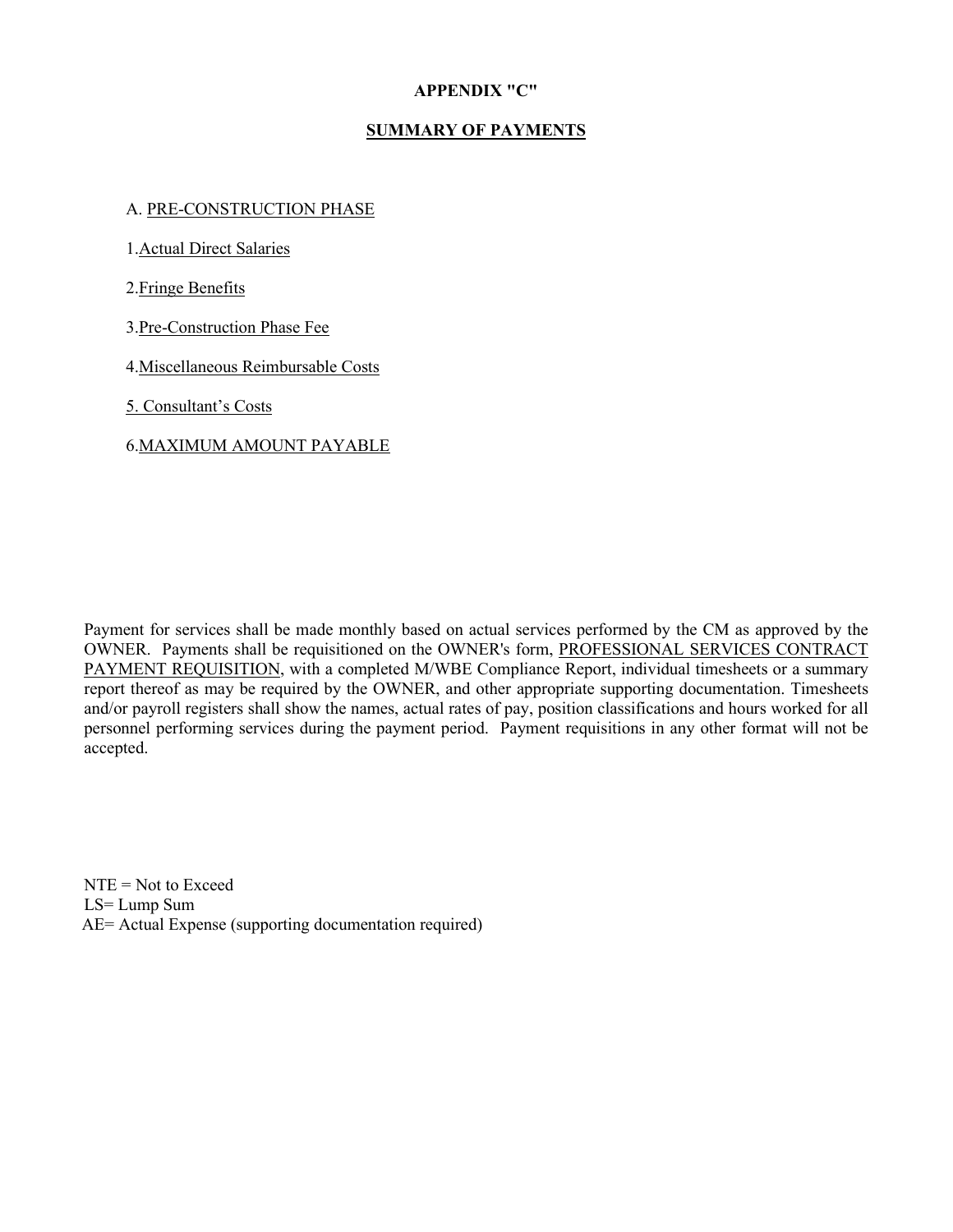# *APPENDIX "D" ADDITIONAL ITEMS TABLE OF CONTENTS*

| 1.  |                                                                                                                                                                                                                                                                                                                                                                                                              |    |
|-----|--------------------------------------------------------------------------------------------------------------------------------------------------------------------------------------------------------------------------------------------------------------------------------------------------------------------------------------------------------------------------------------------------------------|----|
| 2.  | $NONDISCRIMINATION$ 2                                                                                                                                                                                                                                                                                                                                                                                        |    |
| 3.  |                                                                                                                                                                                                                                                                                                                                                                                                              |    |
| 4.  |                                                                                                                                                                                                                                                                                                                                                                                                              |    |
| 5.  |                                                                                                                                                                                                                                                                                                                                                                                                              |    |
| 6.  |                                                                                                                                                                                                                                                                                                                                                                                                              |    |
| 7.  |                                                                                                                                                                                                                                                                                                                                                                                                              |    |
| 8.  | SUSPENSION OR ALTERATION                                                                                                                                                                                                                                                                                                                                                                                     |    |
| 9.  | LAWS OF THE STATE OF NEW YORK                                                                                                                                                                                                                                                                                                                                                                                |    |
| 10. | $\textit{CODES}$ $\overline{\qquad \qquad }$ $\qquad \qquad$ $\qquad \qquad$ $\qquad \qquad$ $\qquad \qquad$ $\qquad \qquad$ $\qquad \qquad$ $\qquad \qquad$ $\qquad \qquad$ $\qquad \qquad$ $\qquad \qquad$ $\qquad \qquad$ $\qquad \qquad$ $\qquad \qquad$ $\qquad \qquad$ $\qquad \qquad$ $\qquad \qquad$ $\qquad \qquad$ $\qquad \qquad$ $\qquad \qquad$ $\qquad \qquad$ $\qquad \qquad$ $\qquad \qquad$ |    |
| 11. | GOVERNMENT PROVISIONS $\qquad \qquad$ 6                                                                                                                                                                                                                                                                                                                                                                      |    |
| 12. | $\textit{COOPERATION}$ 6                                                                                                                                                                                                                                                                                                                                                                                     |    |
| 13. | LATE PAYMENT $\qquad \qquad$ 6                                                                                                                                                                                                                                                                                                                                                                               |    |
| 14. | DEATH OF THE CONSTRUCTION MANAGER<br>6                                                                                                                                                                                                                                                                                                                                                                       |    |
| 15. |                                                                                                                                                                                                                                                                                                                                                                                                              |    |
| 16. |                                                                                                                                                                                                                                                                                                                                                                                                              |    |
| 17. |                                                                                                                                                                                                                                                                                                                                                                                                              |    |
| 18. | NYS VENDOR RESPONSIBILITY QUESTIONNAIRE & CONTINUING INTEGRITY _________ 13                                                                                                                                                                                                                                                                                                                                  |    |
| 19. | PROHIBITED INTERESTS/ETHICAL CONDUCT - CONSTRUCTION MANAGERS _________ 14                                                                                                                                                                                                                                                                                                                                    |    |
| 20. | COOPERATION WITH INVESTIGATIONS 15                                                                                                                                                                                                                                                                                                                                                                           |    |
| 21. |                                                                                                                                                                                                                                                                                                                                                                                                              |    |
| 22. |                                                                                                                                                                                                                                                                                                                                                                                                              |    |
| 23. | $CONFLICTING TERMS$ $16$                                                                                                                                                                                                                                                                                                                                                                                     |    |
| 24. |                                                                                                                                                                                                                                                                                                                                                                                                              |    |
| 25. |                                                                                                                                                                                                                                                                                                                                                                                                              |    |
| 26. | <b>NONCOMPLIANCE</b>                                                                                                                                                                                                                                                                                                                                                                                         | 17 |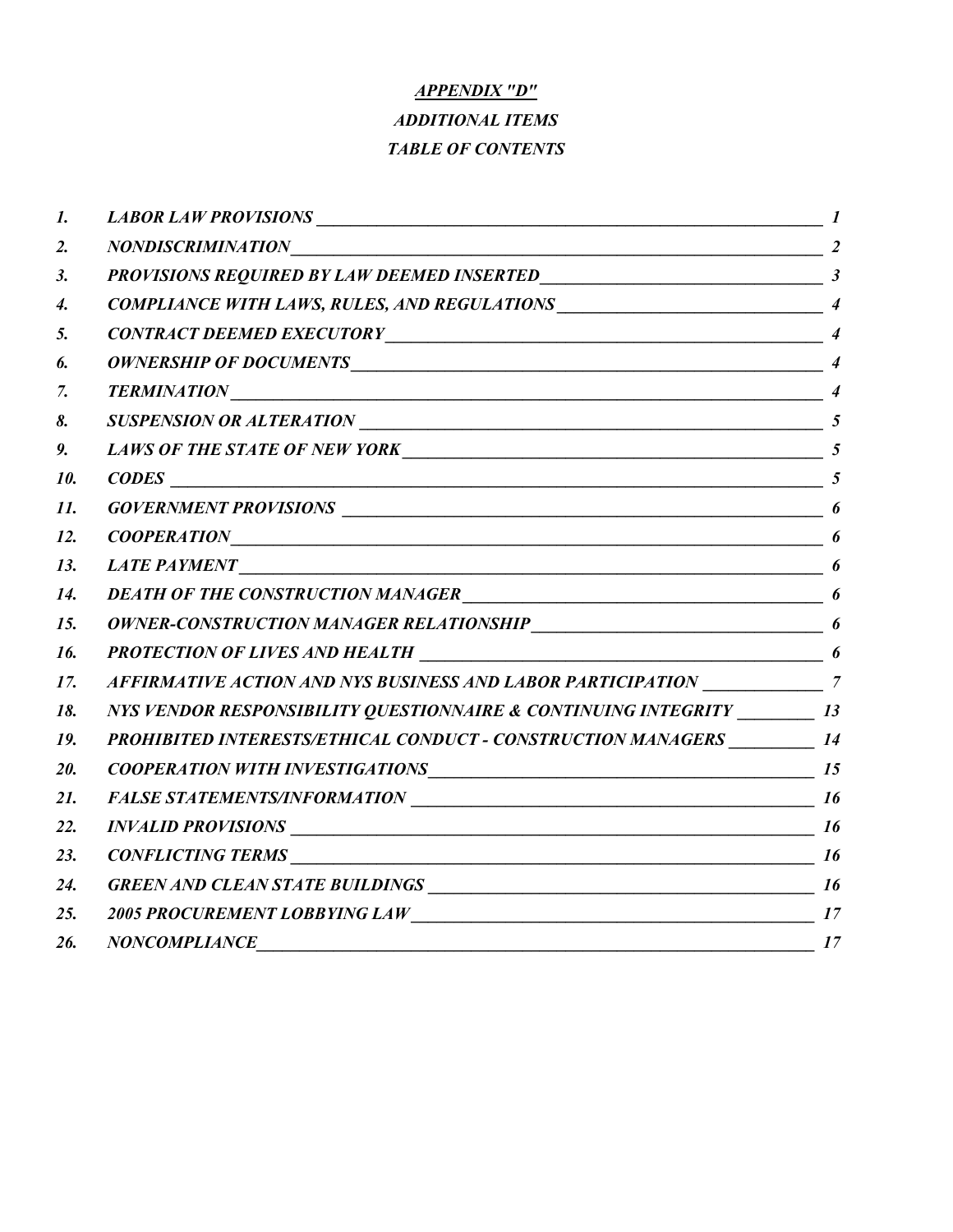## **1. LABOR LAW PROVISIONS**

- A. It is hereby agreed that all applicable provisions of the Labor Law of the State of New York shall be carried out in performance of the Work.
- B. The CONSTRUCTION MANAGER specifically agrees, as required by Labor Law, Sections 220 and 220-d as amended, that:
	- 1) no laborer, workmen, or mechanic, in the employ of the CONSTRUCTION MANAGER, Subconsultant, or other person doing or contracting to do the whole or any part of the work contemplated by this Contract shall be permitted or required to work more than eight hours in any one calendar day or more than five days in any one week, except in the emergencies set forth in the Labor Law;
	- 2) the wages paid for legal day's work shall be not less than the prevailing rate of wages as defined by law;
	- 3) the minimum hourly rate of wages to be paid shall be not less than that stated in this Contract and shall be designated by the Commissioner of Labor of the State of New York; and
	- 4) the CONSTRUCTION MANAGER and every Subconsultant shall post in a prominent and accessible place on the Site, a legible statement of all minimum wage rates and supplements to be paid or provided for the various classes of laborers and mechanics to be engaged in the Work and all deductions, if any, required by law to be made from unpaid wages actually earned by the laborers and mechanics so engaged.
- C. The minimum wage rates, if any, herein specified for apprentices shall apply only to persons working with the tools of the trade that said persons are learning under the direct supervision of journeyman mechanics. Except as otherwise required by law, the number of apprentices in each trade or occupation employed by the CONSTRUCTION MANAGER or any Subconsultant shall not exceed the number submitted by the applicable standards of the New York State Department of Labor, or, in the absence of said standards, the number permitted under the usual practice prevailing between the unions and the employer's association of the respective trades or occupations.
- D. All employees of the CONSTRUCTION MANAGER and each Subconsultant shall be paid in accordance with the provisions of the Labor Law. Certified payroll copies shall be provided to the OWNER upon request.
- E. The CONSTRUCTION MANAGER agrees that, in case of underpayment of wages to any worker engaged in the Work by the CONSTRUCTION MANAGER or any Subconsultant, the OWNER shall withhold from the CONSTRUCTION MANAGER, out of payments due, an amount sufficient to pay said worker the difference between the wages required to be paid under this Contract and rates actually paid said worker for the total number of hours worked and that the OWNER may disburse said amount so withheld by the OWNER for and on account of the CONSTRUCTION MANAGER to the employees to whom said amount is due. The CONSTRUCTION MANAGER further agrees that the amount to be withheld pursuant to this paragraph may be in addition to the percentages to be retained by the OWNER pursuant to other provisions of this Contract.
- F. Pursuant to subdivision 3 of section 220 and section 220-d of the Labor Law this Contract may be forfeited and no sum paid for any work done thereunder on a second conviction for willfully paying less than:
	- 1) the stipulated wage scale as set forth in Labor Law; Section 220, subdivision 3, as amended, or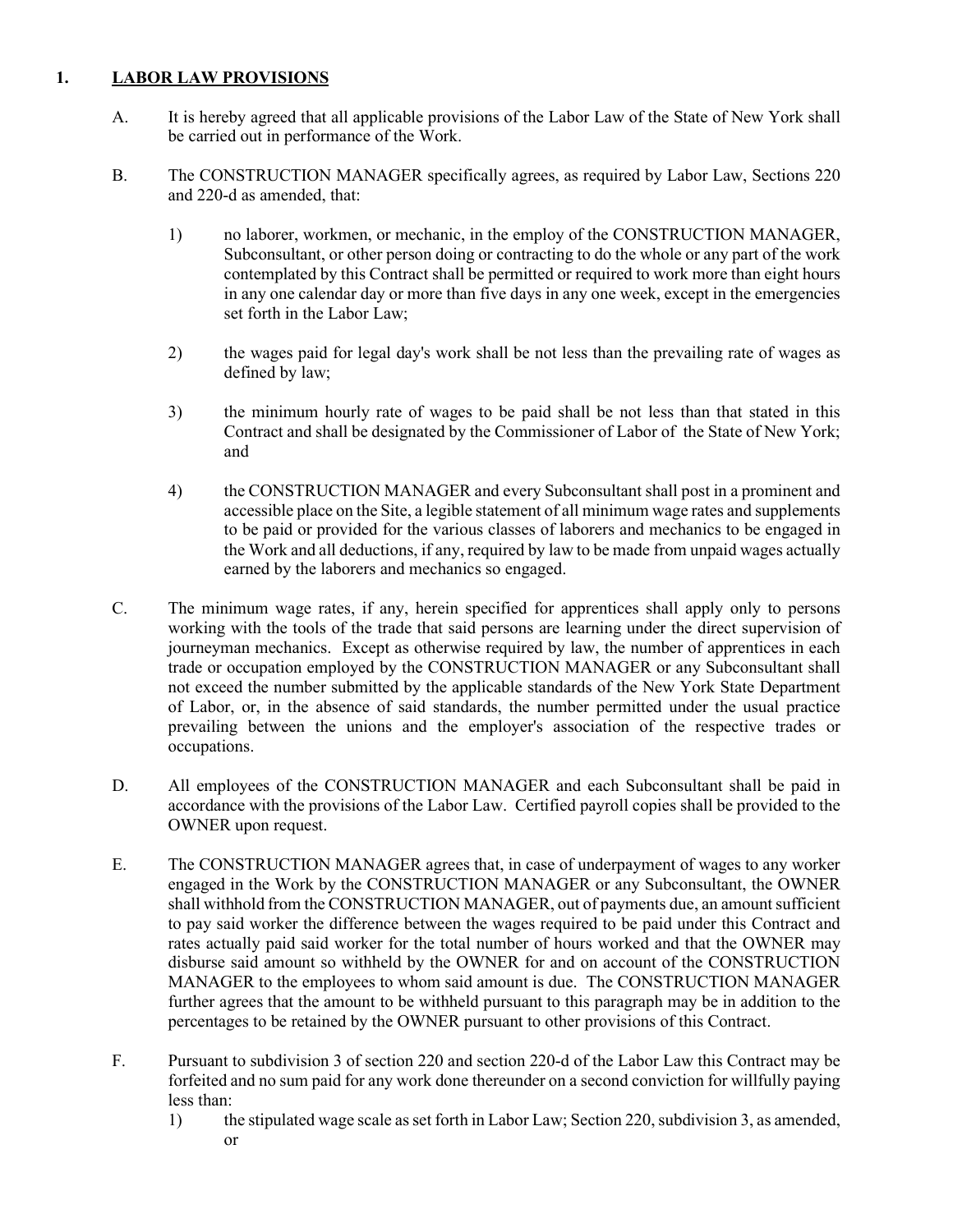- 2) less than the stipulated minimum hourly wage scale as specified in Labor Law, Section 220-d, as amended.
- G. The CONSTRUCTION MANAGER specifically agrees, as required by the Labor Law, Section 220-e, as amended, that:
	- 1) in the hiring of employees for the performance of work under this Contract or any subcontract hereunder, or for the manufacture, sale, or distribution of materials, equipment, or supplies hereunder, but limited to operation performed within the territorial limits of the State of New York, no CONSTRUCTION MANAGER, nor any person acting on behalf of said CONSTRUCTION MANAGER or Subconsultant, shall by reason of race, creed, color, sex, or national origin discriminate against any citizen of the State of New York who is qualified and available to perform the work to which the employment relates;
	- 2) no CONSTRUCTION MANAGER, nor any person on behalf of said CONSTRUCTION MANAGER or Subconsultant shall, in any manner, discriminate against or intimidate any employee hired for the performance of work under this Contract on account of race, creed, color, sex, or national origin;
	- 3) there may be deducted from the amount payable to the CONSTRUCTION MANAGER, by the OWNER under this Contract, a penalty of Fifty and 00/100 Dollars (\$50.00) for each person for each calendar day during which such person was discriminated against or intimidated in violation of the terms of this Contract; and
	- 4) this Contract may be canceled or terminated by the OWNER and all money due or to become due hereunder may be forfeited for a second or any subsequent violation of the terms or conditions of this section of this Contract.
- H. The CONSTRUCTION MANAGER specifically agrees to certify its payrolls and keep these certified records on site and available, and provide copies to the OWNER upon request.

## **2. NONDISCRIMINATION**

During the performance of this Contract, the CONSTRUCTION MANAGER agrees as follows:

- A. The CONSTRUCTION MANAGER will not discriminate against any employees or applicant for employment because of race, creed, color, sex, national origin, age, disability, or marital status.
- B. If directed to do so by the Commissioner of Human Rights, the CONSTRUCTION MANAGER will send to each labor union or representative of workers with which the CONSTRUCTION MANAGER has or is bound by a collective bargaining or other agreement or understanding, a notice, to be provided by the State Commissioner of Human Rights, advising said labor union or representative of the CONSTRUCTION MANAGER's Contract under clauses A. through G. (hereinafter called "nondiscrimination clauses"). If the CONSTRUCTION MANAGER was directed to do so by the contracting agency as part of the proposal or negotiation of this Contract, the CONSTRUCTION MANAGER shall request said labor union or representative to furnish a written statement that said labor union or representative will not discriminate because of race, creed, color, sex, national origin, age, disability, or marital status, and that said labor union or representative will cooperate, within the limits of its legal and contractual authority, in the implementation of the policy and provisions of these nondiscrimination clauses and that it consents and agrees that recruitment, employment, and the terms and conditions of employment under this Contract shall be in accordance with the purposes and provisions of these nondiscrimination clauses. If said labor union or representative fails or refuses to comply with said request that it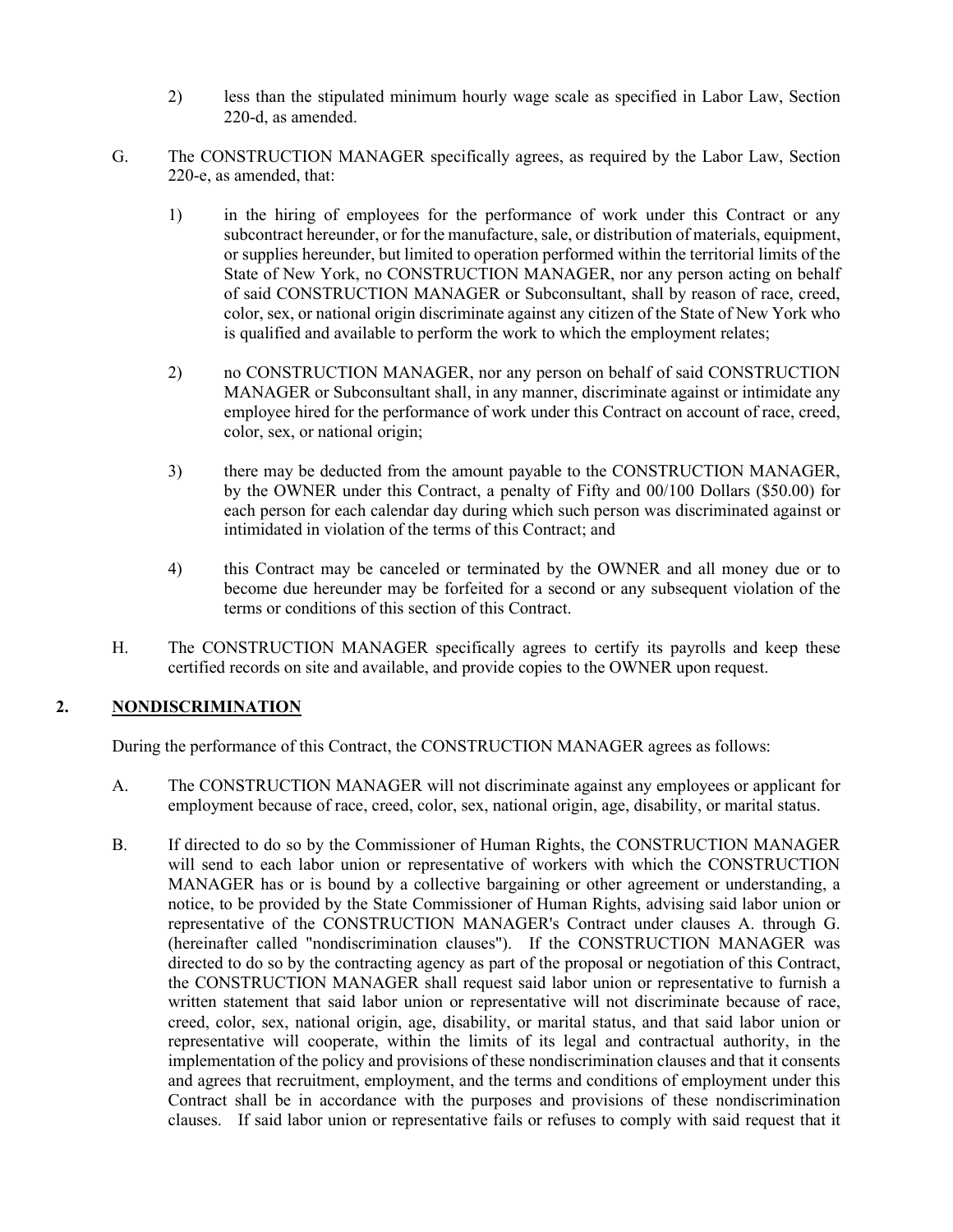furnish such a statement, the CONSTRUCTION MANAGER shall promptly notify the State Commissioner of Human Rights of said failure or refusal.

- C. If directed to do so by the Commissioner of Human Rights, the CONSTRUCTION MANAGER will post and keep posted in conspicuous places, available to employees and applicants for employment, notices to be provided by the State Commissioner of Human Rights setting forth the substance of the provisions of clauses A. and B. and such provisions of the State's laws against discrimination as the State Commissioner of Human Rights shall determine.
- D. The CONSTRUCTION MANAGER will state, in all solicitations or advertisements for employees placed by or on behalf of the CONSTRUCTION MANAGER, that all qualified applicants will be afforded equal employment opportunities without discrimination because of race, creed, color, sex, national origin, age, disability, or marital status.
- E. The CONSTRUCTION MANAGER will comply with the provisions of Sections 290-299 of the Executive Law and with the Civil Rights Laws, will furnish all information and reports deemed necessary by the State Commissioner of Human Rights under these nondiscrimination clauses and said sections of the Executive Law, and will permit access to the CONSTRUCTION MANAGER's books, records, and accounts by the State Commissioner of Human Rights, the Attorney General, and the Commissioner of Labor of the State of New York for the purpose of investigation to ascertain compliance with these nondiscrimination clauses and said sections of the Executive Law and Civil Rights Laws.
- F. This Contract may be forthwith canceled, terminated, or suspended in whole or in part, by the contracting agency upon the basis of a finding made by the State Commissioner of Human Rights that the CONSTRUCTION MANAGER has not complied with these nondiscrimination clauses, and the CONSTRUCTION MANAGER may be declared ineligible for future contracts made by or on behalf of the State or public authority or agency of the State, until the CONSTRUCTION MANAGER satisfies the State Commissioner of Human Rights that the CONSTRUCTION MANAGER has established and is carrying out a program in conformity with the provisions of these nondiscrimination clauses. Said finding shall be made by the State Commissioner of Human Rights after conciliation efforts by the Commissioner have failed to achieve compliance with these nondiscrimination clauses and after a verified complaint has been filed with the Commissioner, notice thereof has been given to the CONSTRUCTION MANAGER, and an opportunity has been afforded the CONSTRUCTION MANAGER to be heard publicly in accordance with the Executive Law. Said sanctions may be imposed and remedies invoked independently of or in addition to sanctions and remedies otherwise provided by law.
- G. The CONSTRUCTION MANAGER will include the provisions of clauses A. through F. in every subcontract or purchase order in such a manner that said provisions will be binding upon each Subconsultant or vendor as to operations to be performed within the State of New York. The CONSTRUCTION MANAGER will take such action in enforcing said provisions of said subcontract or purchase order as the State Commissioner of Human Rights or the contracting agency may direct, including sanctions or remedies for non-compliance. If the CONSTRUCTION MANAGER becomes involved in or is threatened with litigation with a Subconsultant or vendor as a result of said direction by the State Commissioner of Human Rights or the contracting agency, the CONSTRUCTION MANAGER shall promptly so notify the Attorney General, requesting the Attorney General to intervene and protect the interests of the State of New York.

#### **3. PROVISIONS REQUIRED BY LAW DEEMED INSERTED**

Each and every provision of law and clause required by law to be inserted into this Contract shall be deemed to be inserted herein and this Contract shall read and shall be enforced as though so included.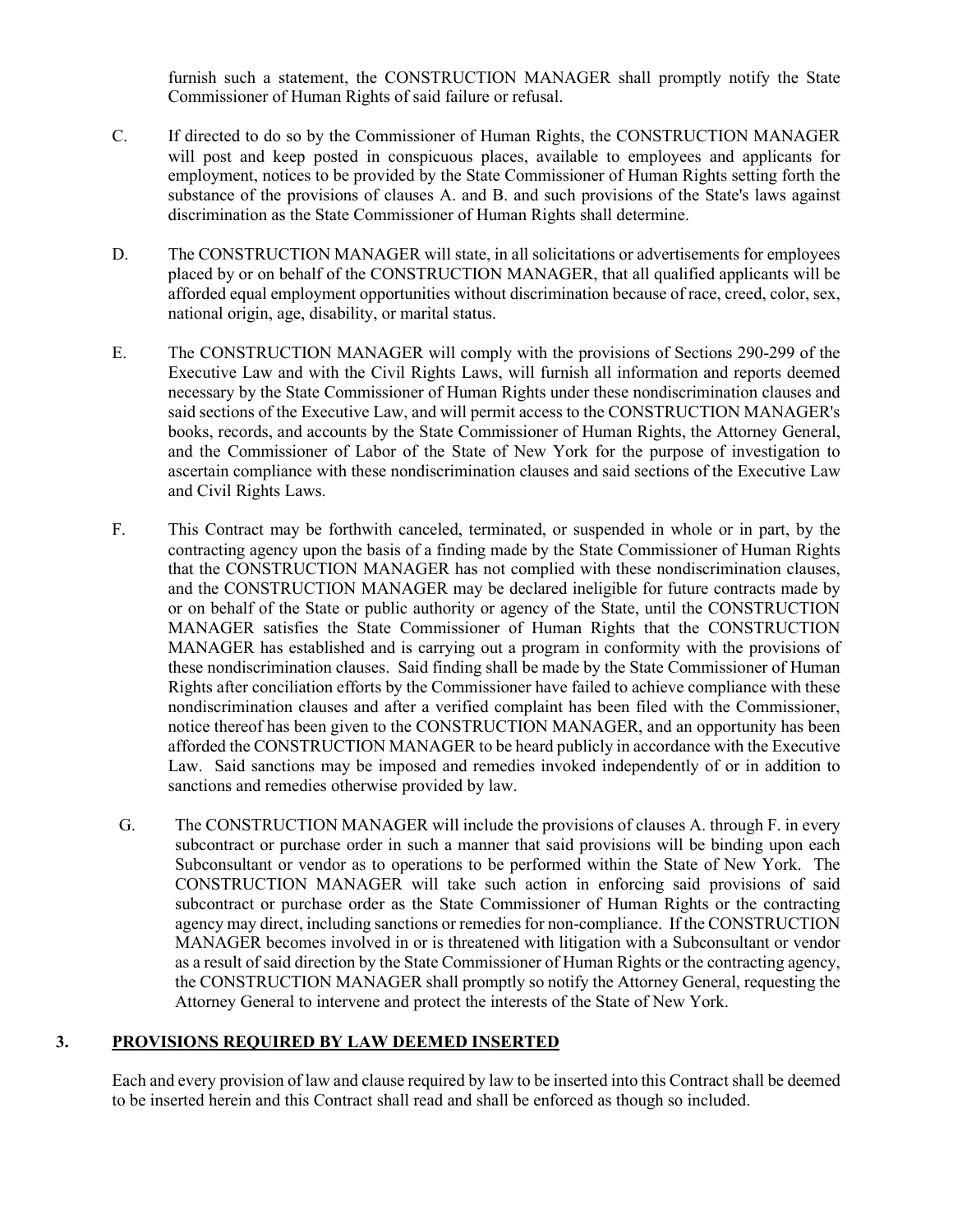## **4. COMPLIANCE WITH LAWS, RULES, AND REGULATIONS**

The CONSTRUCTION MANAGER shall comply fully with all applicable laws, rules, and regulations.

## **5. CONTRACT DEEMED EXECUTORY**

The CONSTRUCTION MANAGER agrees that the Contract shall be deemed executory to the extent of moneys available from either (i) the proceeds of bonds issued by the Authority for the Contract, or (ii) moneys made available by the Client for the Contract, or (iii) other non-Authority moneys made available from whatever source specifically for the Contract and no liability shall be incurred by the Owner beyond moneys available therefore.

## **6. OWNERSHIP OF DOCUMENTS**

Original drawings and specifications will become the property of the OWNER, and the CONSTRUCTION MANAGER may not use the drawings and specifications for any purpose not relating to the Project without the OWNER's consent. The CONSTRUCTION MANAGER may retain such reproductions of drawings and specifications as the CONSTRUCTION MANAGER may reasonably require. Upon completion of the Work or any early termination of this Contract, the CONSTRUCTION MANAGER will promptly furnish the OWNER with the complete set of original record prints. All such original drawings and specifications shall become the property of the OWNER who may use them, without the CONSTRUCTION MANAGER's permission, for any proper purpose including, but not limited to, additions to or completion of the Project.

## **7. TERMINATION**

## **A. Termination for Cause**

- 1. In the event that any provision of the Contract is violated by the CONSTRUCTION MANAGER or by any Subconsultant, the OWNER may serve written notice upon the CONSTRUCTION MANAGER of the OWNER's intention to terminate the Contract; such notice shall contain the reasons for the intention to terminate the Contract upon a date specified by the OWNER. If the violation or delay shall not cease or arrangements satisfactory to the OWNER shall not be made, the Contract shall terminate upon the date so specified by the OWNER. In the event of any such termination, the OWNER may take over the Work and prosecute same to completion by Contract or otherwise for the account and at the expense of the CONSTRUCTION MANAGER shall be liable to the OWNER for all costs occasioned the OWNER thereby. In the event of such termination the OWNER may take possession of and may utilize such materials, appliances, and plant as may be on the Site and necessary or useful in completing the Work.
- 2. If, after notice of termination of the CONSTRUCTION MANAGER under the provisions of paragraph (a) of this clause, it is determined that the failure to perform this contract is due to causes beyond the control and without the fault or negligence of the CONSTRUCTION MANAGER, Termination for Cause shall be deemed to have been issued pursuant to the clause of this contract entitled "Termination for Convenience" and the rights and obligations of the parties hereto shall in such event be governed by such clause.

## **B. Termination for Convenience**

1. The OWNER, at any time, may terminate this Contract in whole or in part. Any such termination shall be effected by mailing or delivering to the CONSTRUCTION MANAGER a written notice of termination specifying the extent to which performance of Work under this Contract is terminated and the date upon which said termination becomes effective. Upon receipt of the notice of termination, the CONSTRUCTION MANAGER shall act promptly to minimize the expenses resulting from said termination. The OWNER shall pay the CONSTRUCTION MANAGER for actual expenses incurred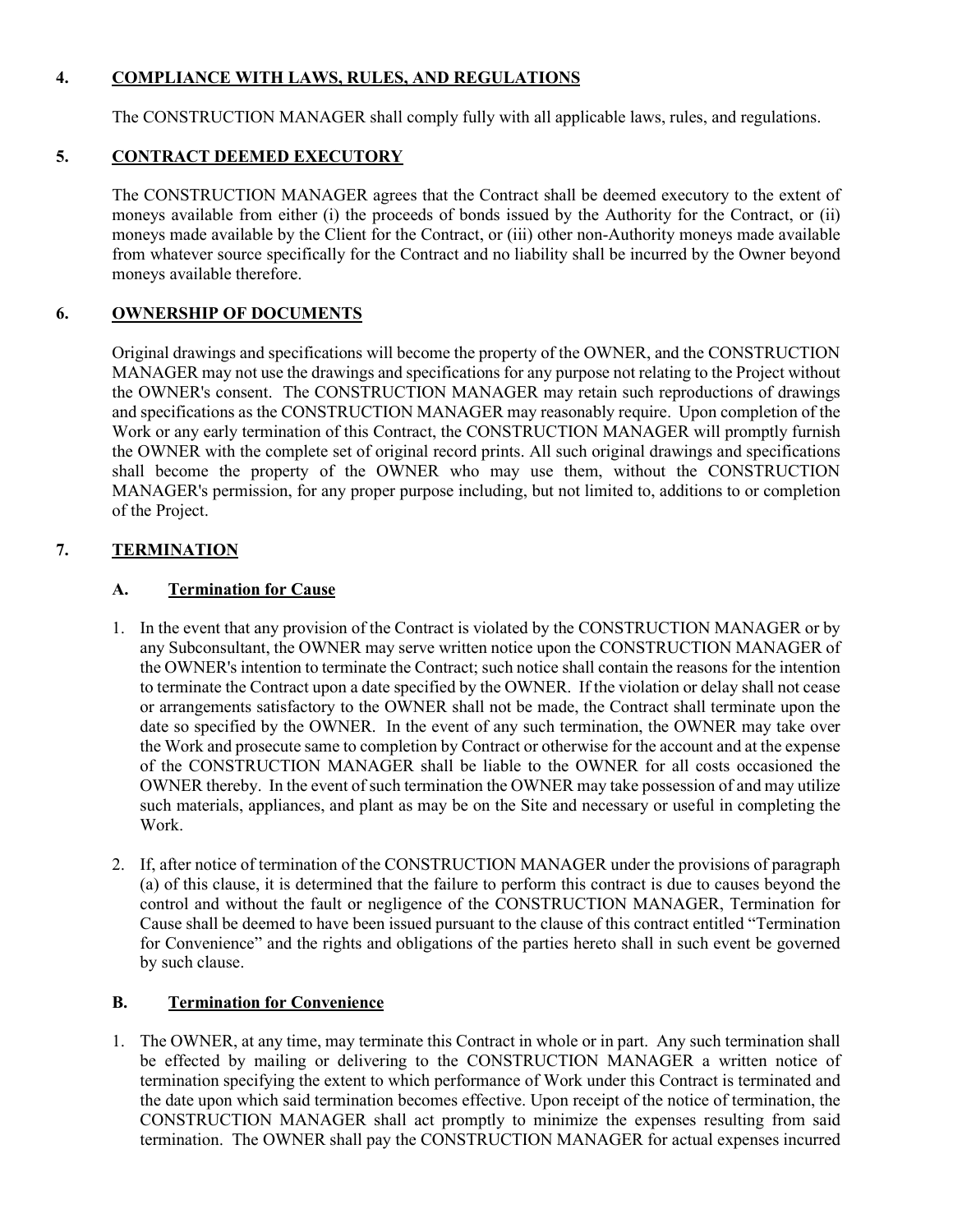by the CONSTRUCTION MANAGER and approved by the OWNER, including fringe benefits and fee, for the period extending from the date of the last approved payment requisition up to the effective date of the termination, but in no event shall the CONSTRUCTION MANAGER be entitled to compensation in excess of the total consideration of the Contract. In the event of said termination, the OWNER may take over the Work and prosecute same to completion by contract or otherwise and may take possession of and may utilize such materials, appliances, and plant as may be on the site and necessary or useful to complete the Work.

2. In the event of said termination, the OWNER may take over the Work and prosecute same to completion by contract, assignment of Subcontracts or otherwise and may take possession of and may utilize such materials, appliances as may be on the Project Site and necessary or useful to complete the Work.

## **8. SUSPENSION OR ALTERATION**

- A. The OWNER may order the CONSTRUCTION MANAGER in writing to suspend, delay, or interrupt performance of all or any part or the Work for a reasonable period of time as the OWNER may determine. The order shall contain the reason or reasons for issuance which may include, but shall not be limited to, the following: latent field conditions, substantial program revisions, acquisition of rights-of-way or real property, financial crisis, labor disputes, civil unrest, or Acts of God.
- B. Upon receipt of a suspension order, the CONSTRUCTION MANAGER shall, as soon as practicable, cease performance of the Work as ordered and take immediate affirmative measures to protect such Work from loss or damage.
- C. The CONSTRUCTION MANAGER specifically agrees that such suspension, interruption, or delay of the performance of the Work pursuant to this Item shall not increase the cost of performance of the Work of this Contract.
- D. Time of Completion of the Work may be extended to such time as the OWNER determines shall compensate for the time lost by the suspension, interruption, or delay, such determination to be set forth in writing.

## **9. LAWS OF THE STATE OF NEW YORK**

This Contract shall be governed by the Laws of the State of New York.

## **10. CODES**

Unless otherwise directed by the OWNER, the CONSTRUCTION MANAGER shall comply with all applicable codes and regulations required by law. Without limiting the generality of the foregoing, compliance with codes and regulations shall include, but shall not be limited to, those of the following which are applicable:

- A. Administrative Codes
- B. Zoning Resolutions
- C. State Building Code, NYS Uniform Fire Prevention and Building Code, latest edition
- D. Local Zoning Ordinances
- E Local Building Codes
- F. State Hospital Code

If Federal Aid is obtained for any facilities described herein, then any and all regulations imposed by the participating Federal Agency shall be complied with in the performance of this Contract.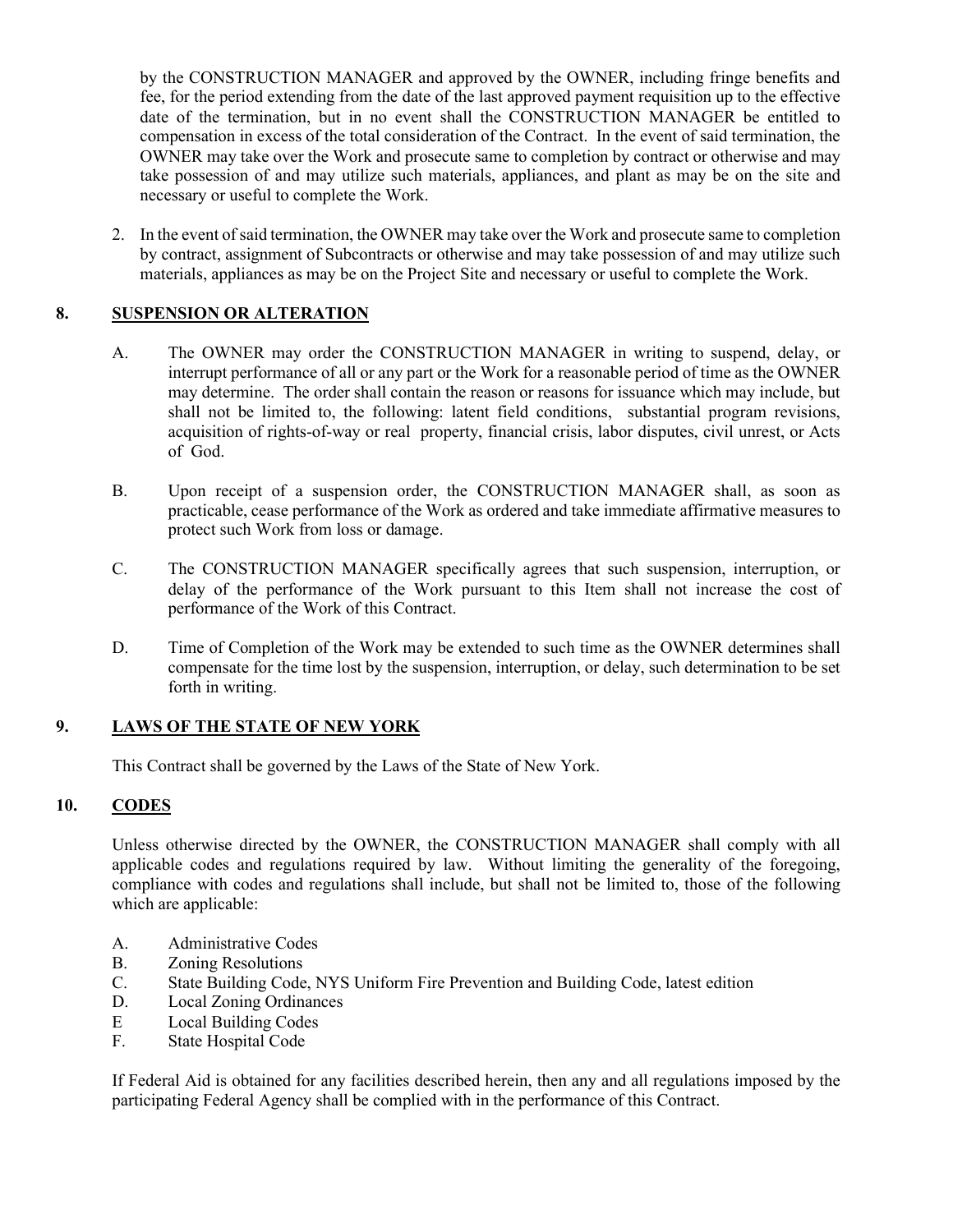## **11. GOVERNMENT PROVISIONS**

The CONSTRUCTION MANAGER shall comply with any applicable provisions or Acts of Congress, rules, regulations, and requirements of the Government of the United State of America. If there is a grant of money or loan of money by the Government of the United States of America for the Project, then the CONSTRUCTION MANAGER shall furnish any information and provide any assistance which the OWNER deemed necessary for the preparation of any certificates, reports, or materials required as a result of obtaining said grant or loan.

## **12. COOPERATION**

The CONSTRUCTION MANAGER shall render any assistance which the OWNER may require with respect to any claim or action in any way relating to the CONSTRUCTION MANAGER's services during or subsequent to the design or construction of the Project including, without limitation, review of claims, preparation of technical reports and participation in negotiations both before and after it has otherwise completed performance of the Contract and without any additional compensation therefore.

## **13. LATE PAYMENT**

Timeliness of payment and any interest to be paid to the CONSTRUCTION MANAGER for late payment shall be governed by Section 2880 of the Public Authorities Law, to the extent required by law.

#### **14. DEATH OF THE CONSTRUCTION MANAGER**

If the CONSTRUCTION MANAGER is an individual and that CONSTRUCTION MANAGER shall die prior to the said completed performance of this Contract, then the payment to the estate of said CONSTRUCTION MANAGER, pursuant to this Contract, shall be made as if the Project or any part thereof had been suspended or altered on the date of the death of the CONSTRUCTION MANAGER. If the CONSTRUCTION MANAGER is a partnership and a partner shall die prior to the completed performance of this Contract, the OWNER, in the OWNER's discretion, may deem the Project or any part thereof, suspended or altered on the date of said death or any date thereafter which the OWNER selects, and the payment to the estate of the deceased CONSTRUCTION MANAGER or the partnership, pursuant to this Contract, shall be made as if the Project or any part thereof had been suspended or altered on the date of said death or such other date thereafter selected by the OWNER. The OWNER shall have the right to the immediate possession of all files of the CONSTRUCTION MANAGER relating to the Project, all plans and specifications in regard to the Project, and shall have a right to retain the services of another CONSTRUCTION MANAGER to complete the Project. If the CONSTRUCTION MANAGER is a professional or other corporation, then this paragraph shall not be applicable.

#### **15. OWNER-CONSTRUCTION MANAGER RELATIONSHIP**

The relationship created by this Contract between the OWNER and CONSTRUCTION MANAGER is one of independent CONSTRUCTION MANAGER and it is in no way to be construed as creating any agency relationship between the OWNER and the CONSTRUCTION MANAGER nor is it to be construed as, in any way or under any circumstances, creating or appointing the CONSTRUCTION MANAGER as an agent of the OWNER for any purpose whatsoever.

### **16. PROTECTION OF LIVES AND HEALTH**

Each CONSTRUCTION MANAGER and Subconsultant shall comply fully with all applicable provisions of the laws of the State of New York, the United States of America, and with all applicable rules and regulations, adopted or promulgated, by agencies or municipalities of the State of New York or the United States of America. The CONSTRUCTION MANAGER's and Subconsultant's attention is specifically called to the applicable rules and regulations, codes, and bulletins of the New York State Department of Labor and to the standards imposed under the Federal Occupational Safety and Health Act of 1970, as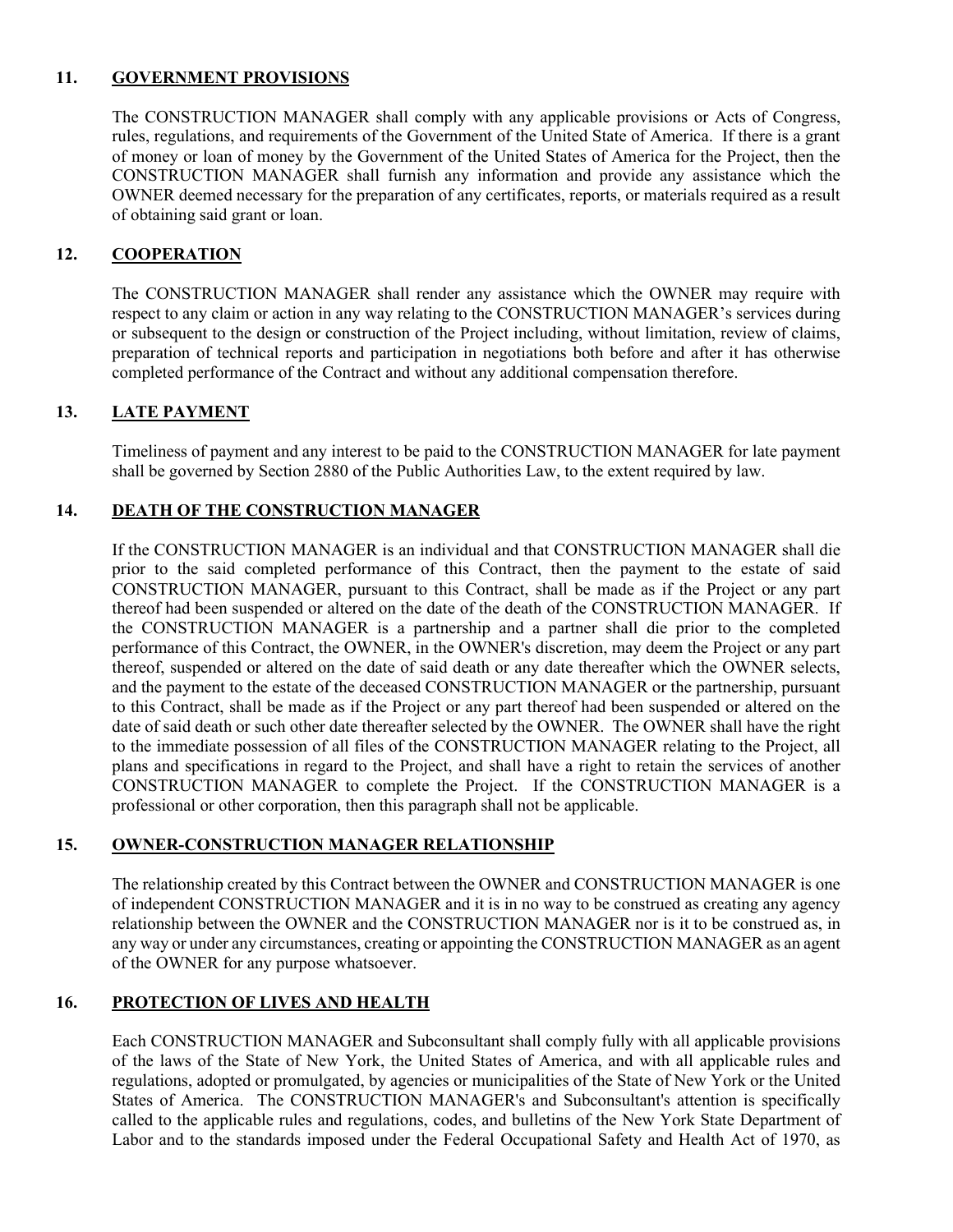amended. The CONSTRUCTION MANAGER shall report on compliance to the OWNER or OWNER's Representative.

## **17. AFFIRMATIVE ACTION AND NYS BUSINESS AND LABOR PARTICIPATION**

- A. The CONSTRUCTION MANAGER agrees, in addition to any other nondiscrimination provision of the Contract and at no additional cost to the OWNER, to fully comply with and cooperate in the implementation of an Affirmative Action Plan designed to provide for equal employment opportunities for Minorities and Women, and a goal oriented Utilization Plan for Minority/Women Business Enterprise (M/WBE) participation in the performance of the Work, in such form and substance as herein stated. Failure to demonstrate good faith efforts to meet its CONSTRUCTION MANAGER's Workforce Utilization Plan will be a primary consideration for future responsibility determinations. The CONSTRUCTION MANAGER further agrees to incorporate all Affirmative Action provisions of the Contract in all subcontracts, regardless of tier.
- B. The CONSTRUCTION MANAGER must submit to the OWNER, and the prospective Subconsultant's must submit to the CONSTRUCTION MANAGER, an Affirmative Action Plan which demonstrates its best efforts to provide for equal employment opportunities for Minorities and Women, and a goal oriented Utilization Plan for MBE/WBE participation in the performance of the Work, in such form and substance as may be required by the OWNER. A meeting to review these submissions may be scheduled by the OWNER.
- C. These Affirmative Action provisions shall be deemed supplementary to, and not in lieu of the nondiscrimination provisions required by NYS Labor Law or other applicable Federal, State or local laws.
- D. In Accordance with Article 15A of the Executive Law and in conformance with the Regulations promulgated by the Minority and Women's Business Development Division of the New York State Department of Economic Development, the CONSTRUCTION MANAGER agrees to be bound by the following clauses. In any circumstances of uncertainty or conflict, the Regulations of the Minority and Women's Business Development Division supersede this information.
	- 1) Utilization Plan; Waivers
		- a. The CONSTRUCTION MANAGER shall submit to the OWNER a Utilization Plan on forms provided by the OWNER within ten days of notification of selection. The Utilization Plan shall list all Subconsultants and suppliers the CONSTRUCTION MANAGER intends to use on the Contract and indicate which ones are M/WBEs. The Utilization Plan shall be prepared to achieve the participation goals indicated in the Request for Proposal.
		- b. The OWNER will review the Utilization Plan and will issue to the CONSTRUCTION MANAGER a written notice of acceptance or deficiency within 20 days of its receipt. A notice of deficiency shall include (i) the name of any M/WBE which is not acceptable for the purpose of complying with the M/WBE participation goals and the reasons why it is not acceptable; (ii) elements of the Contract scope of work which the OWNER has determined can be reasonably structured by the CONSTRUCTION MANAGER to increase the likelihood of participation in the Contract by M/WBEs; and (iii) other information which the OWNER determines to be relevant to the Utilization Plan.
		- c. The CONSTRUCTION MANAGER shall respond to the notice of deficiency within seven business days of receipt by submitting to the OWNER a written remedy in response to the notice of deficiency. If the written remedy that is submitted is not timely or is found by the OWNER to be inadequate, the OWNER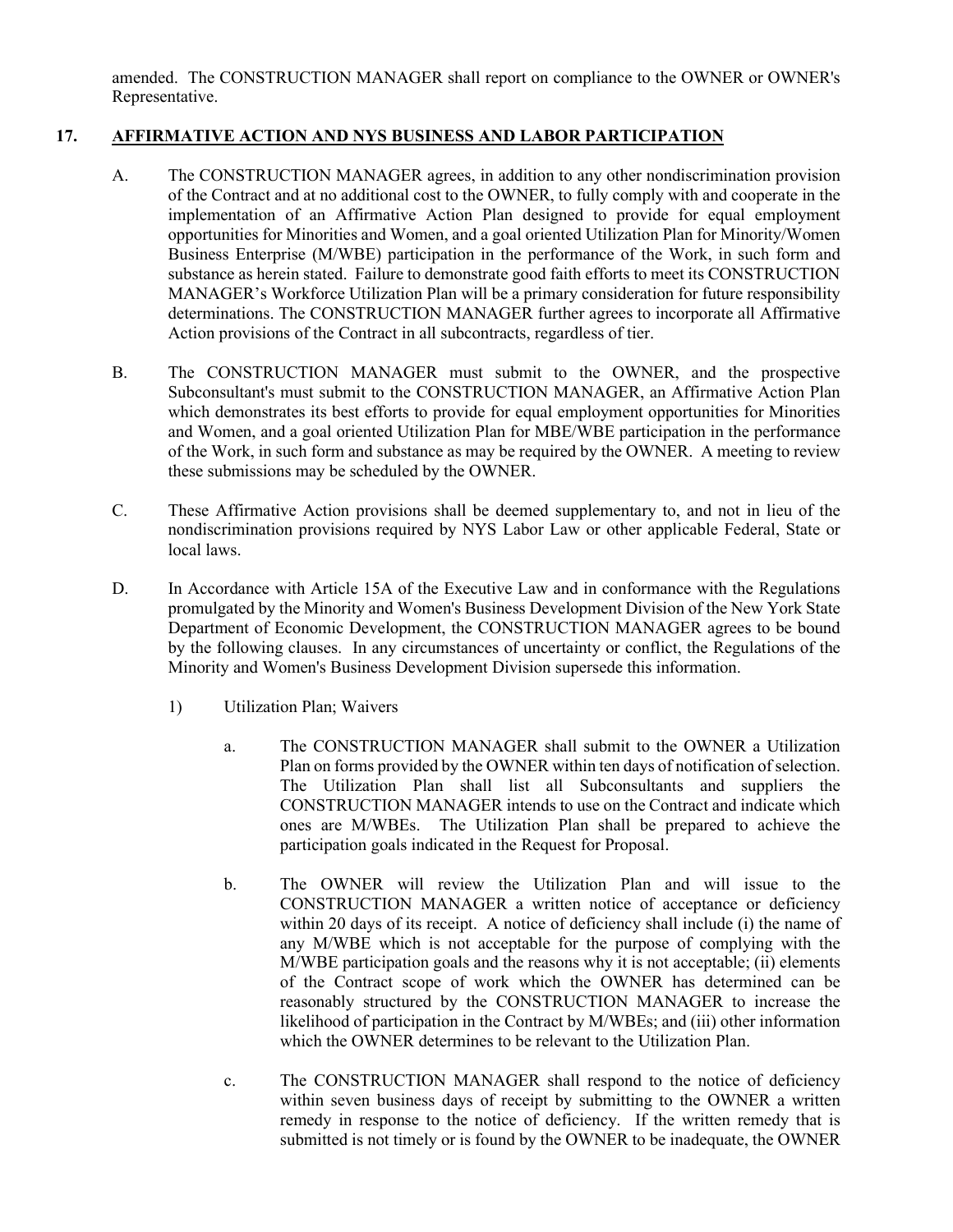shall notify the CONSTRUCTION MANAGER and direct the CONSTRUCTION MANAGER to submit, within five business days, a request for a partial or total waiver of M/WBE participation goals on forms provided by the OWNER. Failure to file the waiver form in a timely manner may be grounds for disqualification of the proposal.

- d. The CONSTRUCTION MANAGER who has made good faith efforts to obtain commitments from M/WBE Subconsultant's and suppliers prior to submitting its Utilization Plan may submit a request for waiver at the same time it submits its Utilization Plan. If a request for waiver is submitted with the Utilization Plan and is not accepted by the OWNER at that time, the provisions of clauses b. and c., regarding the notice of deficiency and written remedy will apply. In this case, the CONSTRUCTION MANAGER may submit a second request for waiver as directed by the OWNER.
- e. If the CONSTRUCTION MANAGER does not submit a Utilization Plan, remedy deficiencies in a Utilization Plan, submit a request for waiver, or if the OWNER determines that the Utilization Plan does not indicate that the M/WBE participation goals will be met and/or that the CONSTRUCTION MANAGER has failed to document good faith efforts, the OWNER may disqualify the CONSTRUCTION MANAGER as being not-responsible.
- f. The CONSTRUCTION MANAGER shall attempt to utilize, in good faith, any MBE or WBE identified within its Utilization Plan, at least to the extent indicated in the Plan.
- 2) Administration Hearing on Disqualification
	- a. If the OWNER disqualifies a CONSTRUCTION MANAGER for any of the reasons set forth in 1) e. above, the CONSTRUCTION MANAGER shall be entitled to an administrative hearing, on the record, before a hearing officer appointed by the OWNER to review the determination of disqualification and nonresponsibility of the CONSTRUCTION MANAGER.
	- b. The hearing officer's determination shall be the final determination of the OWNER. Such final administrative determination shall be reviewable by a proceeding brought pursuant to Article 78 of the Civil Practice Law and Rules, provided such proceeding is commenced within 30 days of notice given by certified mail, return receipt requested, rendering such final administrative determination in accordance with the provisions of Section 313 of the Executive Law.
- 3) Good Faith Efforts

In order to show that it has made good faith efforts to comply with the M/WBE participation goals of this Contract, the CONSTRUCTION MANAGER shall submit such documentation as will enable the OWNER to make a determination in accordance with the criteria set forth in Section 313 of the Executive Law and the Rules and Regulations promulgated there under.

All firms that are awarded contracts by DASNY should use these Guidelines for the preparation of all "good faith efforts" documentation. If your firm incurs difficulty in meeting your Minority and Women-owned Business Enterprises (M/WBE) goals, these Guidelines can be utilized to assist your firm in preparing the required "good faith efforts" documentation.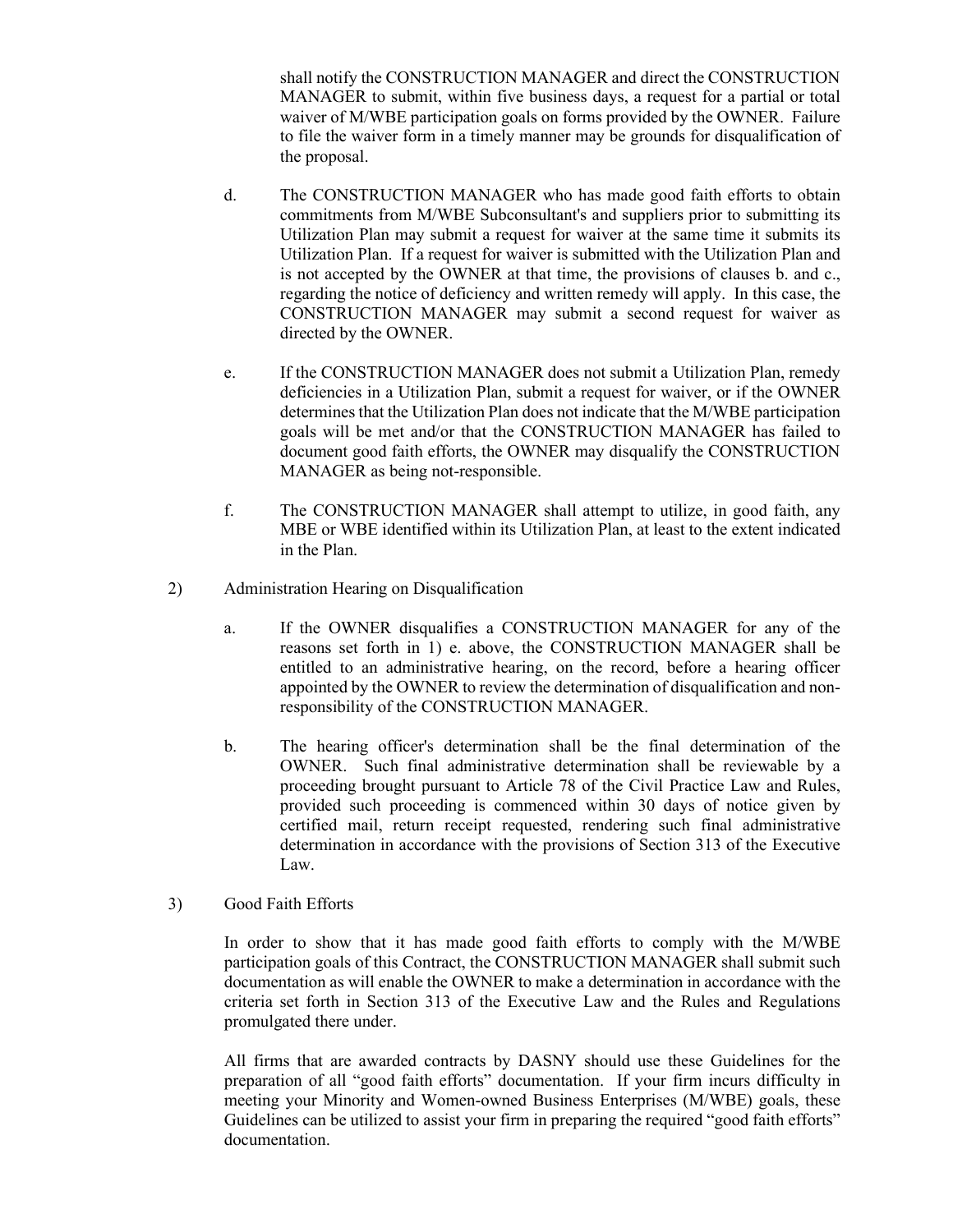Responses to information in the Guidelines should be given in an item-by-item format following the numerical sequence as presented and submitted with your Request for Waiver to the Office of Opportunity Programs. If you fail to adequately document and respond to each item, it may result in a finding of non-compliance. If you need assistance, please contact the Office of Opportunity Programs at (518) 257-3465 (Upstate) or (212) 273-5111 (Downstate).

#### **GUIDELINES**

1. Attach a copy of your completed Utilization Plan in accordance with your contractual M/WBE goals established in the DASNY contract.

2. Provide a record of advertisements placed in general circulation, trade and minority and women oriented publications. Include the name of publications and dates of advertisements.

3. Provide a record of ALL written solicitations made to New York State certified minority and women-owned business enterprises obtained from the directory of certified businesses. Include dates and copies of solicitation made.

4. Provide a record of ALL responses received from New York State certified minority and women-owned business enterprises to any such advertisements and solicitations made. Include dates and copies of any written responses.

5. Provide a list of any pre-bid, pre-award, or other meetings attended with New York State certified minority or women owned businesses.

6. List the efforts undertaken to subdivide portions of the work into smaller components in order to increase New York State certified minority and women-owned business enterprise participation.

7. Did your firm seek additional assistance from the DASNY Office of Opportunity Programs or one of DASNY's Technical Assistance providers? Please provide documentation of your interaction.

8. Did your firm solicit any New York State certified minority and women-owned business enterprises located outside the region where the scope of work is to be performed? If so, what actions were taken to contact and assess the financial ability of those firms to participate?

9. Provide a description of all relevant contract documents, plans or specifications, or documents describing the scope of work which were made available to New York State certified minority and women-owned business enterprises for the purposes of soliciting their bids. Include the dates and manner in which these documents were made available.

10. Were the same subcontract terms and conditions offered to New York State certified minority and women-owned business enterprises as those offered in the ordinary course of business and to other subcontractors?

11. Has your firm made payments for work performed by New York State certified minority and women-owned business enterprises in a timely fashion for past work so as to facilitate continued performance by the certified businesses?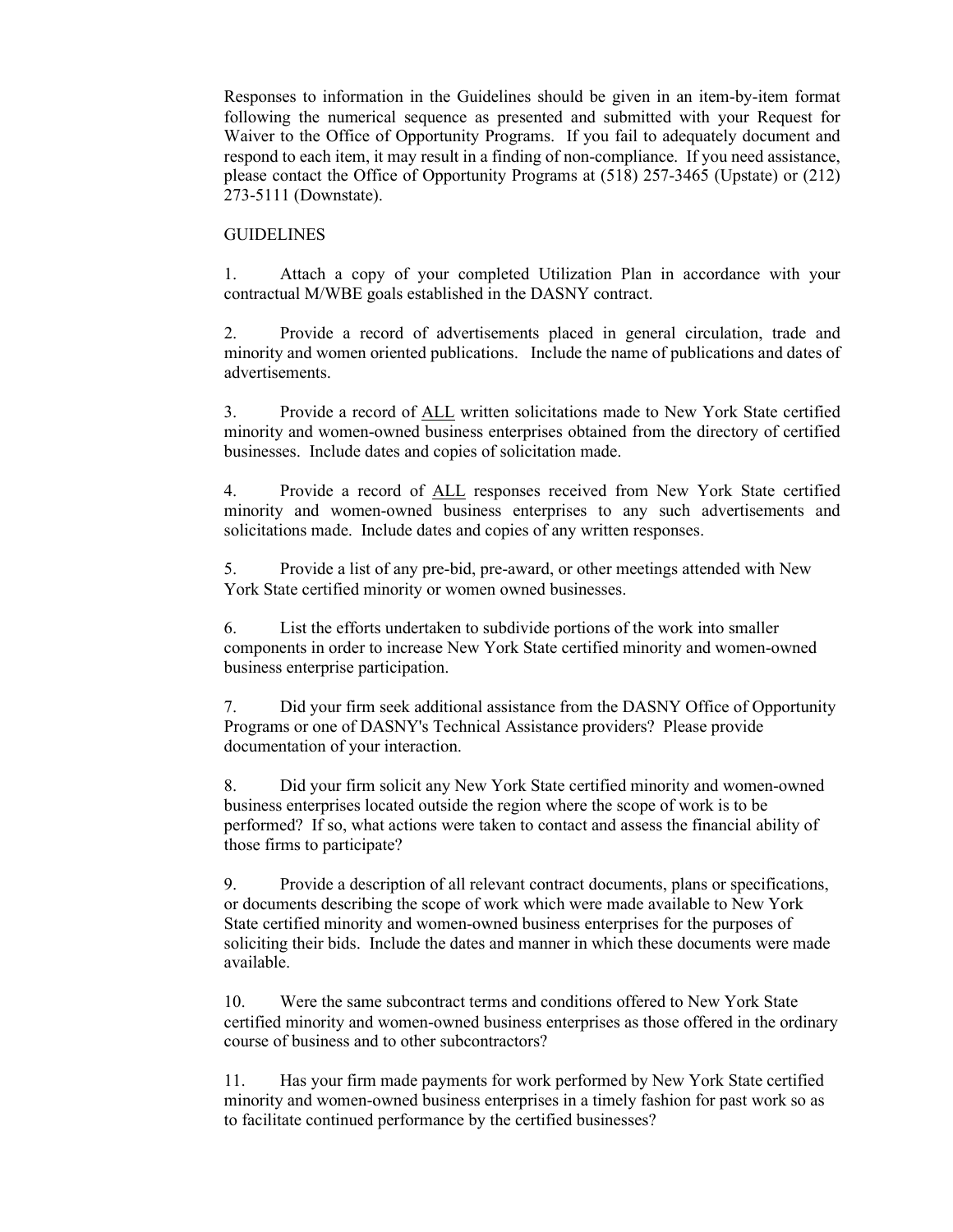12. List any special considerations and/or concerns, which are preventing adequate New York State certified minority and women-owned business enterprises to participate.

- 4) Executive Order 162
	- a. Pursuant to Executive Order 162 (9 NYCRR 8.162) dated January 9, 2017, the CONSTRUCTION MANAGER and its Subconsultants and Subcontractors are required to submit quarterly *E.O. 162 Workforce Utilization Reports* for contracts with a total contract value of Twenty-Five Thousand 00/100 Dollars (\$25,000.00) or more. All *E.O. 162 Workforce Utilization Reports* are to be submitted within 10 days of the end of each quarter by following the online reporting process set forth in section 15.02 (D). The *E.O. 162 Workforce Utilization Reports* will require the CONSTRUCTION MANAGER and its Subconsultants and Subcontractors to, among other things, report the gross wages paid to each of their employees for the Work performed by such employees on the Contract.

For monthly reporting in connection with Executive Order 162, reports are to be submitted electronically as follows:

- 1. Log-in [\(https://ny.newnycontracts.com\)](https://ny.newnycontracts.com/) or visit the NYSCS Account Look Up [\(https://ny.newnycontracts.com/frontend/usersearchpublic.asp\)](https://ny.newnycontracts.com/frontend/usersearchpublic.asp) and follow the on-screen directions to look up your firm's account and then access the secure System. Contact Customer Support via any of the System links if you have any questions while attempting to access your account.
- 2. Go to View >> My Workforce Audits.
- 3. View Workforce Audits by status, dates, contract, and contract type (Prime/Subcontractor).
- 4. The System will notify contractors to log in to review and record the workforce details for the applicable audit.
- 5. Complete all required reporting on a timely basis..
- 5) CONSTRUCTION MANAGER's Failure to Meet M/WBE Participation Goals
	- a. If the CONSTRUCTION MANAGER, after making good faith efforts, is unable to comply with a Contract's M/WBE participation goals, the CONSTRUCTION MANAGER may submit a request for a partial or total waiver on forms provided by the OWNER documenting good faith efforts by the CONSTRUCTION MANAGER to meet such goals. If the documentation required with the request for waiver is complete, the OWNER shall evaluate the request and issue a written notice of acceptance or denial within 20 days of receipt.
	- b. If the OWNER, upon review of the CONSTRUCTION MANAGER's Utilization Plan and compliance reports, determines that the CONSTRUCTION MANAGER is failing or refusing to comply with the Contract's M/WBE participation goals, and no waiver has been issued in regards to such non-compliance, the OWNER may issue a notice of deficiency to the CONSTRUCTION MANAGER. The CONSTRUCTION MANAGER must respond to the notice to deficiency within seven days of receipt. Such response may include a request for partial or total waiver of M/WBE participation goals.
- 6) CONSTRUCTION MANAGER and OWNER Complaints; Arbitration
	- a. Subsequent to the award of this Contract, if the CONSTRUCTION MANAGER submits a request for waiver of M/WBE participation goals and the OWNER denies the request or fails to respond in any way within 20 days of receiving it, or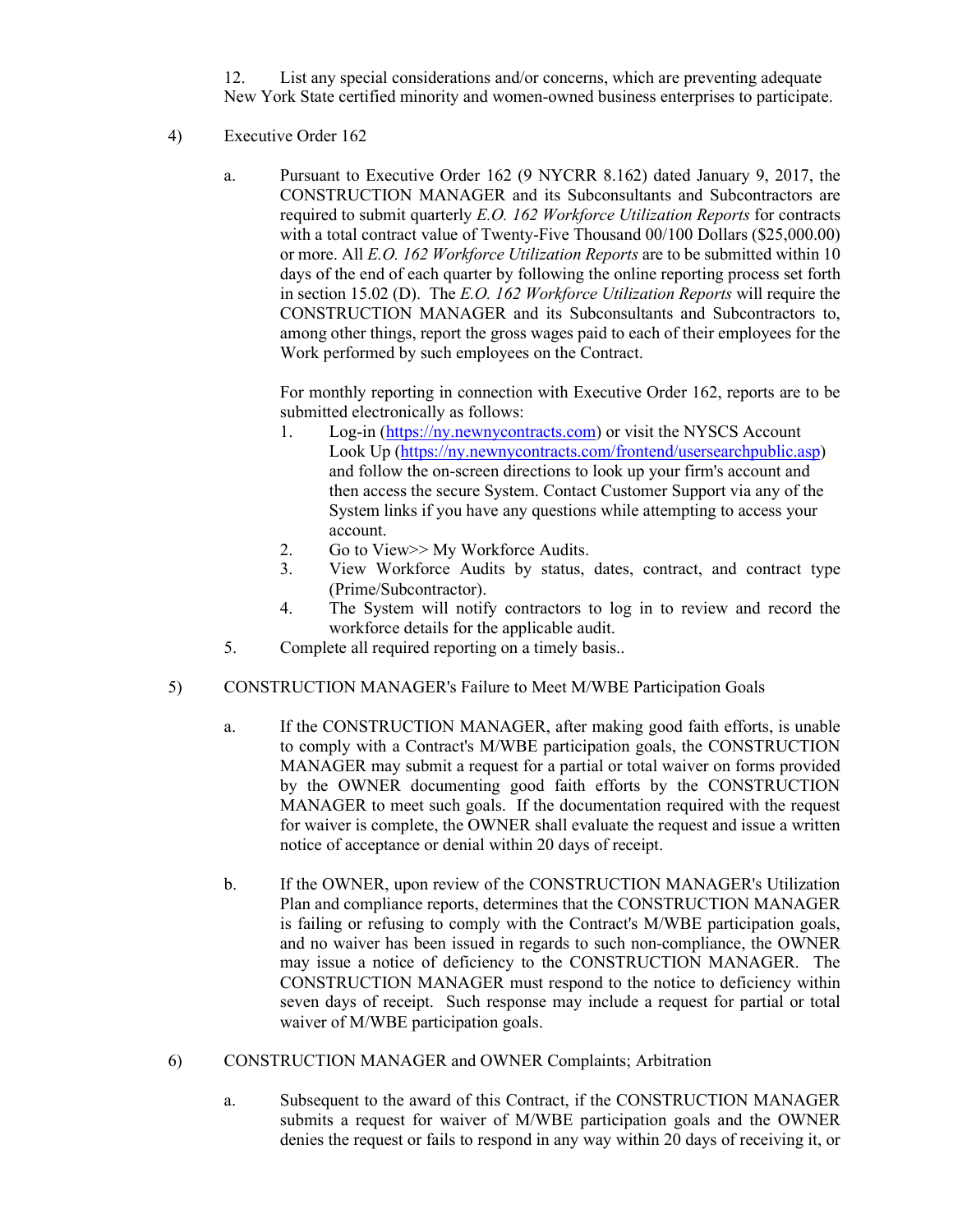if the CONSTRUCTION MANAGER has received a written determination from the OWNER that the CONSTRUCTION MANAGER is failing or refusing to comply with goals, the CONSTRUCTION MANAGER may file a complaint with the Director, Division of Minority and Women's Development in the Department of Economic Development ("Director"), according to the provisions of Section 316 of the Executive Law. The complaint must be filed within 20 days of the OWNER's receipt of the request for waiver, if the OWNER has not responded in that time, or within 20 days of a notification that the request has been denied by the OWNER or within 20 days of receipt of notification from the OWNER that the CONSTRUCTION MANAGER is failing or refusing to comply with goals.

- b. If the CONSTRUCTION MANAGER fails or refuses to comply with goals for participation by M/WBEs as established by this Contract, the OWNER may file a complaint with the Director pursuant to Section 316 of the Executive Law.
- c. A complaint shall set forth the facts and circumstances giving rise to the complaint together with a demand for relief.
- d. The party filing a complaint, whether the CONSTRUCTION MANAGER or the OWNER, shall deliver a copy to the other party. Both the complaint and the copy shall be delivered by either personal service or by certified mail, return receipt requested.
- e. Upon receipt of a complaint the Director shall provide the party against whom the complaint has been filed with an opportunity to respond to the complaint. If within 30 days of receipt of the complaint the Director is unable to resolve the complaint to the satisfaction of the OWNER and the CONSTRUCTION MANAGER, the complaint shall be referred to the American Arbitration Association for resolution pursuant to Section 316 of the Executive Law and the applicable requirements of Article 75 of the Civil Practice Law and Rules.
- f. Upon conclusion of the arbitration proceeding, the arbitrator will submit to the Director his or her award regarding the alleged violation of the Contract or refusal of the OWNER to grant a waiver request by the CONSTRUCTION MANAGER. The award of the arbitrator with respect to the alleged violation of the Contract or the refusal of the OWNER to grant a waiver shall be final and may be vacated or modified only as provided by Article 75 of the Civil Practice Law and Rules.
- g. Upon conclusion of the arbitration proceedings and the rendition of an award, the arbitrator will also recommend to the Director a remedy including, if appropriate, the imposition of sanctions, fines or penalties. The Director will either (i) adopt the recommendation of the arbitrator; (ii) determine that no sanctions, fines or penalties should be imposed; or (iii) modify the recommendation of the arbitrator, provided that such modification shall not expand upon any sanction recommended or impose any new sanction, or increase the amount of any recommended fine or penalty.
- h. The Director, within ten days of receipt of the arbitrator's award and recommendations, will issue a determination of such matter and shall cause a copy of such determination to be served upon the respondent by personal service or by certified mail, return receipt requested. The determination of the Director as to the imposition of fines, sanctions, or penalties shall be reviewable pursuant to Article 78 of the Civil Practice Law and Rules.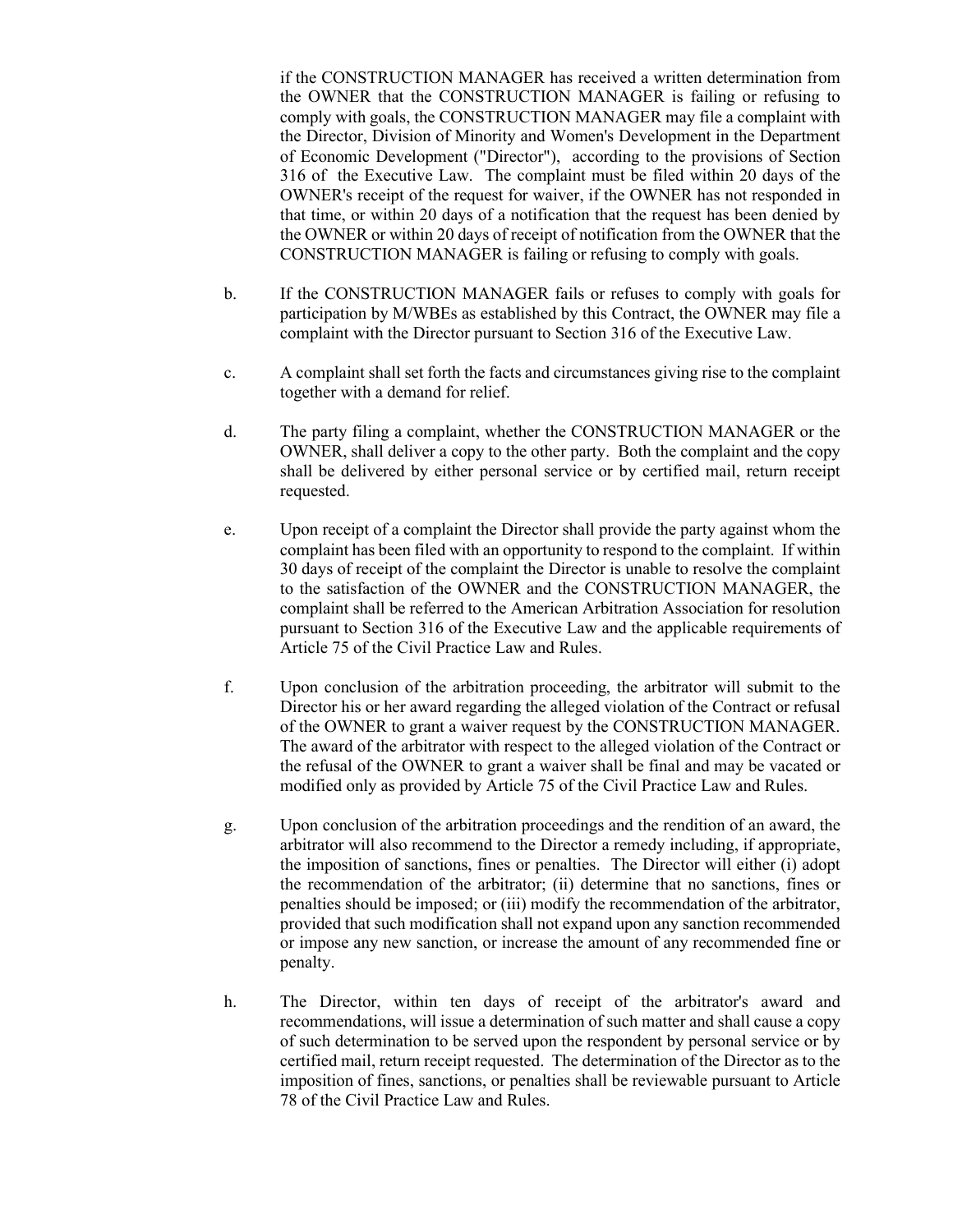i. The determination of the OWNER or the CONSTRUCTION MANAGER to proceed with a complaint shall not preclude the OWNER, in its discretion, from pursuing any other remedies which it may have pursuant to law and contract, including withholding from payments to the CONSTRUCTION MANAGER the estimated amount of the fines and penalties which may be imposed pursuant to subdivisions 6.g. and 6.h. of this paragraph. Said amounts shall be the difference between the planned dollar amount of MBE/WBE sub-contract awards and the actual dollar amount of such awards.

#### 7) Subcontracts

The CONSTRUCTION MANAGER will include the provisions of paragraphs 3. and 6. above in every subcontract, in such manner that such provisions will be binding upon the Subconsultant as to work in connection with this Contract.

- E. The following forms are to be used in submitting Affirmative Action Plans and are hereby made a part of the Contract:
	- 1) Utilization Plan (AAP 1.0)
	- 2) Six-Month Utilization Workforce Projection Schedule (EEO 4.0)
	- 3) Compliance Report (AAP 7.0)
	- 4) Request for Waiver (AE AAP 8.0)
	- 5) Good Faith Efforts Guidelines (AAP 9.0)
- F. The CONSTRUCTION MANAGER agrees to fully comply and cooperate with DASNY's policy to promote New York State business and labor participation.
	- 1. In the event this Contract is in the amount of one million dollars or more, the CONSTRUCTION MANAGER shall document their efforts to encourage the participation of New York State business enterprises as suppliers and subconsultants. Documented efforts by the CONSTRUCTION MANAGER shall consist of showing that such CONSTRUCTION MANAGER has (a) solicited bids or proposals, in a timely and adequate manner, from New York State business enterprises including certified minority and women-owned business, or (b) contacted the New York State Department of Economic Development to obtain listings of New York State business enterprises, or (c) placed notices for subconsultants and suppliers in newspapers, journals and other trade publications distributed in New York State, or (d) participated in subconsultant outreach conferences. If the CONSTRUCTION MANAGER determines that New York State business enterprises are not available to participate on such Contract as subconsultants or suppliers, the CONSTRUCTION MANAGER shall provide a Statement indicating the method by which such determination was made. If the CONSTRUCTION MANAGER does not intend to use subconsultants on such contract, the CONSTRUCTION MANAGER shall provide a Statement verifying such intent.
	- 2. In the event this Contract is in the amount of one million dollars or more, the CONSTRUCTION MANAGER shall submit post award compliance reports documenting their efforts to notify New York State residents of employment opportunities arising in New York State out of such Contract by listing any such positions with the Department of Labor, or providing for such notification in such manner as is consistent with existing collective bargaining contracts or agreements.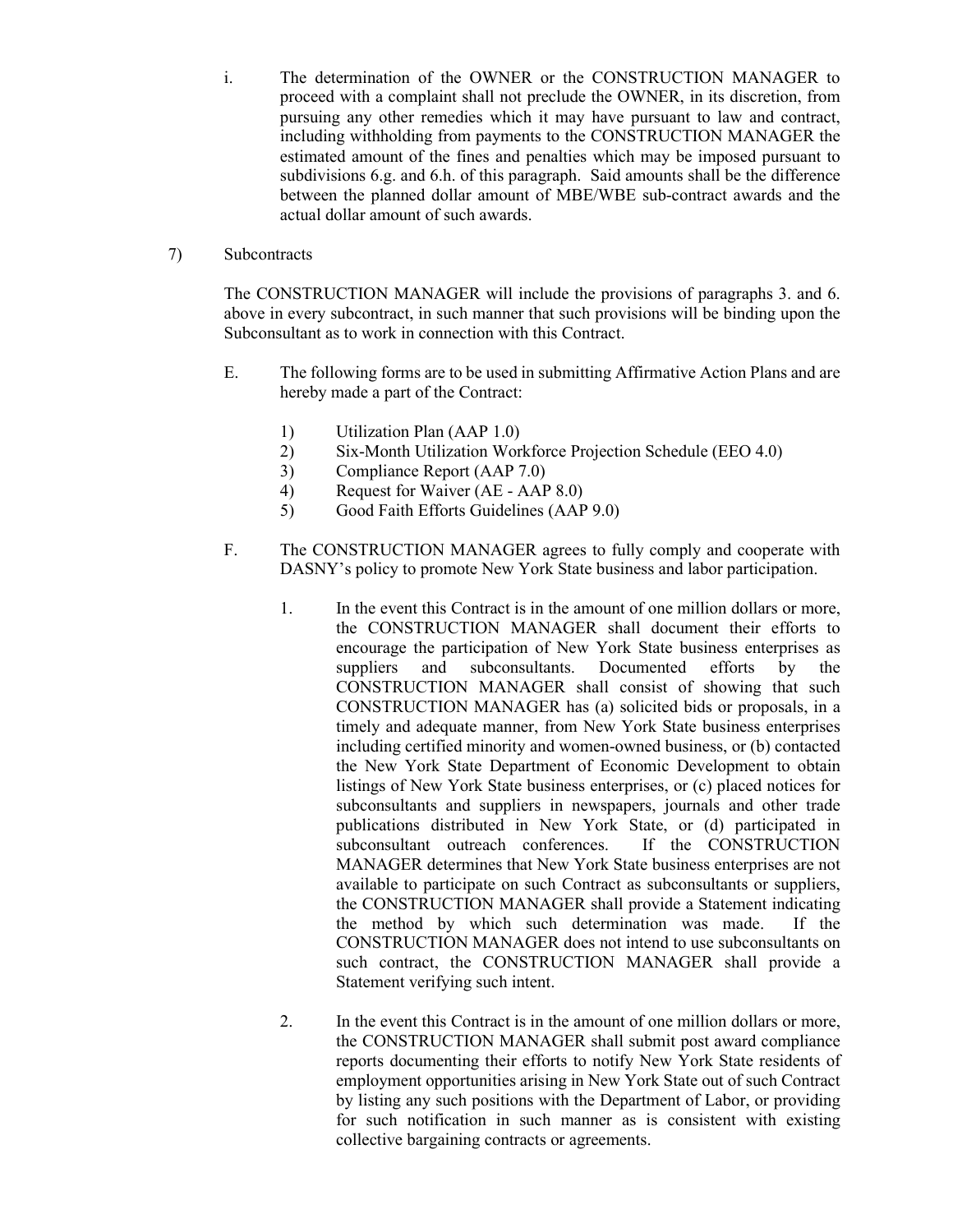## **18. NYS VENDOR RESPONSIBILITY QUESTIONNAIRE & CONTINUING INTEGRITY**

- A. In order to assist the OWNER in determining the responsibility and reliability of the vendor selected for the Contract and to effectuate the directives of Executive Order No. 125, the Council of Contracting Agencies has adopted procedures to collect and exchange relevant information among Contracting Agencies.
- B. When directed by the OWNER, prior to the award of any Contract valued at \$10,000 or more, the Professional shall, within ten days following either oral or written notice that it must comply, submit evidence of a duly executed NYS Vendor Responsibility Questionnaire (VRQ) to the OWNER.

The Owner requires the Professional to file the VRQ online via the New York State VendRep System (the "System") and submit a copy of the certification page to the Owner. To enroll in and use the System, see the System Instructions at http://www.osc.state.ny.us/vendrep/vendor index.htm or go directly to the VendRep System online at [https://portal.osc.state.ny.us.](https://portal.osc.state.ny.us/) The Professional must provide their New York State Vendor Identification Number when enrolling. To request assignment of a Vendor ID or for System assistance, contact the Office of the State Comptroller's ("OSC") Help Desk at 866-370-4672 or 518- 408- 4672 or by email at ciohelpdesk $(a)$ osc.state.ny.us.

- C. The information contained in the NYS Vendor Responsibility Questionnaire will serve as an informational resource to aid the OWNER in making an award determination.
- D. The Professional shall at all times during the Contract term remain responsive and responsible. The Professional shall also monitor each subconsultant or subcontractor for responsiveness and responsibility at all times during the Contract term The Professional agrees, if requested by the President of the Owner or his or her designee, to present evidence of its continuing legal authority to do business in New York State, integrity, experience, ability, prior performance, and organizational and financial capacity. The Professional shall immediately notify Owner of any material or adverse information pertaining to the Professional or any Subconsultant, regardless of tier.
- E. The President of the Owner or his or her designee, in his or her sole discretion, reserves the right to suspend any or all activities under this Contract, at any time, when he or she discovers information that calls in to question the responsibility of the Professional. In the event of such suspension, the Professional will be given written notice outlining the particulars of such suspension. Upon issuance of such notice, the Professional shall comply with the terms of the suspension order. Contract activity may resume at such time as the President of the Owner or his or her designee issues a written notice authorizing a resumption of performance under the Contract.
- F. Notwithstanding any other provision of this Contract, upon written notice to the Professional, and a reasonable opportunity to be heard with the appropriate Owner officials or staff, the Contract may be terminated by the President of the Owner or his or her designee at the Professional's expense where the Professional is determined by the President of the Owner or his or her designee to be non-responsible. In such event, the President of the Owner or his or her designee may complete the contractual requirements in any manner he or she may deem advisable and pursue available legal or equitable remedies for the breach.
- G In selecting a Subconsultant or Subcontractor, the Professional shall consider whether the proposed Subconsultant or Subcontractor appears on any list of entities debarred or suspended from doing business with a government entity, including the current list of companies or individuals that have been declared ineligible to receive Federal contracts published by the System for Award Management. The Professional shall not Subcontract with any entity on the List of Employers Ineligible To Bid On Or Be Awarded Any Public Contract, published by the NYS Department of Labor Bureau of Public Work. The Professional shall not Subcontract with any entity on the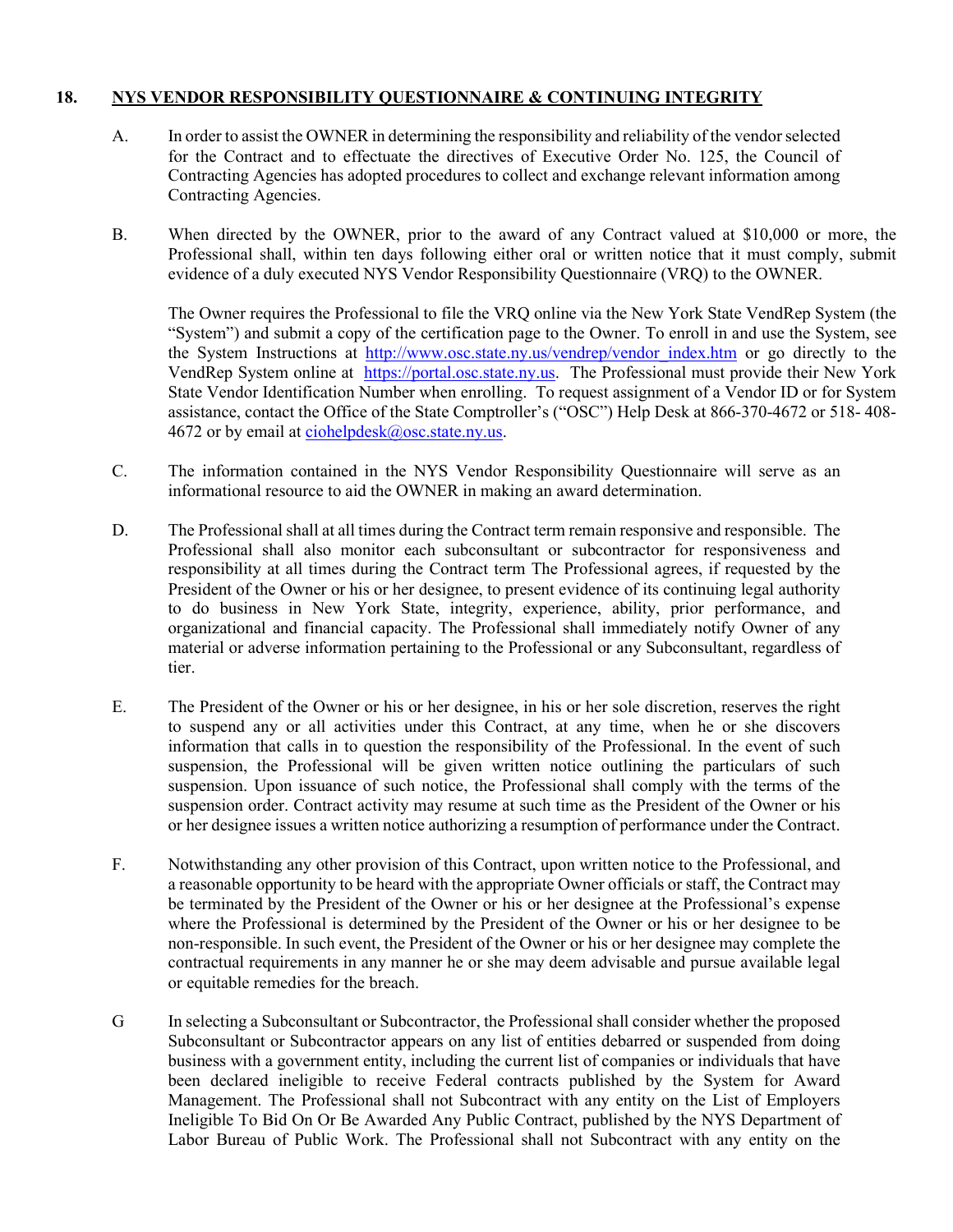debarment list published by the NYS Workers' Compensation Board pursuant to Section 141-b of the NYS Workers' Compensation Law. The Professional shall not Subcontract with any entity on the list of Non-Responsible Entities maintained by the NYS Office of General Services pursuant to Executive Order No. 192.

- H. In selecting a Subconsultant or Subcontractor, the Professional shall also consider whether the proposed Subconsultant or Subcontractor has legal authority to do business in New York State and possesses the integrity, experience, qualifications, and organizational and financial capacity to perform Work on the Project.
- I. Prior to award of a Contract, the Professional shall require any Subconsultant or Subcontractor, with a subcontract value of two million dollars (\$2,000,000) or greater, to submit to the Owner a certified NYS Vendor Responsibility Questionnaire For Profit Construction (CCA-2) for review. At any time during the term of the Contract, the Owner may request, and the Professional, Subconsultant or Subcontractor shall provide, a NYS Vendor Responsibility Questionnaire For Profit Construction (CCA-2) for any Subcontractor performing Work on the Project for review. Additionally, the Owner or Professional may require a Subconsultant or Subcontractor to update, recertify and resubmit a previously submitted NYS Vendor Responsibility Questionnaire For Profit Construction (CCA-2) to the Owner upon request. Refer to General Conditions Article  $19 -$ Executive Order No. 125.

## **19. PROHIBITED INTERESTS/ETHICAL CONDUCT - CONSTRUCTION MANAGERS**

- A. Officers and employees of the Owner are bound by Sections 73, 73-a and 74 of the *New York State Public Officers Law*. In addition, no officer, employee, Consultant, attorney, engineer, inspector or CONSTRUCTION MANAGER of or for the Owner authorized on behalf of the Owner to exercise any legislative, executive, administrative, supervisory or other similar functions in connection with the Contract or the Work, shall become personally interested, directly or indirectly, in the Contract, material supply contract, subcontract, insurance contract, or any other contract pertaining to the Work.
- B. Section 73(5) of the *Public Officers Law* expressly prohibits the CONSTRUCTION MANAGER, or its agents, from directly or indirectly offering or giving any gift having more than nominal value to an employee of the Owner under circumstances in which it could be reasonably inferred the gift was intended to influence the employee in the performance of their official duties, could reasonably be expected to influence the employee in the performance of their official duties, or was intended as a reward for the employee's official action.

In addition to the prohibition of Section 73 (5) of the Public Officers Law, DASNY has a "zero tolerance" policy with respect to the solicitation, acceptance or receipt of gifts from disqualified sources. Therefore, the Professional and its agents should refrain from offering or giving anything of value to an employee of the Owner. Employees of the Owner may not solicit any gift, gratuity, stipend or thing of value from the CONSTRUCTION MANAGER or its agents. Violations of these gift provisions may be grounds for immediate Contract termination and/or referral for civil action or criminal prosecution.

- C. To promote a working relationship with the Owner based on ethical business practices, the CONSTRUCTION MANAGER is expected to:
	- 1) furnish all goods, materials and services to the Owner as contractually required and specified,
	- 2) submit complete and accurate reports to the Owner and its agents as required,
	- 3) not seek, solicit, demand or accept any information, verbal or written, from the Owner or its agents that provides an unfair advantage over a competitor,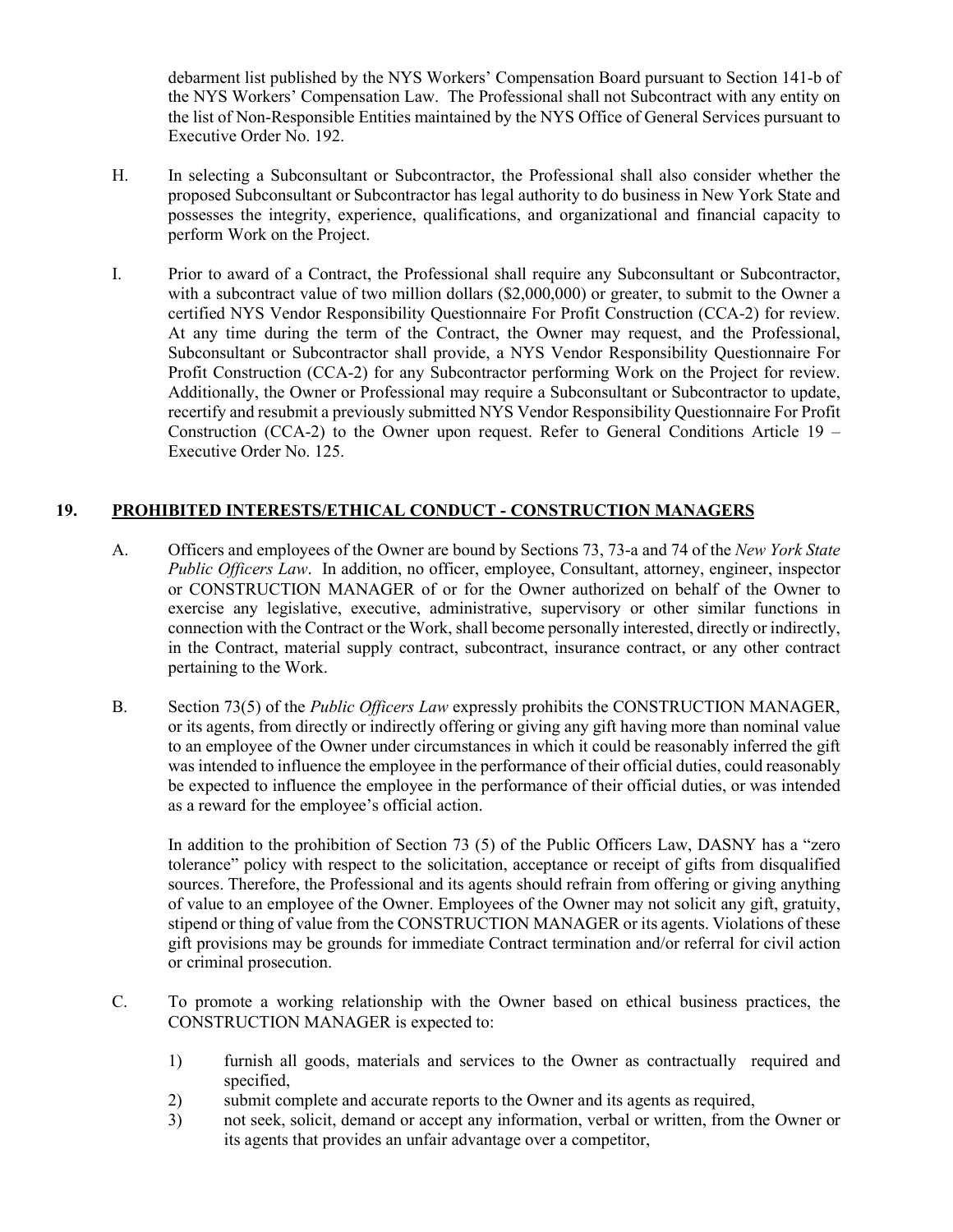- 4) not engage in any activity or course of conduct that restricts open and fair competition on Owner-related projects and transactions,
- 5) not engage in any course of conduct with Owner employees or its agents that constitutes a conflict of interest, in fact or in appearance, and
- 6) not offer or give any unlawful gifts or gratuities, or engage in bribery or other criminal activity.
- D. The Owner encourages the CONSTRUCTION MANAGER to advance and support ethical business conduct and practices among its directors, officers and employees, preferably through the adoption of corporate ethics awareness training programs and written codes of conduct.
- E. Although the CONSTRUCTION MANAGER may employ relatives of Owner employees, the Owner must be made aware of such circumstances as soon as possible, preferably in writing, to ensure a conflict of interest situation does not arise. The Owner reserves the right to request that the CONSTRUCTION MANAGER modify the work assignment of a relative of an Owner employee where a conflict of interest, or the appearance thereof, is deemed to exist.
- F. The CONSTRUCTION MANAGER may hire former employees of the Owner. However, as a general rule, former employees of the Owner may neither appear nor practice before the Owner, nor receive compensation for services rendered on a matter before the Owner, for a period of *two years* following their separation from service with the Owner. In addition, former employees of the Owner are subject to a *"lifetime bar"* from appearing before the Owner or receiving compensation for services regarding any transaction in which they personally participated or which was under their active consideration during their tenure with the Owner.
- G. The CONSTRUCTION MANAGER agrees to notify the Owner's Office of Professional Integrity at 866-750-7867of any activity by an employee of the Owner that is inconsistent with the contents of this Section.
- H. Any violation of these provisions shall justify termination of this Contract and may result in Owner's rejection of the CONSTRUCTION MANAGER's bids or proposals for future contracts.

#### **20. COOPERATION WITH INVESTIGATIONS**

The CONSTRUCTION MANAGER agrees to cooperate fully and faithfully with any investigation, audit or inquiry conducted by the Office of Professional Integrity ("OPI") of the OWNER or any other duly authorized representative of the OWNER ("Representative").

The CONSTRUCTION MANAGER shall grant the OPI or the Representative the right to examine all books, records, files, accounts, computer records, documents and correspondence, including electronicallystored information, in the possession or control of the CONSTRUCTION MANAGER, its subsidiaries and affiliated companies and any other company directly or indirectly controlled by the CONSTRUCTION MANAGER, relating to the CONSTRUCTION MANAGER. These shall include, but not be limited to: Subcontracts; bid files; payroll and personnel records; cancelled checks; correspondence; memoranda; reports; audits; vendor qualification records; original estimate files; change order/amendment estimate files; detailed worksheets; Subcontractor, CONSTRUCTION MANAGER and supplier proposals for both successful and unsuccessful bids; back-charge logs; any records detailing cash, trade, or volume discounts earned; insurance proceeds, rebates or dividends received; payroll and personnel records; tax returns, and the supporting documentation for the aforesaid books and records. At the OPI's or the Representative's request, said materials shall be provided in a computer readable format, where available. At the request of the OPI or the Representative, the CONSTRUCTION MANAGER shall execute such documents, if any, as are necessary to give the OPI or the Representative access to Contract-related books, documents or records which are, in whole or part, under control of the CONSTRUCTION MANAGER but not currently in the CONSTRUCTION MANAGER's physical possession. The CONSTRUCTION MANAGER shall not enter into any agreement with a Subcontractor, CONSTRUCTION MANAGER or supplier, in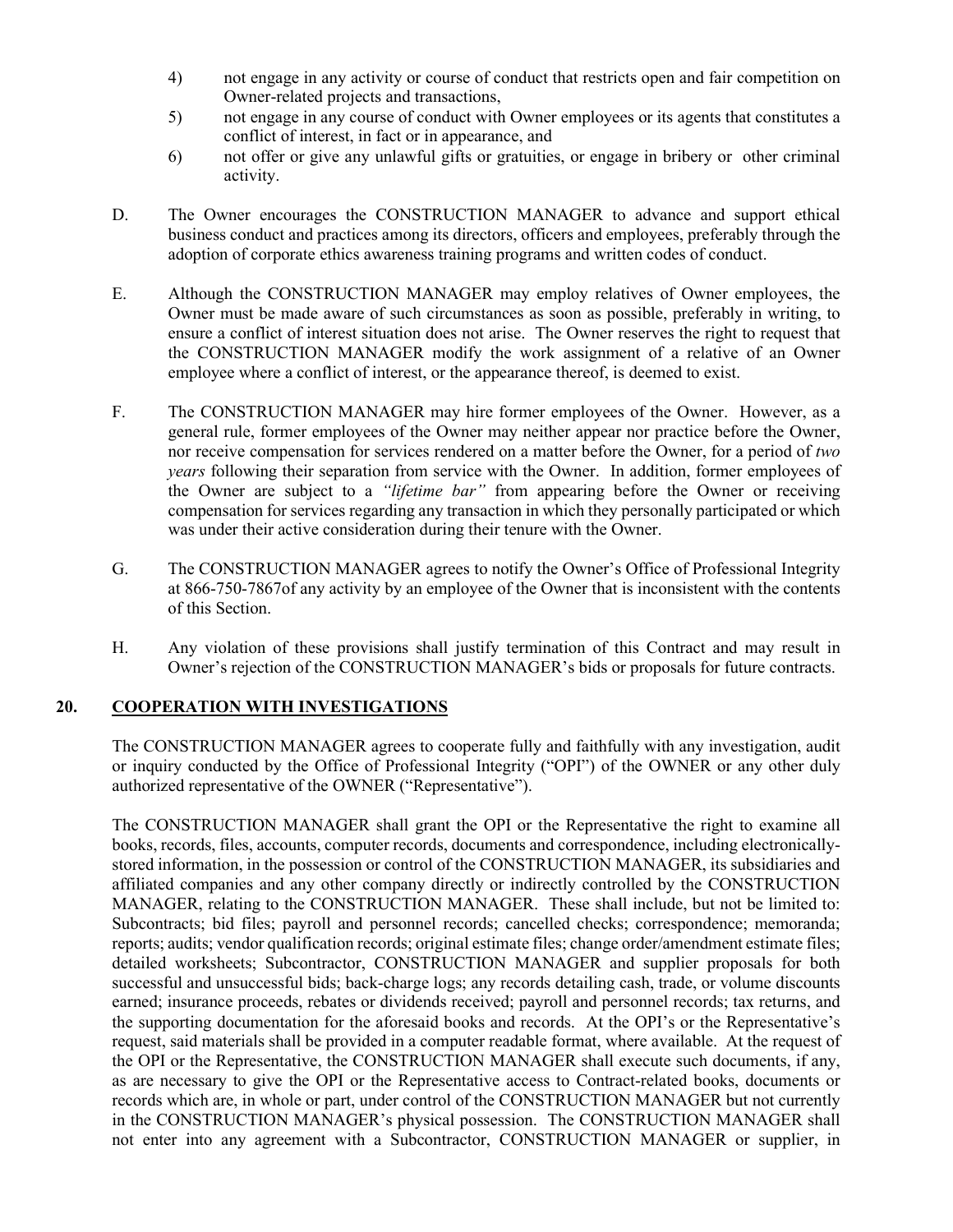connection with the Contract, that does not contain a right to audit clause in favor of the OWNER. The CONSTRUCTION MANAGER shall assist the OPI or the Representative in obtaining access to past and present Subcontractor, CONSTRUCTION MANAGER and supplier amendment/change order files (including detailed documentation covering negotiated settlements), accounts, computer records, documents, correspondence, and any other books and records in the possession of Subcontractors, CONSTRUCTION MANAGERs and suppliers pertaining to the Contract, and, if appropriate, enforce the right-to-audit provisions of such agreements.

The CONSTRUCTION MANAGER shall assist the OPI or the Representative in obtaining access to, interviews with, and information from all former and current persons employed and/or retained by the CONSTRUCTION MANAGER, for purposes of the Contract.

The CONSTRUCTION MANAGER shall require each Subcontractor to include in all agreements that the Subcontractor may hereinafter enter into with any and all Subcontractors, CONSTRUCTION MANAGERs and suppliers, in connection with the Contract, a right-to-audit clause in favor of the OWNER conferring rights and powers of the type outlined in this section. The CONSTRUCTION MANAGER shall not enter into any Subcontract with a Subcontractor in connection with the Contract that does not contain such a provision.

The CONSTRUCTION MANAGER shall not make any payments to a Subcontractor, CONSTRUCTION MANAGER or supplier from whom the CONSTRUCTION MANAGER has failed to obtain and supply to the OPI or the Representative complete, accurate and truthful information in compliance with a request from the OPI or the Representative to the CONSTRUCTION MANAGER.

Any violation of the provisions of this Article shall justify termination of this Contract and may result in the OWNER's rejection of the CONSTRUCTION MANAGER's bids or proposals for future contracts.

## **21. FALSE STATEMENTS/INFORMATION**

- A. False statements, information or data submitted on or with applications for payment may result in one or more of the following actions:
	- 1) Termination of the Contract
	- 2) Disapproval of future contracts and sub-contracts
	- 3) Withholding of final payment on the Contract
	- 4) Civil and/or criminal prosecution
- B. These provisions are solely for the benefit of the Owner, and any action or non-action hereunder by the Owner shall not give rise to any liability on the part of the Owner.

## **22. INVALID PROVISIONS**

If any term or provision of the Contract or the application thereof to any person, firm or corporation, or circumstance shall, to any extent, be determined to be invalid or unenforceable, the remainder of the Contract, or the application of such terms or provisions to persons, firms or corporations, or circumstances other than those to which it is held invalid or unenforceable, shall not be affected thereby and each term or provision of the Contract shall be valid and be enforced to the fullest extent permitted by law.

## **23. CONFLICTING TERMS**

In the event of a conflict between or among any parts of the Contract, including Appendices thereto, the better quality, greater quantity, or more costly part shall govern, unless the OWNER directs otherwise.

## **24. GREEN AND CLEAN STATE BUILDINGS**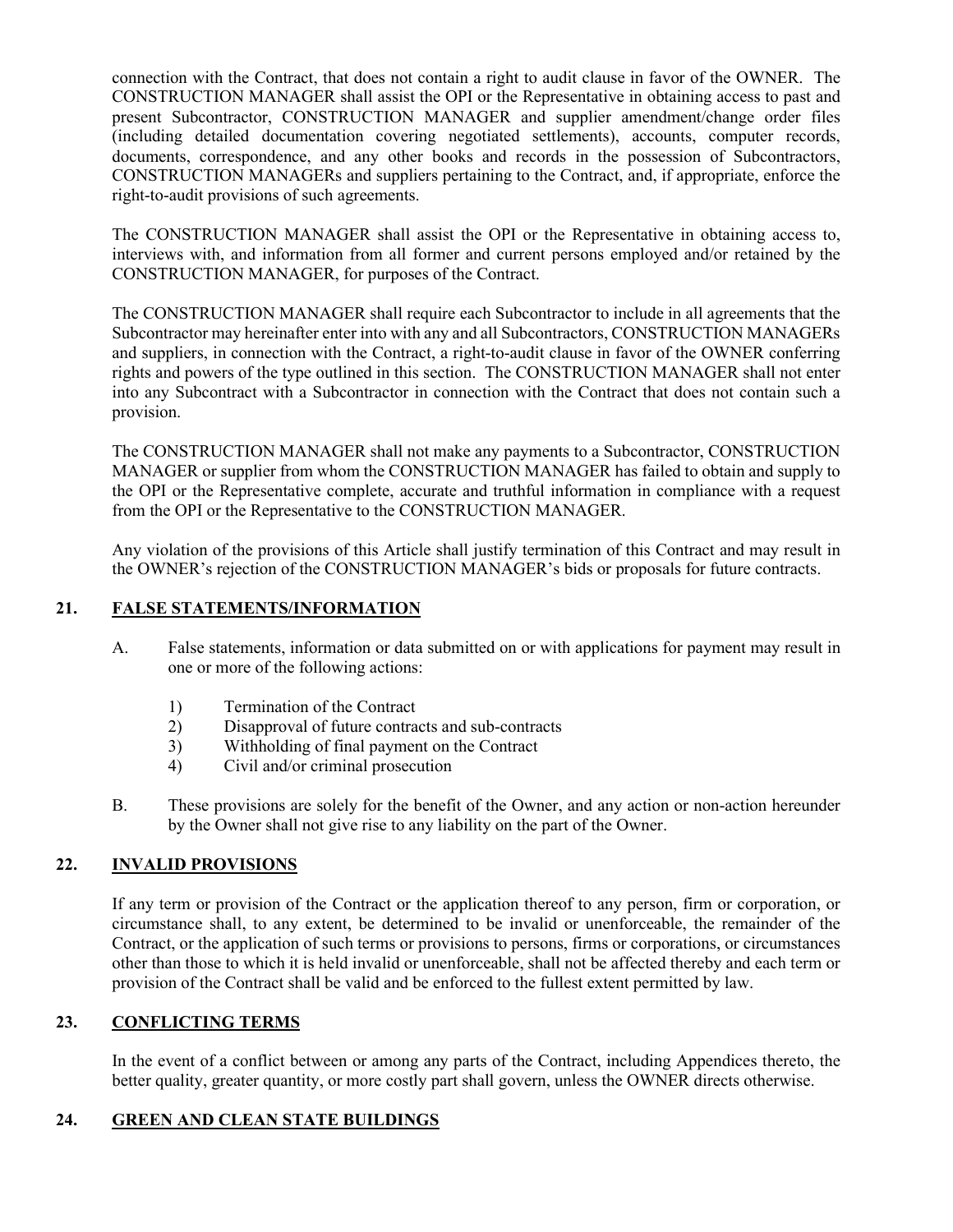- A. The Professional shall, to the maximum extent practicable, follow guidelines for the construction of "Green Buildings", including guidelines set forth in Tax Law Section 19, which created the Green Buildings Tax Credit, and the United States Green Building Council's LEED (Leadership in Energy and Environmental Design) rating system, in all buildings subject to the requirements of New York State Executive Order 88, issued December 28, 2012.
- B. The Professional shall be required to demonstrate compliance with the New York State Executive Order 88 requirement that new buildings achieve at least a twenty (20) percent improvement in energy efficiency performance relative to levels required by the State's Energy Conservation Construction Code, as amended. For substantial renovation of existing buildings, the buildings shall achieve at least a ten (10) percent improvement in energy performance.
- C. The Professional shall incorporate energy-efficient criteria consistent with ENERGY STAR and any other energy efficiency levels as may be designated by the New York State Energy Research and Development Authority (NYSERDA) into all specifications developed for new construction and renovation.
- D. The Professional shall use the services of a Technical Assistance Provider approved by NYSERDA. The Technical Assistance Provider shall assist the Professional in analyzing the design and providing recommendations to maximize energy efficiency and to promote the eligibility of the capital cost incentives included in NYSERDA's New Construction Program. Assistance shall include any requisite modeling and other requisite analysis.

## **25. 2005 PROCUREMENT LOBBYING LAW**

- A. Chapter 1 of the Laws of 2005, as amended by Chapter 596 of the Laws of 2005, requires proposers to affirm their understanding of and agreement to comply with State Finance Law  $\S 139$ -j  $\S 139$ -j  $\S 139$ -j  $\S 6$ ) (b), certify their compliance with State Finance Law § 139-k (5), disclose prior non-responsibility determinations under State Finance Law § 139-j, and to certify that the information they provide with respect to State Finance Law § 139-j and § 139-k is complete, true and accurate.
- B. For any contract \$15,000 or more each proposer shall submit, with its proposal, on the form provided herewith, *SFL 139 Form 1: Professional's Certifications Pursuant to SFL § 139–j and § 139–k.* The information contained in *SFL 139 Form 1: Professional's Certifications Pursuant to SFL § 139–j and § 139–k* will serve as an informational resource to aid the Owner in making an award determination.
- C. The Owner reserves the right to terminate this contract in the event it is found that the certification filed by the Professional in accordance with State Finance Law  $\S$  139-j and  $\S$  139-k, as such may be amended or modified, was intentionally false or intentionally incomplete. Upon such finding, the Owner may exercise its termination right, such termination constituting a termination for cause, by providing written notification to the Professional in accordance with the terms of Article 5.1 of this Contract – Termination for Cause.

## **26. NONCOMPLIANCE**

This Contract may be void and of no effect unless the CONSTRUCTION MANAGER complies with each of the provisions of these **ADDITIONAL ITEMS.**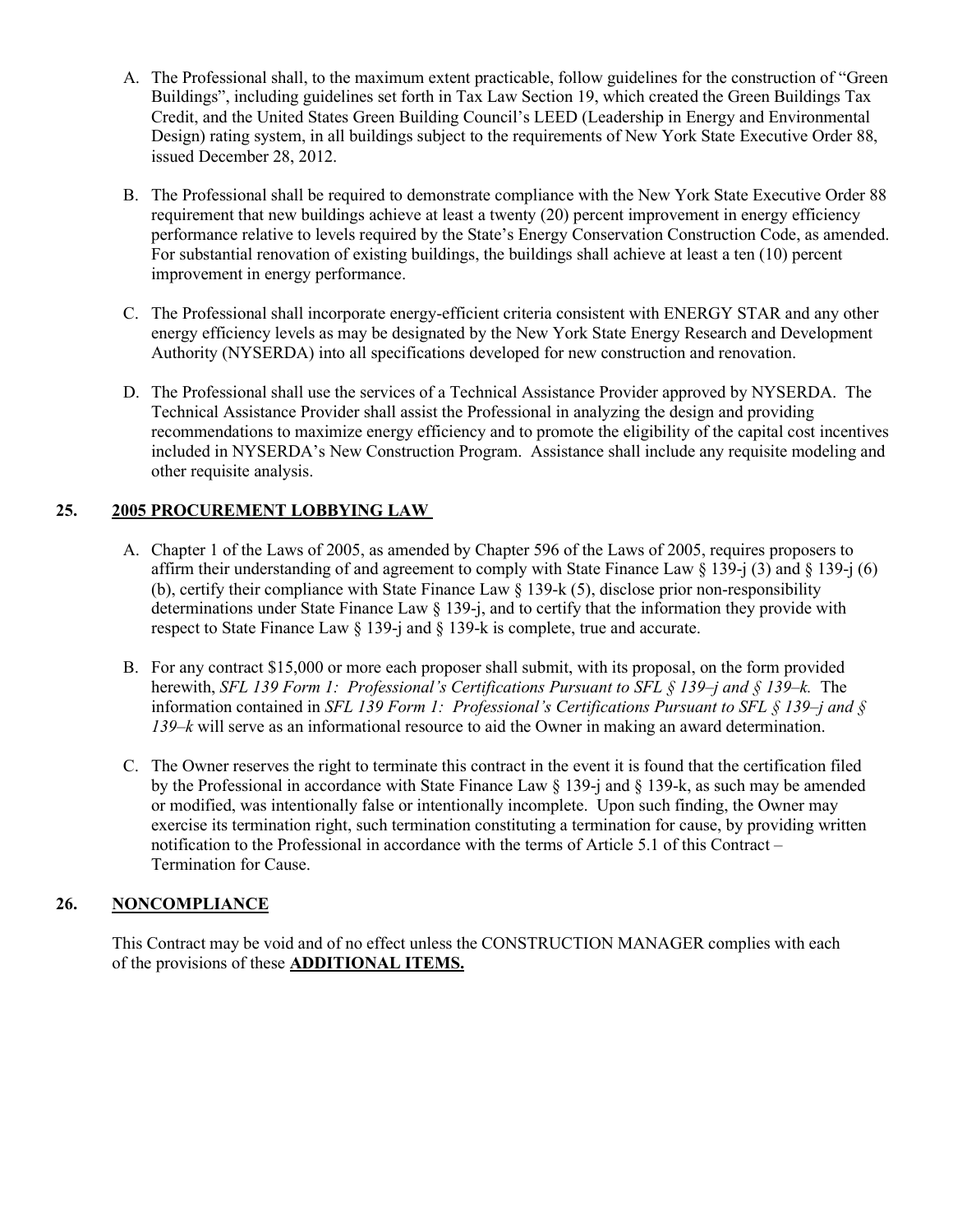## **Appendix "E" CM-Build Sub-Contractor Pre-qualification checklist**

| Instructions: This form is to be completed by the Construction Manager in accordance with DASNY CM-Build Construction<br>Phase Contract, Section 4.1 b - Pre-qualification of Bidders. In pre-qualifying the bidder the CM must include: (1)<br>determining whether any prospective bidder has been subject within the past five years to a debarment by the New York<br>State Department of Labor or by the New York State Workers Compensation Board; (2) determining the status of the<br>bidder's registration with the New York State Department of State; (3) identifying any serious Occupational Safety and<br>Health Administration (OSHA) violations by the bidder; and (4) requiring each bidder to disclose whether, within the past<br>five years, it has been debarred by, found not responsible by, or lost its prequalification status from, any public agency.<br>For a list of available resources and websites to assist in determine the responsibility and pre-qualifying bidders can be<br>Vendor<br>found<br>in<br>the<br>http://www.osc.state.ny.us/vendrep/documents/vendrep/resource_guide.pdf | Guide<br>Responsibility<br>Resource                                     |                 | at                                  | URL: |
|--------------------------------------------------------------------------------------------------------------------------------------------------------------------------------------------------------------------------------------------------------------------------------------------------------------------------------------------------------------------------------------------------------------------------------------------------------------------------------------------------------------------------------------------------------------------------------------------------------------------------------------------------------------------------------------------------------------------------------------------------------------------------------------------------------------------------------------------------------------------------------------------------------------------------------------------------------------------------------------------------------------------------------------------------------------------------------------------------------------------------|-------------------------------------------------------------------------|-----------------|-------------------------------------|------|
| Project Number:                                                                                                                                                                                                                                                                                                                                                                                                                                                                                                                                                                                                                                                                                                                                                                                                                                                                                                                                                                                                                                                                                                          |                                                                         |                 |                                     |      |
| Project Name:                                                                                                                                                                                                                                                                                                                                                                                                                                                                                                                                                                                                                                                                                                                                                                                                                                                                                                                                                                                                                                                                                                            | Bid Package:                                                            |                 |                                     |      |
| Subcontractor:<br><u> 1989 - Jan James James James James James James James James James James James James James James James James Ja</u>                                                                                                                                                                                                                                                                                                                                                                                                                                                                                                                                                                                                                                                                                                                                                                                                                                                                                                                                                                                  | <b>Contact Name:</b><br><u> 1989 - Johann John Stone, mars et al. (</u> |                 |                                     |      |
|                                                                                                                                                                                                                                                                                                                                                                                                                                                                                                                                                                                                                                                                                                                                                                                                                                                                                                                                                                                                                                                                                                                          | Phone Number:<br><u> 1989 - Johann Barbara, martxa a</u>                |                 |                                     |      |
|                                                                                                                                                                                                                                                                                                                                                                                                                                                                                                                                                                                                                                                                                                                                                                                                                                                                                                                                                                                                                                                                                                                          | Email Address:                                                          |                 |                                     |      |
| NYS DOL Debarment within the past five (5) years<br>1.                                                                                                                                                                                                                                                                                                                                                                                                                                                                                                                                                                                                                                                                                                                                                                                                                                                                                                                                                                                                                                                                   |                                                                         | $Yes$<br>$\Box$ | $\underline{\mathrm{No}}$<br>$\Box$ |      |
| NYS Workers Compensation Board Debarment within the past five (5) years<br>2.                                                                                                                                                                                                                                                                                                                                                                                                                                                                                                                                                                                                                                                                                                                                                                                                                                                                                                                                                                                                                                            |                                                                         | □               | $\Box$                              |      |
| Found Not Registration with NYS Department of State<br>3.                                                                                                                                                                                                                                                                                                                                                                                                                                                                                                                                                                                                                                                                                                                                                                                                                                                                                                                                                                                                                                                                |                                                                         | $\Box$          | $\Box$                              |      |
| Debarment from other Public Agencies within the past five (5) years<br>4.                                                                                                                                                                                                                                                                                                                                                                                                                                                                                                                                                                                                                                                                                                                                                                                                                                                                                                                                                                                                                                                |                                                                         | П               | □                                   |      |
| Found Not Responsible by a Public Agency within the past five (5) years<br>5.                                                                                                                                                                                                                                                                                                                                                                                                                                                                                                                                                                                                                                                                                                                                                                                                                                                                                                                                                                                                                                            |                                                                         | □               | $\Box$                              |      |
| Lost Prequalification Status by a Public Agency within the past five (5) years<br>6.                                                                                                                                                                                                                                                                                                                                                                                                                                                                                                                                                                                                                                                                                                                                                                                                                                                                                                                                                                                                                                     |                                                                         | □               | $\Box$                              |      |
| Upon review was it determined that the Subcontractor is not Financially Stable<br>7.                                                                                                                                                                                                                                                                                                                                                                                                                                                                                                                                                                                                                                                                                                                                                                                                                                                                                                                                                                                                                                     |                                                                         | □               | $\Box$                              |      |
| OSHA Serious Violations within the past three (3) years<br>8.                                                                                                                                                                                                                                                                                                                                                                                                                                                                                                                                                                                                                                                                                                                                                                                                                                                                                                                                                                                                                                                            |                                                                         | □               | $\Box$                              |      |
| Upon review was it determined that the Subcontractor did not demonstrate experience on<br>9.<br>contracts of similar size and complexity                                                                                                                                                                                                                                                                                                                                                                                                                                                                                                                                                                                                                                                                                                                                                                                                                                                                                                                                                                                 |                                                                         | □               | $\Box$                              |      |
| 10. Was adverse Information identified based on reference check of listed references                                                                                                                                                                                                                                                                                                                                                                                                                                                                                                                                                                                                                                                                                                                                                                                                                                                                                                                                                                                                                                     |                                                                         | П               | □                                   |      |
| *Documentation of reference checks for listed references conducted as part of the pre-qualification review must be                                                                                                                                                                                                                                                                                                                                                                                                                                                                                                                                                                                                                                                                                                                                                                                                                                                                                                                                                                                                       |                                                                         |                 |                                     |      |

Comments: \_\_\_\_\_\_\_\_\_\_\_\_\_\_\_\_\_\_\_\_\_\_\_\_\_\_\_\_\_\_\_\_\_\_\_\_\_\_\_\_\_\_\_\_\_\_\_\_\_\_\_\_\_\_\_\_\_\_\_\_\_\_\_\_\_\_\_\_\_\_\_\_\_\_\_\_\_\_

*attached to this form.*

 $\mathcal{L}_\text{max}$  and  $\mathcal{L}_\text{max}$  and  $\mathcal{L}_\text{max}$  and  $\mathcal{L}_\text{max}$  and  $\mathcal{L}_\text{max}$  and  $\mathcal{L}_\text{max}$ 

- -

 $\sim$